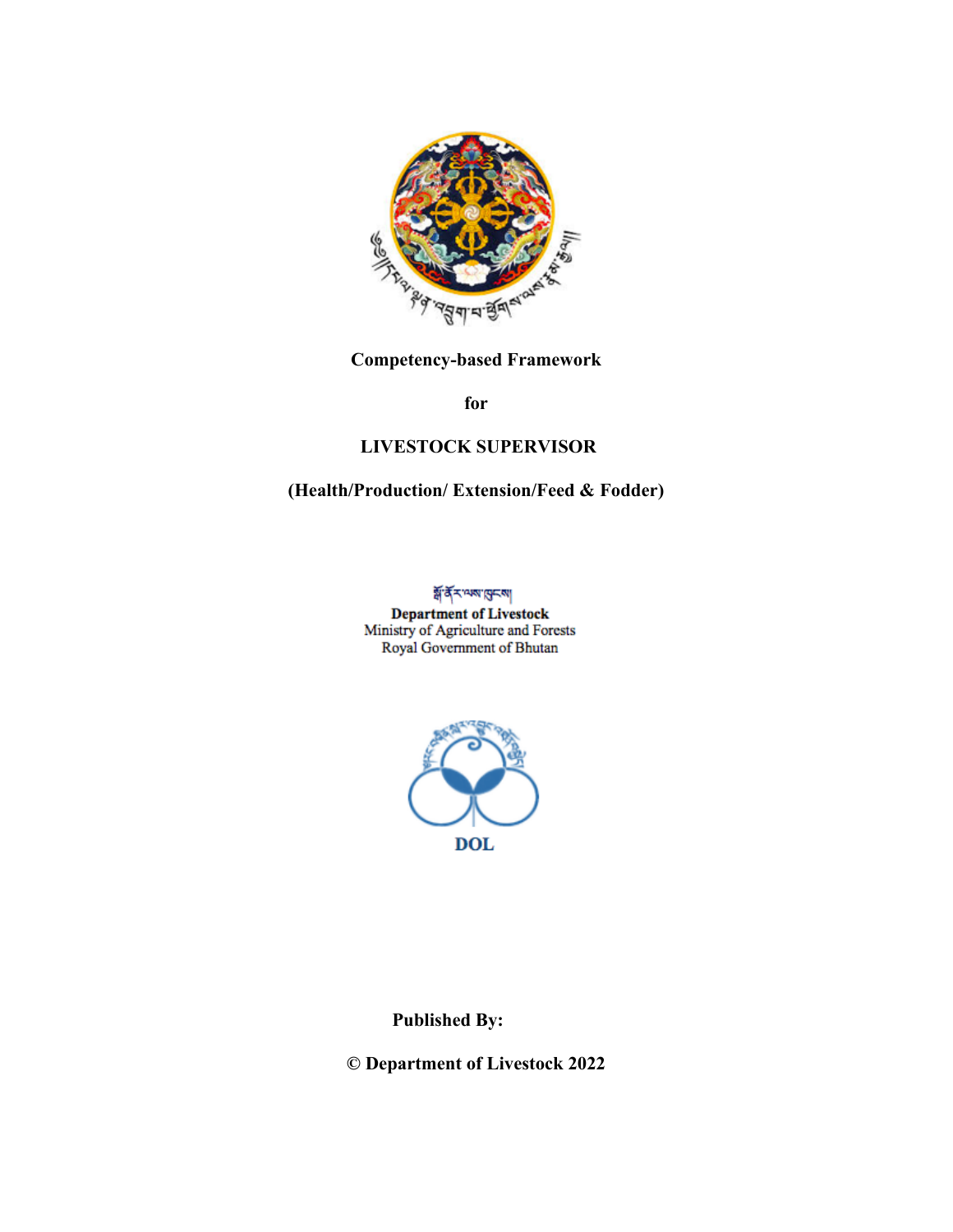#### **Developed by:**

#### **CBF Taskforce Members, Author and Compilation:**

**1. Dr. Jambay Dorji, Dy. Chief Veterinary Officer**

(National Veterinary Hospital, Motithang)

**2. Ms. Deki Choden , Dy. Chief Livestock Production Officer**

(National Dairy Research and Development Center, Yusipang)

#### **3. Mr. Pema Ugyen, Sr. Livestock Production Officer**

(Dzongkhag Livestock Sector, Punakha)

#### **4. Dr. Lungten, Sr. Veterinary Officer**

(Thromde Veterinary Hospital and Satellite laboratory, Deothang)

#### **Contributors**

- Dr.Kama Wangdi, Dy. Chief Veterinary Officer, AHD, DoL, Thimphu
- Rinchen Dhendup, Sr. Extension Supervisor, DLS, Paro
- Jamyang Tashi, Livestock Health Supervisor, DLS, Haa
- Sonam Deki, Livestock Production Supervisor, NCAH, Serbithang
- Tenzin Tashi, Sr. Extension Supervisor, NRDCRLF, Haa
- Chencho Tshering, Livestock Production Officer, RPBC, Paro
- Sonam Dorji, Sr. Livestock Production Supervisor, RPBC, Paro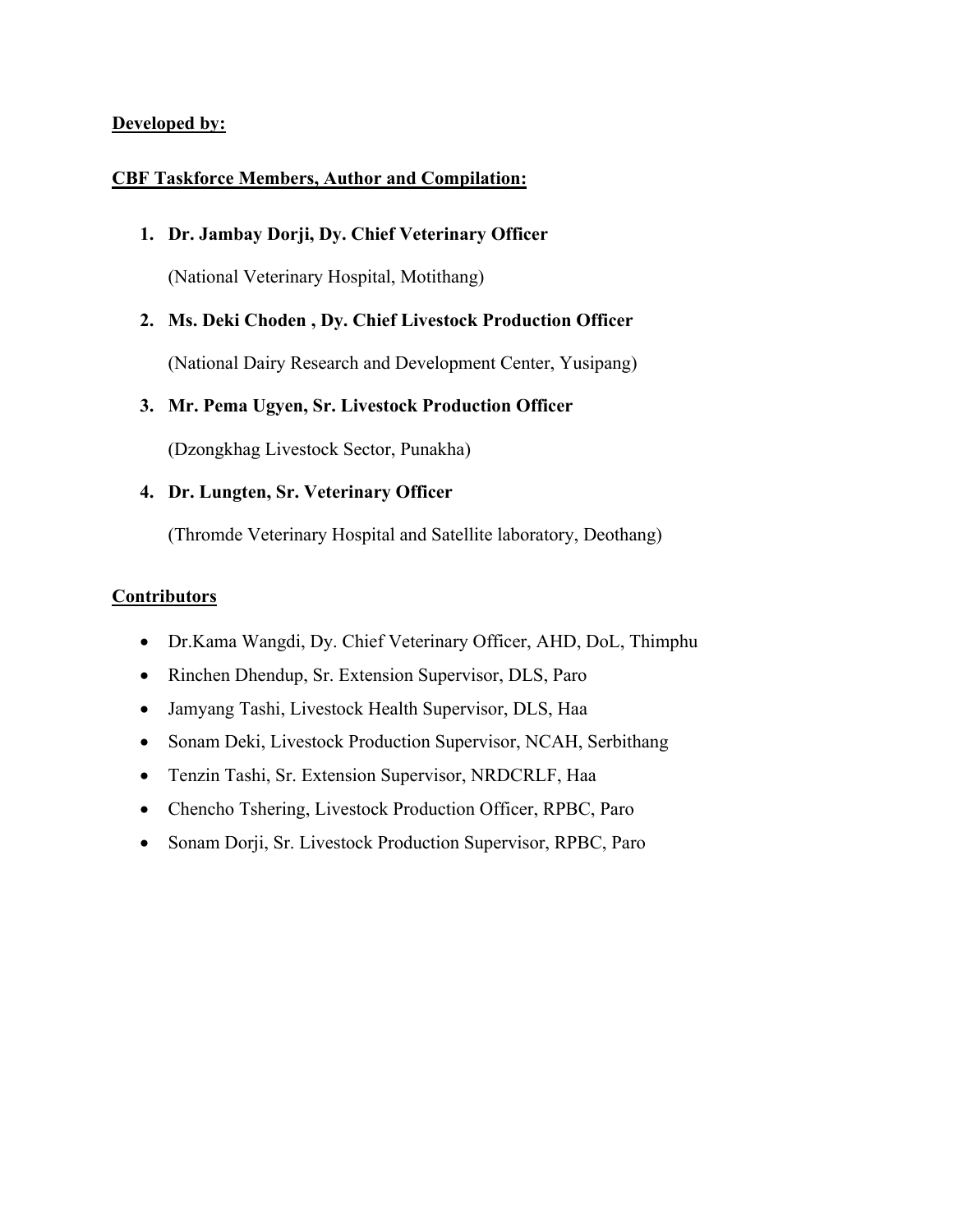### **Table of Contents**

| 1. |  |
|----|--|
|    |  |
|    |  |
|    |  |
|    |  |
|    |  |
|    |  |
|    |  |
|    |  |
|    |  |
|    |  |
|    |  |
|    |  |
|    |  |
|    |  |
|    |  |
|    |  |
|    |  |
|    |  |
|    |  |
|    |  |
|    |  |
|    |  |
|    |  |
| 3. |  |
|    |  |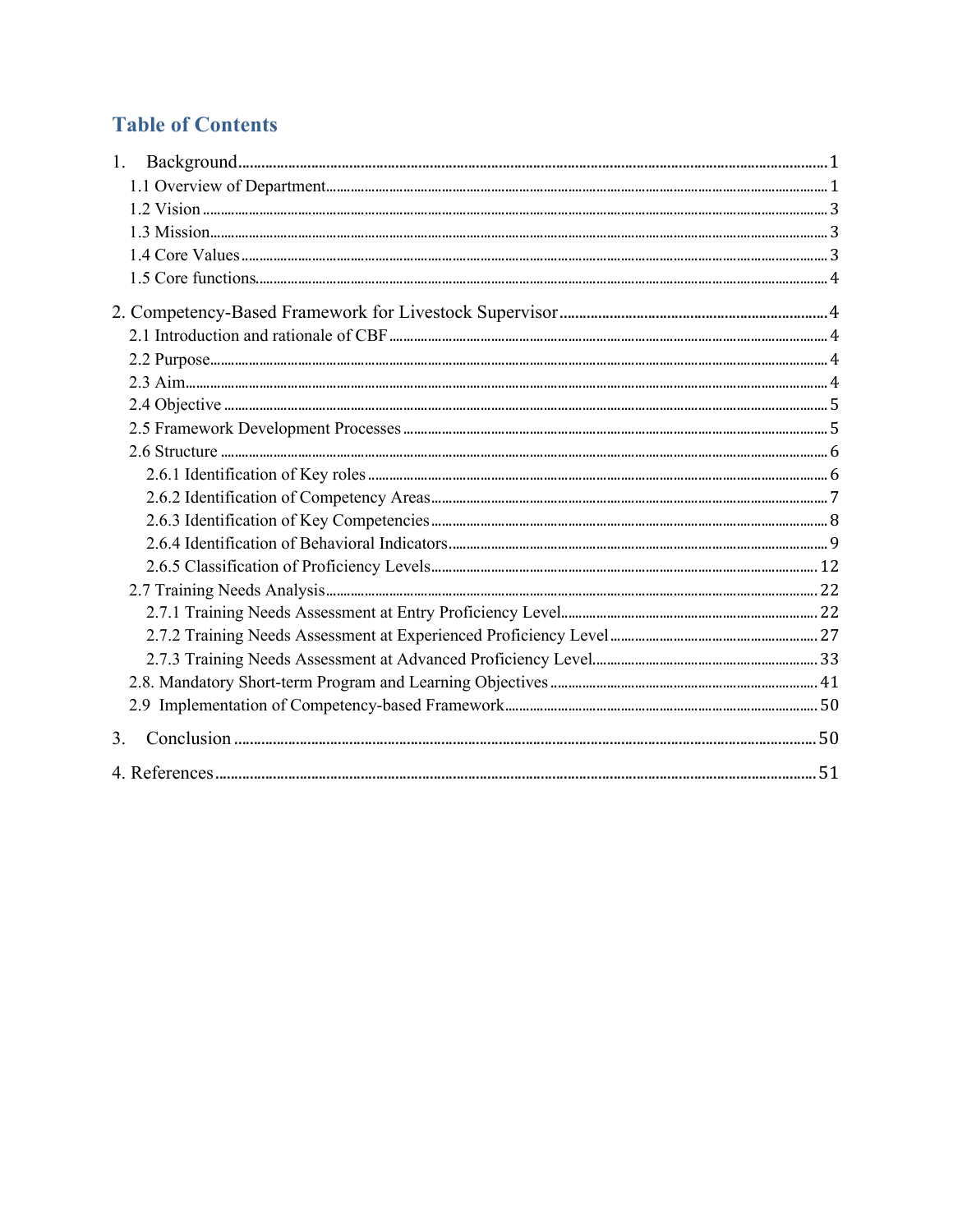### **List of Abbreviations**

| AI             | Artificial Insemination                   |  |
|----------------|-------------------------------------------|--|
| <b>BIs</b>     | <b>Behavior Indicators</b>                |  |
| CBF            | <b>Competency Based Framework</b>         |  |
| $\mathcal{C}$  | Competent                                 |  |
| DoL            | Department of Livestock                   |  |
| <b>EVDP</b>    | <b>Essential Veterinary Drug Program</b>  |  |
| <b>GNH</b>     | <b>Gross National Happiness</b>           |  |
| <b>ICT</b>     | Information, Communication and Technology |  |
| <b>KSA</b>     | Knowledge, Skills & Attitude              |  |
| LS             | Livestock Supervisor                      |  |
| M&E            | Monitoring & Evaluation                   |  |
| N <sub>C</sub> | Not Competent                             |  |
| <b>RCSC</b>    | Royal Civil Service Commission            |  |
| <b>RLDC</b>    | Regional Livestock Development Centre     |  |
| <b>SS</b>      | Supervisory & Support                     |  |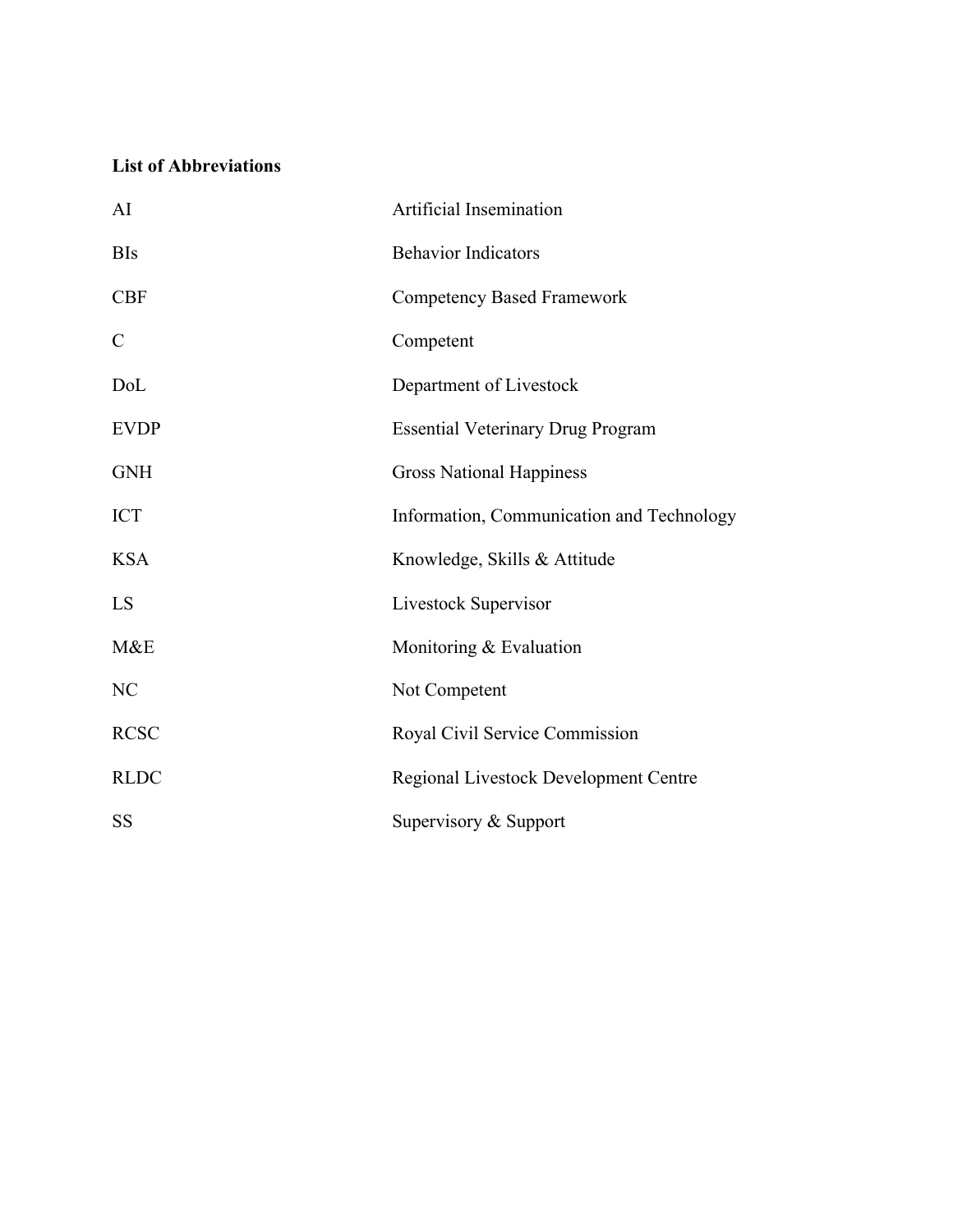# **1. Background**

## **1.1 Overview of Department**

The Department of Livestock (DoL) initially started as a Department of Animal Husbandry in the first five-year plan (1961-1966), with the establishment of few breeding infrastructures. In the subsequent plans, 28 Bhutanese Veterinary compounders/assistants were trained to provide effective veterinary services to farmers. Since then, the Government has institutionalized many commodity and service centres across the country, demanding more human resources to cater to efficient service deliveries. To realize this, the Government in the subsequent development plans trained many professionals from different institutes, both in-country and ex-countries. At present, Department staff strength stands roughly at 746 professionals (Gonor Directory, DoL, 2020) comprising of specialists, Livestock Production Officers, Veterinary Officers, Para-veterinarians, Livestock supervisors, and Extension officers, serving at different capacities in various livestock commodity centres, farms, regional offices, Dzongkhags, and Gewogs centres. Of the total, 53.35% or 398 employees fall under the supervisory category (Figure 1).



**Figure 1.** Staff strength under Supervisory Category (Source: DoL, 2020.)

The Department of Livestock is considered one of the most important primary sectors supporting poverty alleviation, economic growth, employment generation, climate-smart farming,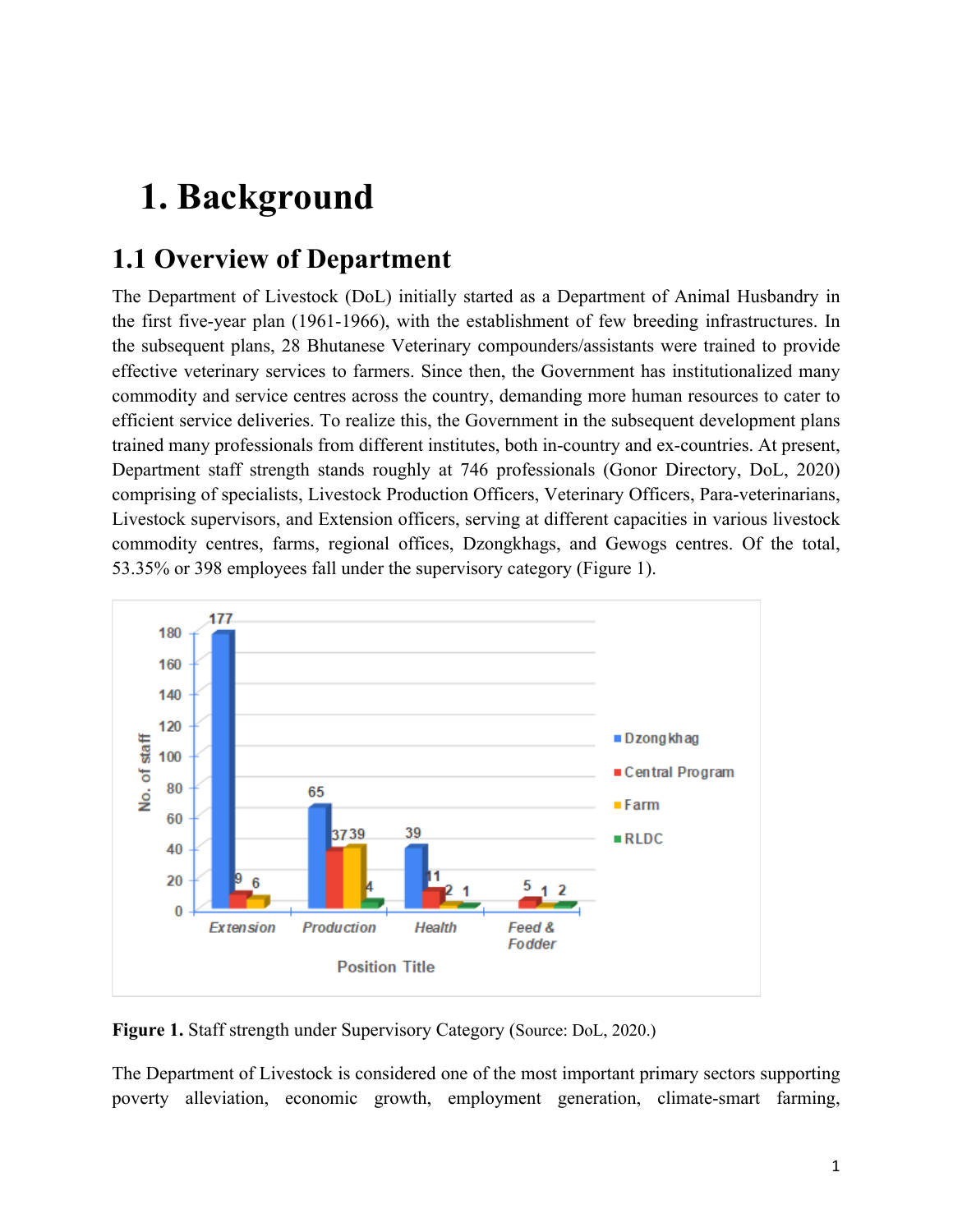management and utilization of natural resources; and social development. The goals and objectives of the Department are well-aligned towards securing household food and nutrition security, improving rural livelihood, and striving towards achieving self-sufficiency in livestock products.

Thus, the overall goal of the Department is to:

### **"***achieve livestock product self-sufficiency for a prosperous and self-reliant society living in harmony with nature***"**

To achieve this goal, the following objectives are set:

To enhance food and nutrition security and rural livelihood through promotion of livestock farming

To enhance effective and efficient delivery of livestock services

To generate appropriate technologies for enhancement of livestock production

To encourage youths and public sector investment in livestock enterprises

To promote sustainable management and utilization of Natural Resources and contribute to RNR sector growth

The Department's goal, objectives and programs are broadly guided by the philosophy of Gross National Happiness (GNH), and aligned towards strengthening its four pillars and corresponding nine domains. Department embarks on a holistic approach to achieve its goal and objectives through effective coordination and consolidation of programs among field offices within the sector, central agencies, local government, and private firms.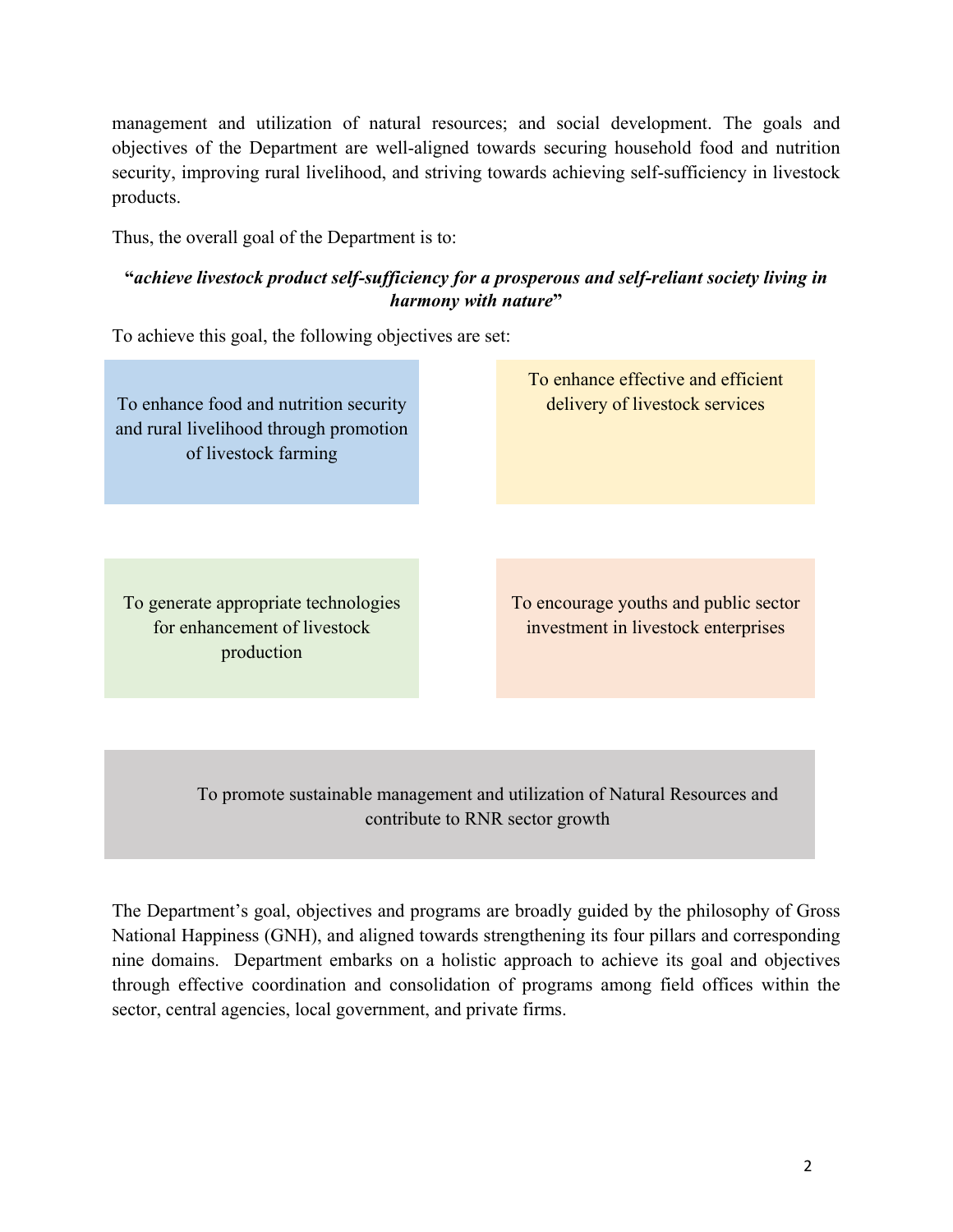## **1.2 Vision**

Self-reliance in livestock products and enhancement of well-being through enhanced domestic production.

## **1.3 Mission**

Enhance livestock productivity through organized production, enterprise development, and value chain management in a sustainable manner.

## **1.4 Core Values**

| Professionalism   | Consistently behaves in an appropriate manner toward clients,<br>employees, and all stakeholders. Consistently follows company<br>organizational guidelines with regard to public service delivery and<br>generally inquires with the appropriate authority in areas of<br>uncertainty. Leads by example. Displays behaviors that reflect the<br>desired way of doing things. Demonstrate impartial application of<br>organizational policies, procedures and practices. |
|-------------------|--------------------------------------------------------------------------------------------------------------------------------------------------------------------------------------------------------------------------------------------------------------------------------------------------------------------------------------------------------------------------------------------------------------------------------------------------------------------------|
| <b>Innovation</b> | Encourage new ideas to generate solutions for the enhancement of<br>livestock services.                                                                                                                                                                                                                                                                                                                                                                                  |
| <b>Equity</b>     | Promote equity, basic rights, dignity, and access to livestock<br>services.                                                                                                                                                                                                                                                                                                                                                                                              |
| <b>Integrity</b>  | Perform duties in an honest, fair, and responsible way.                                                                                                                                                                                                                                                                                                                                                                                                                  |
| <b>Safety</b>     | Ensure and safeguard animal and human health.                                                                                                                                                                                                                                                                                                                                                                                                                            |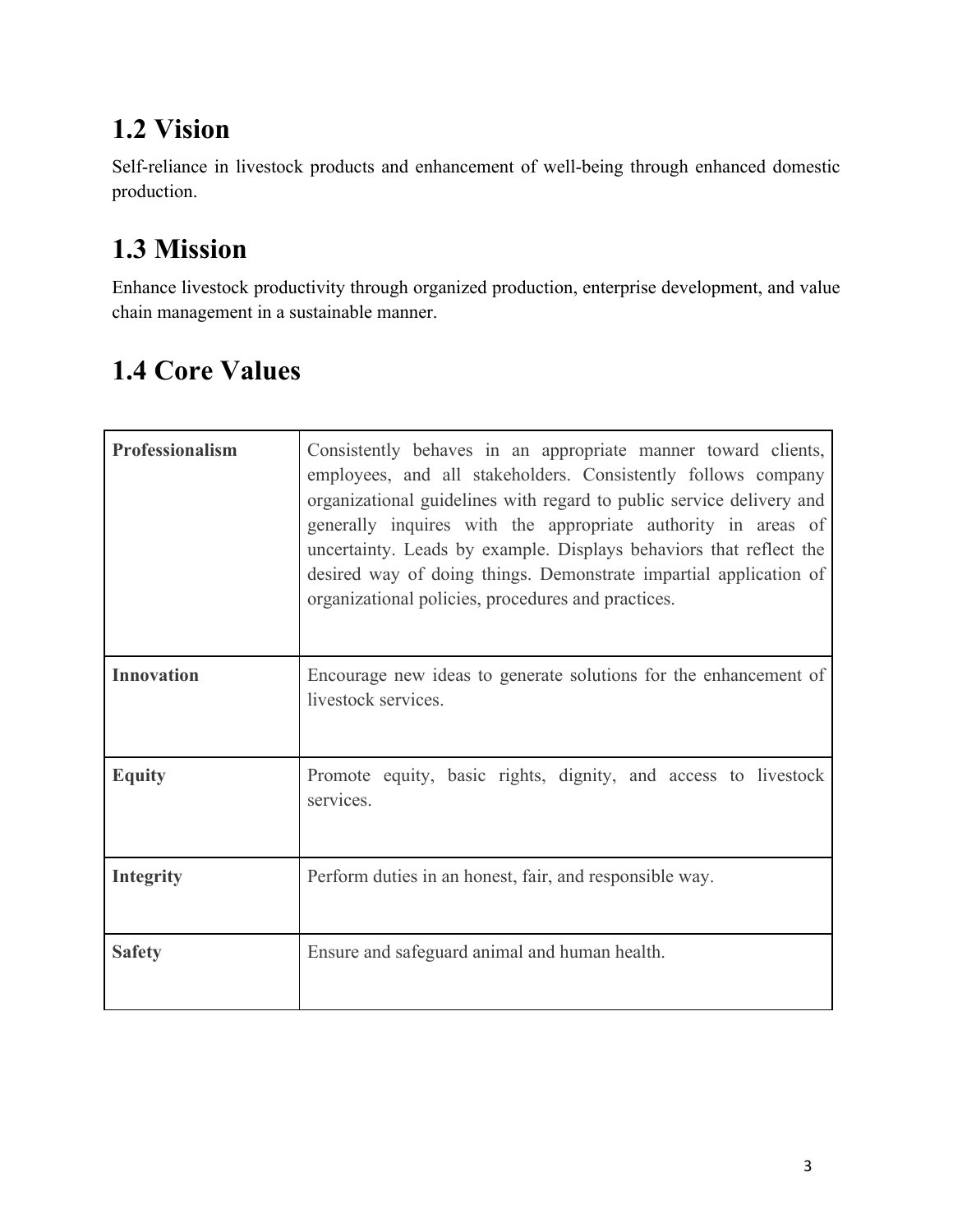## **1.5 Core functions**

- Ensure sustainable utilization and management of livestock resources including fishery
- Build and enhance human resource capacity of all levels for efficient service delivery
- Encourage youths and private sector involvement in livestock enterprise development
- Plan, co-ordinate, monitor, and evaluate the implementation of livestock development programs
- Liaise with national and international institutions in mobilizing funds and exchange of technologies

## **2. Competency-Based Framework for Livestock Supervisor**

## **2.1 Introduction and rationale of CBF**

The Royal Civil Service Commission (RCSC) launched the Competency-Based Framework (CBF) for civil service in collaboration with Singapore Polytechnic, with fund support from Temasek Foundation International, Singapore. CBF was launched to assist agencies to identify the skill needs of employees, in professionalizing and continuously developing civil servants to deliver responsibilities effectively and efficiently. RCSC framed the Competency-Based Framework Guidebook for Civil Service 2019 and conducted a series of workshops and trained teams of officials for the development of CBF according to the position directory of different agencies under RGOB. After attending cascading workshop the CBF for Livestock Supervisors (Extension/Production/Health/Feed & Fodder) position under the Department of Livestock has been developed. The team consists of four members, two from Livestock Central Program, and one each from Regional Office and Dzongkhag Livestock Sector.

## **2.2 Purpose**

Livestock Supervisor has to possess sound technical knowledge relevant to animal health, breeding, production, nutrition and enterprises development along with functional skills related to communication (written and oral), mobilization, facilitation, and use of ICTs including social media. They need capacities for assessment, planning, prioritizing, and executing farmers/entrepreneurs' needs and also to support its clients in accessing the market and marketing of livestock produce. The framework is developed with the following aim and objectives.

## **2.3 Aim**

Build a fraternity of Livestock Supervisory professionals who are highly knowledgeable, skillful, and competent in delivering efficient and effective services of the highest standard to its clients.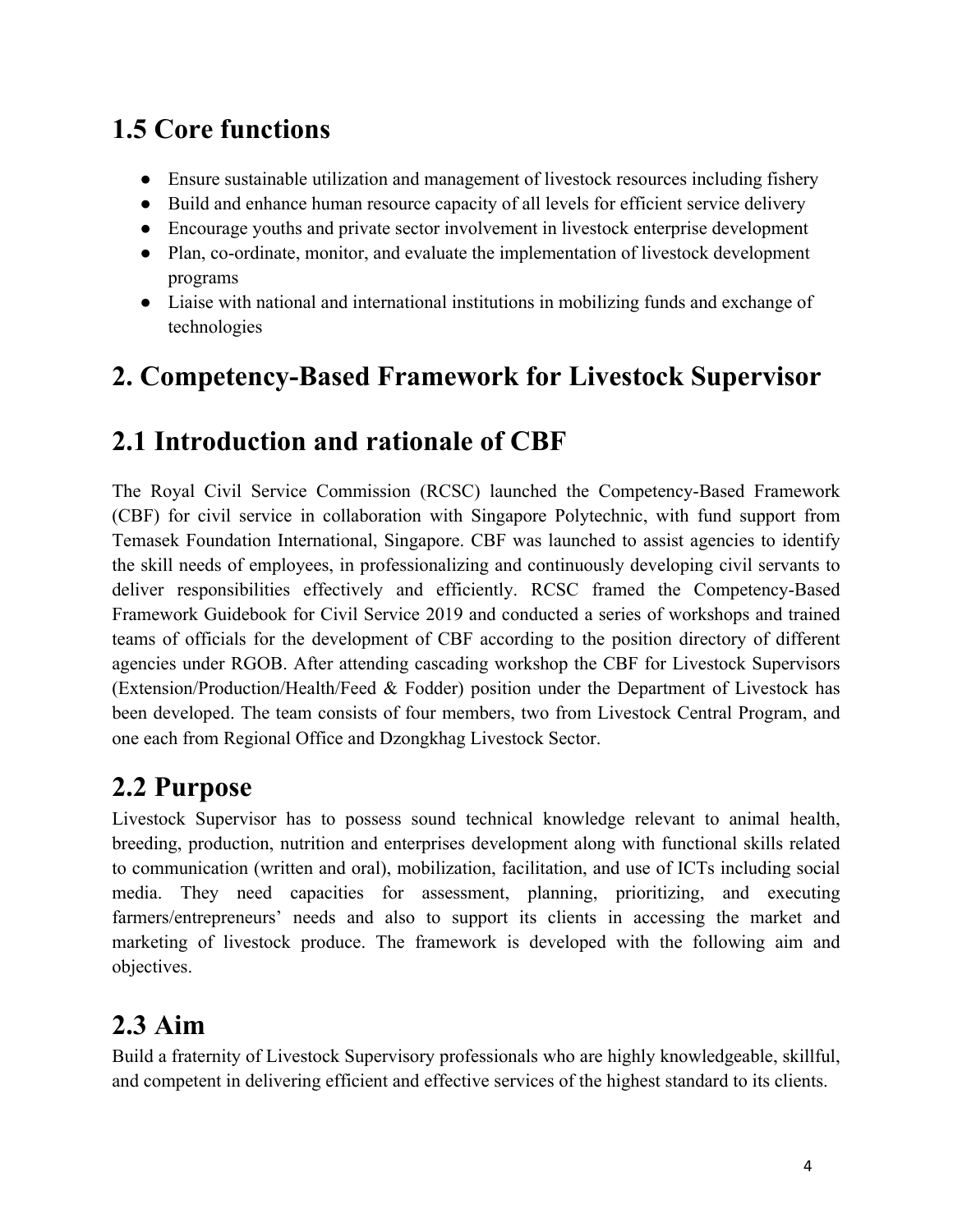## **2.4 Objective**

- 1. Enhance the technical capacity of livestock supervisory professionals to maximize organizational performance
- 2. Provide greater role and responsibility clarity to ensure deployment of the right person in the right job
- 3. Identify critical individual performance gaps and develop a plan for continuous professional development
- 4. Prioritize training programs for livestock supervisory professionals and effectively utilize the HRD budget
- 5. Ensure HR succession planning and talent retention for effective overall organizational development

### **2.5 Framework Development Processes**

During the workshop, the team has drafted key roles, role profiles, competency areas, key competencies, behavioral indicators, and proficiency levels. These were further validated through consultative workshops, virtual meetings, online surveys and field validations with all relevant stakeholders from Departments, Livestock Central Programs, Government Farms, Regional Livestock Development Centres, and Dzongkhag Livestock Sectors. The final draft was validated with the technical advisory committee of the Department of Livestock. It was developed over three months (Figure 2).



5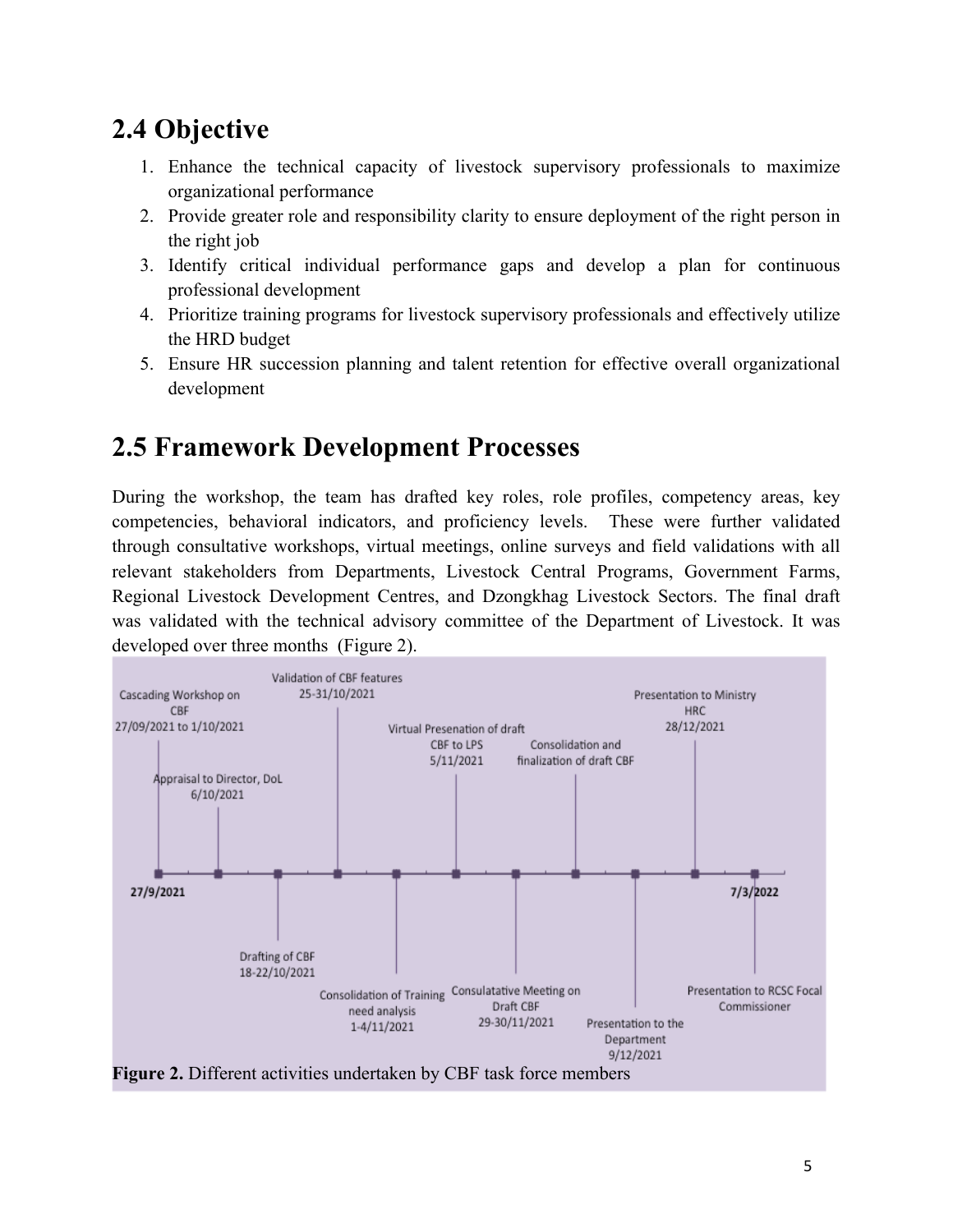## **2.6 Structure**

The final CBF for Livestock Supervisor includes two key roles, two competency areas and eight key competencies. The overview of the framework is presented in Figure 3.



**Figure 3.** Main features of CBF for Livestock Supervisor

### **2.6.1 Identification of Key roles**

The key role is an organized set of behaviors that are crucial to achieving the current and future goals of the Department of Livestock. Following are the key roles expected to be performed by the Livestock Supervisor:

- 1. Technical Service Provider
- 2. Strategic Implementer

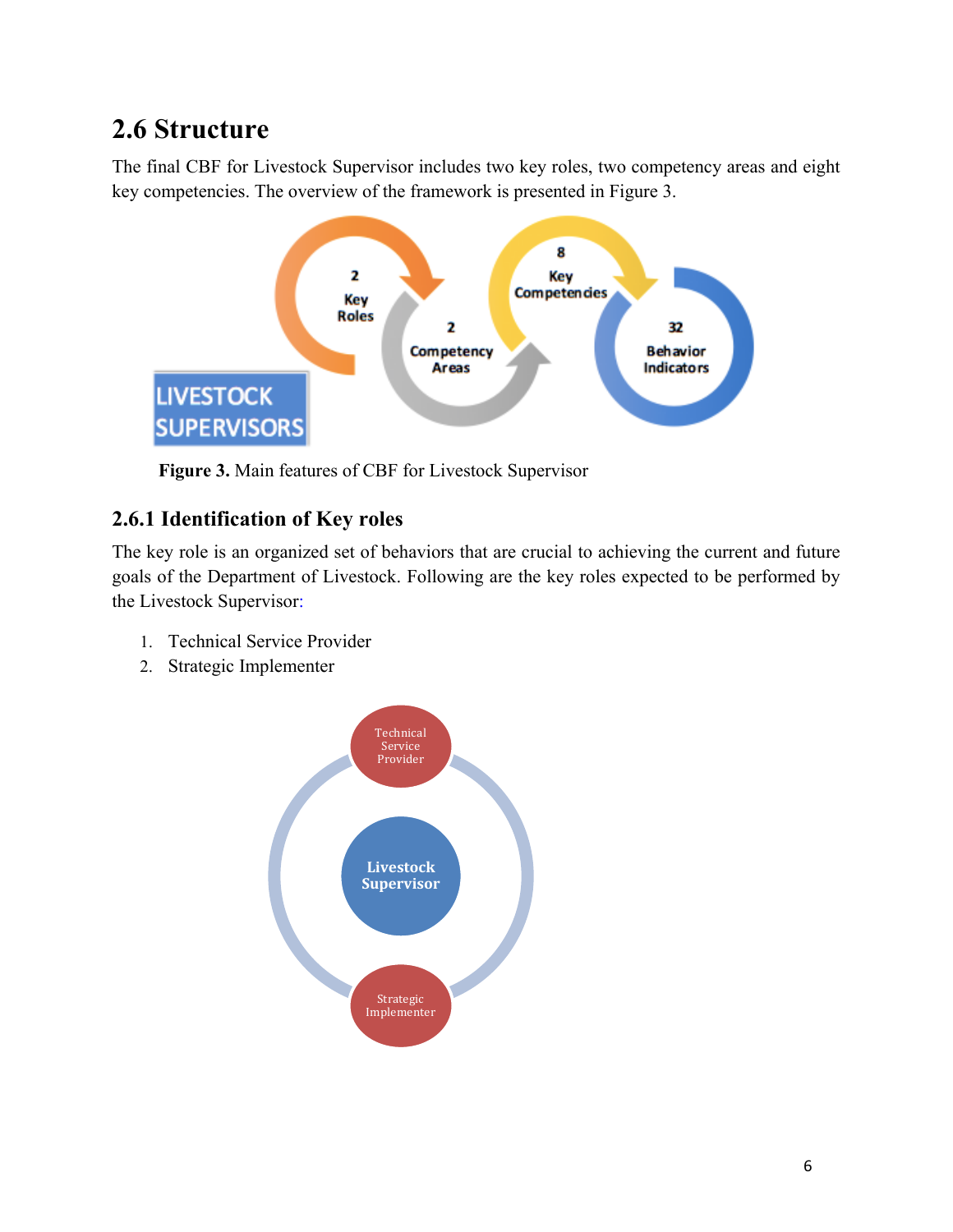### **2.6.1.1 Description of Role Profile**

The role profile is the description of roles that a Livestock Supervisor is expected to demonstrate in achieving the outcomes of the Department of Livestock. It defines outcomes and competencies for an individual role. It concentrates on outcomes rather than duties, which provides better guidance than a job description on expectations. It does not constrain Livestock Supervisor to carry out a prescribed set of tasks as indicated in Table 1.

| Sl no            | <b>Key Roles</b>                              | Role profile                                                        |  |  |
|------------------|-----------------------------------------------|---------------------------------------------------------------------|--|--|
|                  | 1. Implement efficient animal health services |                                                                     |  |  |
|                  |                                               | 2. Implement disease surveillance, prevention, and control          |  |  |
|                  |                                               | programs                                                            |  |  |
|                  | <b>Technical</b>                              | 3. Implement Essential Veterinary Drug Program (EVDP)               |  |  |
| 1                | <b>Service</b>                                | 4. Promote animal welfare                                           |  |  |
|                  | <b>Provider</b>                               | 5. Indent and distribute livestock input supplies                   |  |  |
|                  |                                               | 6. Provide technical assistance for the establishment of livestock  |  |  |
|                  |                                               | farms/enterprises                                                   |  |  |
|                  |                                               | 7. Implement feed and fodder development programs                   |  |  |
|                  |                                               | 8. Support and implement livestock value chain development          |  |  |
|                  |                                               | 1. Prepare plans and budget for livestock activities                |  |  |
|                  |                                               | 2. Disseminate available technologies and information on animal     |  |  |
|                  |                                               | health, breeding and production services                            |  |  |
|                  |                                               | 3. Support research on livestock services and programs              |  |  |
| $\boldsymbol{2}$ | <b>Strategic</b>                              | 4. Implement policies, strategies, and plans for livestock services |  |  |
|                  | Implementer                                   | and programs                                                        |  |  |
|                  |                                               | 5. Provide technical assistance in livestock farm management        |  |  |
|                  |                                               | 6. Collaborate and liaise with relevant stakeholders                |  |  |
|                  |                                               | 7. Maintain good recording and information sharing system           |  |  |

**Table 1.** Role Profile of Livestock Supervisor

### **2.6.2 Identification of Competency Areas**

The competency area is the clustering of key competencies by related behavior and functions of each role. It comprises a set of Knowledge, Skills, and Abilities (KSA) that result in essential behaviors expected from a Livestock Supervisor. Generally, the competency area is broadly divided as core competency, leadership competency and technical or functional competency. The framework has identified technical competency and leadership competency as two competency areas for Livestock supervisors. Leadership competency refers to the values, attitudes, and behaviors that are needed for leading and managing various livestock activities in the field with superior outcomes. Technical competency refers to job-specific skills, knowledge and behaviors; and it is vertical, agency-driven, and based on the core functions and mandate of the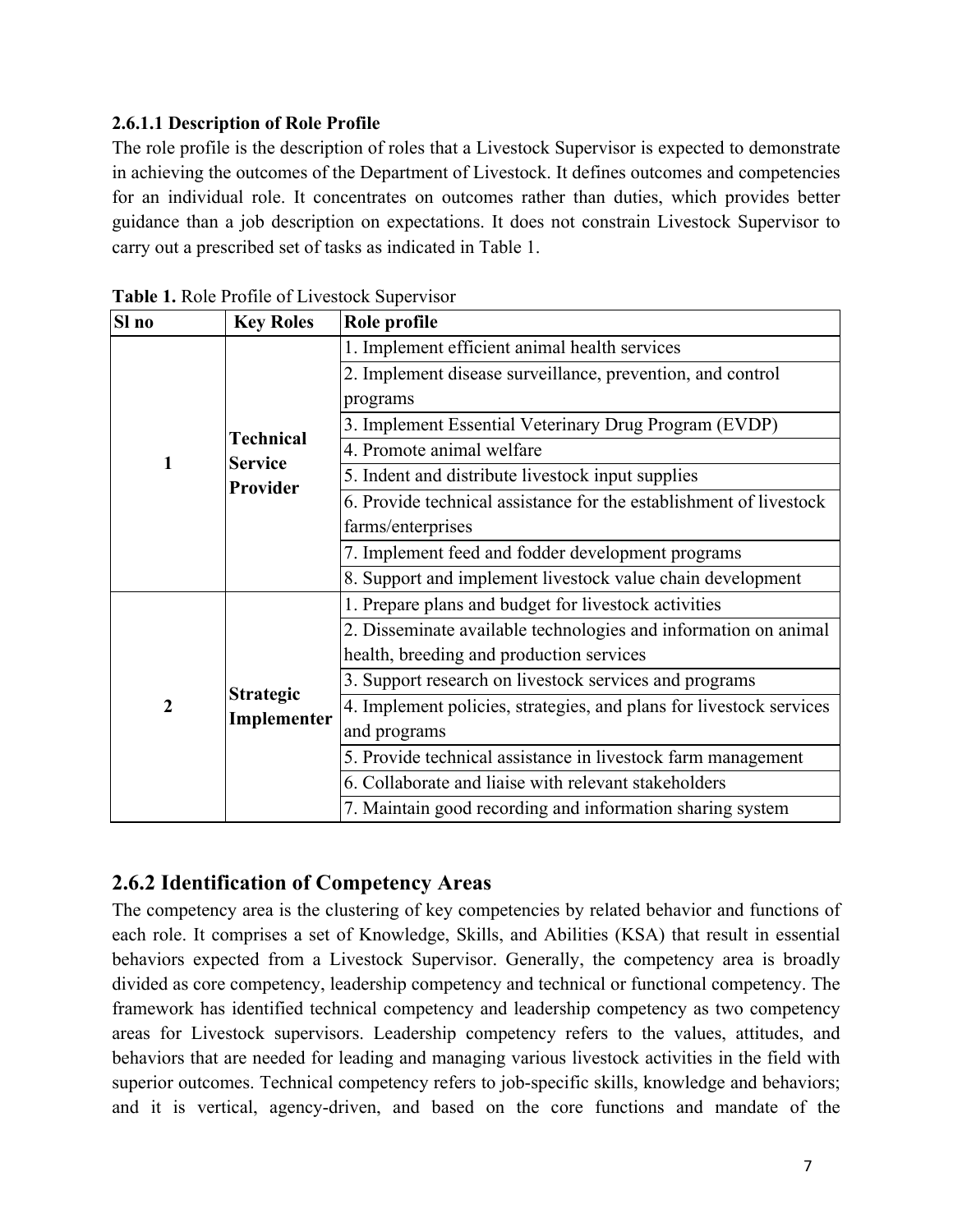organization. The framework has identified technical competency and leadership competency as two competency areas for livestock supervisors as shown in figure 4.





### **2.6.3 Identification of Key Competencies**

The key competency is an observable behavior that indicates the presence of a particular competency. Generally, it is broadly divided into core competency, leadership competency, and technical or functional competency. The framework has identified eight key competencies and are presented in Table 2 below.

| <b>Key Roles</b>        | <b>Competency Area</b> | <b>Key competency (KSA)</b>             |
|-------------------------|------------------------|-----------------------------------------|
| 1. Technical            | 1.1 Technical          | 1.1.1 Subject knowledge and skills      |
| <b>Service Provider</b> | Competency             | 1.1.2 ICT knowledge and skills          |
|                         |                        | 1.1.3 Aptitude for technology           |
| 2. Strategic            | 2.1 Leadership         | 2.1.1 Planning, Creativity/Innovation,  |
| Implementer             | Competency             | Problem solving, Risk management        |
|                         |                        | 2.1.2 Build organisational capabilities |
|                         |                        | 2.1.3 Citizen centric, Emotional        |
|                         |                        | intelligence, Empathy,                  |
|                         |                        | 2.1.4 Professionalism, motivation,      |
|                         |                        | Accountability                          |
|                         |                        | 2.1.5 Effective communication           |

| Table 2. Identification of Key Competencies |  |
|---------------------------------------------|--|
|---------------------------------------------|--|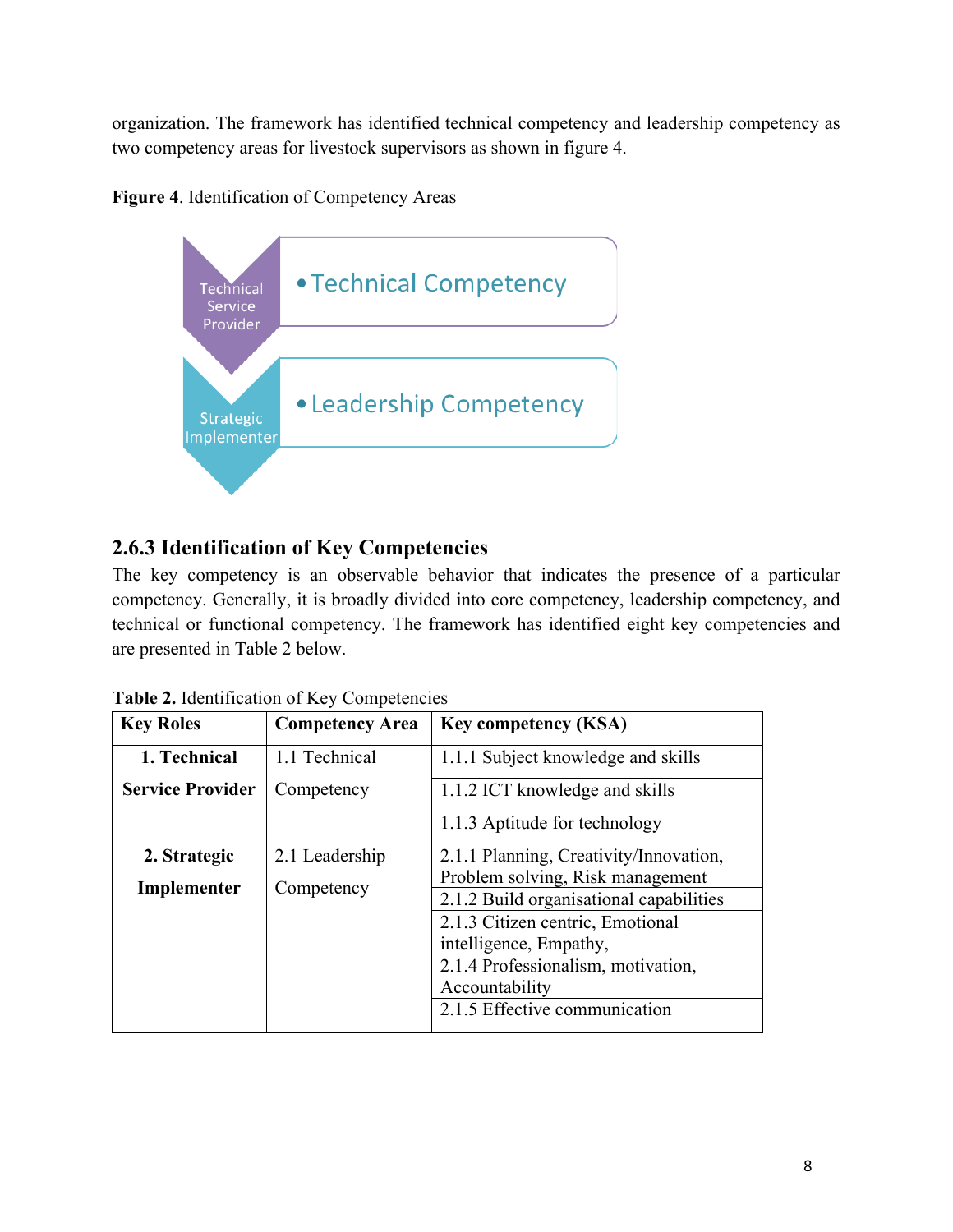### **2.6.4 Identification of Behavioral Indicators**

The Behavioral Indicators is the description of competencies based on various proficiency levels. It outlines a collection of desired and observable motives, traits, and behaviors when executing or carrying out the assigned task. It serves as a tool to guide evaluations of employee performance. As shown in Table 3, the framework has identified thirty five behavioral indicators.

| <b>Technical Service Provider</b> |                          |                                               |
|-----------------------------------|--------------------------|-----------------------------------------------|
| <b>Competency Area</b>            | <b>Key</b><br>competency | <b>Behavior Indicators (BI)</b>               |
|                                   | (KSA)                    |                                               |
| 1.1Technical                      | 1.1.1 Subject            | 1.1.1.1 Demonstrates knowledge and skills     |
| competency                        | knowledge and skills     | in veterinary clinical practices to enhance   |
|                                   |                          | animal health, production and welfare.        |
|                                   |                          | 1.1.1.2 Demonstrate knowledge and skills      |
|                                   |                          | in disease prevention and control measures    |
|                                   |                          | to prevent disease outbreaks and safeguard    |
|                                   |                          | animal and human health.                      |
|                                   |                          | 1.1.1.3 Demonstrates knowledge and skills     |
|                                   |                          | in animal breeding practices to enhance       |
|                                   |                          | animal production.                            |
|                                   |                          | 1.1.1.4 Demonstrates knowledge and skills     |
|                                   |                          | in livestock production including apiculture, |
|                                   |                          | poultry and fishery; nutrition and            |
|                                   |                          | technology to enhance production.             |
|                                   |                          | 1.1.1.5 Pursues professional knowledge,       |
|                                   |                          | skills, and technologies to adopt and deliver |
|                                   |                          | effective and efficient livestock services.   |
|                                   |                          | 1.1.1.6 Demonstrates knowledge and skills     |
|                                   |                          | on developing and delivering of educational   |
|                                   |                          | programs on livestock services to             |
|                                   |                          | farmers/clients.                              |
|                                   |                          | 1.1.1.7 Possesses and implements effective    |
|                                   |                          | means for monitoring and evaluating the       |
|                                   |                          | development programs.                         |
|                                   | 1.1.2 ICT knowledge      | 1.1.2.1 Demonstrates sound ICT knowledge      |
|                                   | and skills               | and skills to deliver livestock services      |
|                                   |                          | efficiently and effectively                   |

**Table 3.** Identification of Behavioral Indicators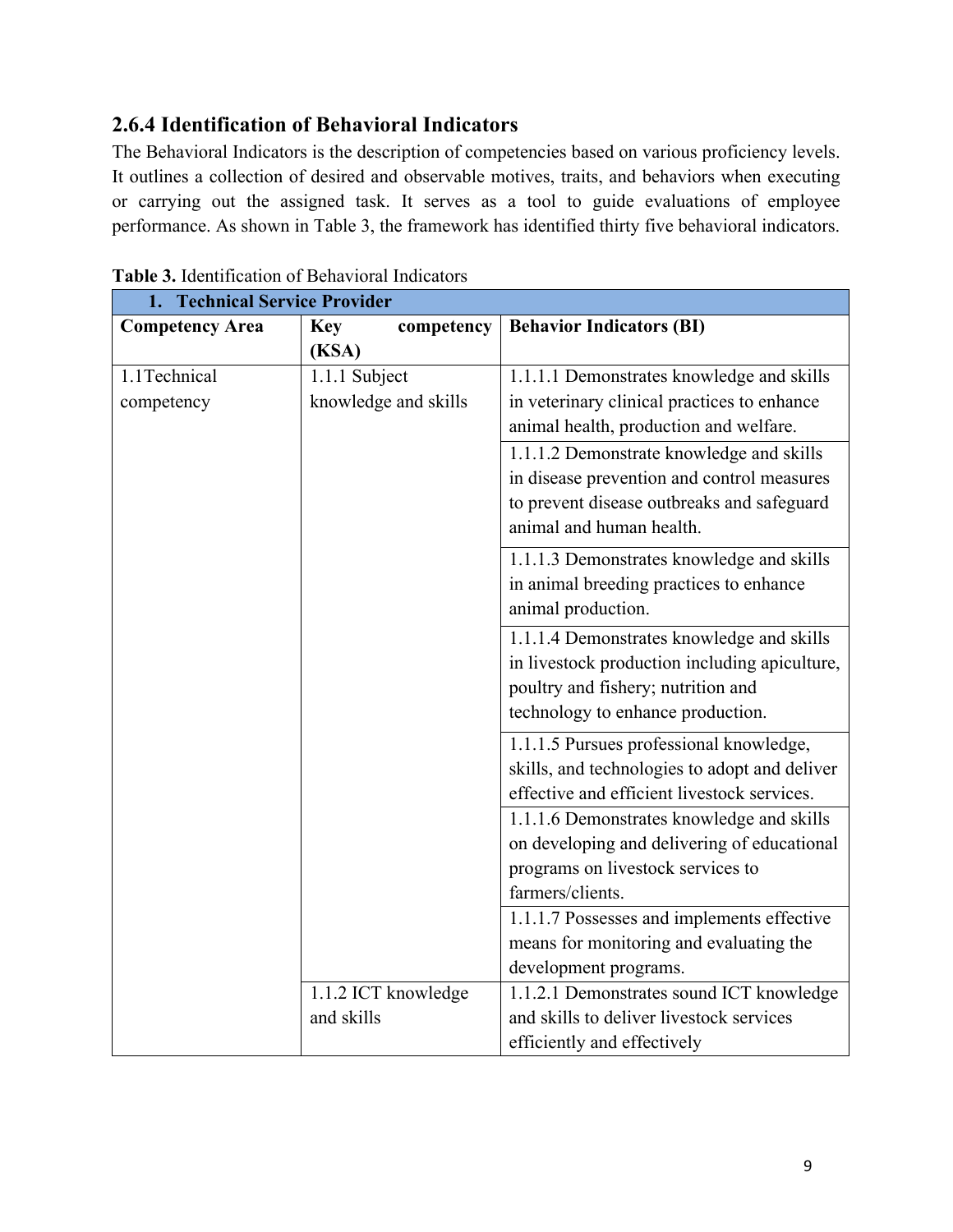|                          | 1.1.3 Aptitude for     | 1.1.3.1 Facilitates adoption and              |
|--------------------------|------------------------|-----------------------------------------------|
|                          | technology             | disseminates emerging technologies to         |
|                          |                        | enhance production and safeguard animal       |
|                          |                        | health, public health, and food safety        |
| 2. Strategic Implementer |                        |                                               |
| 2.1 Leadership           | 2.1.1 Planning,        | 2.1.1.1 Possesses sound knowledge on          |
| competency               | Creativity/Innovation, | vision, mission, and goals of the             |
|                          | Problem solving & Risk | Department, livestock legislation,            |
|                          | management             | regulations, and livestock development        |
|                          |                        | strategies to deliver livestock services      |
|                          |                        | efficiently and effectively                   |
|                          |                        | 2.1.1.2 Prepares and prioritizes plans and    |
|                          |                        | budgets for livestock activities in line with |
|                          |                        | the organization's goals                      |
|                          |                        | 2.1.1.3 Takes appropriate action to address   |
|                          |                        | inefficiencies in work processes and          |
|                          |                        | establishes improved ways of getting the      |
|                          |                        | job one                                       |
|                          |                        |                                               |
|                          |                        | 2.1.1.4 Identifies and analyses issues and    |
|                          |                        | problems to find solutions that best serve    |
|                          |                        | the organization                              |
|                          |                        |                                               |
|                          |                        | 2.1.1.5 Identifies, assesses and controls     |
|                          |                        | risks in day-to-day activities or within      |
|                          |                        | programs                                      |
|                          |                        | 2.1.2.1 Demonstrates responsibility for own   |
|                          | 2.1.2 Build            | actions and shows willingness in carrying     |
|                          | organizational         | out new tasks                                 |
|                          | capabilities           |                                               |
|                          |                        | 2.1.2.2 Seeks information from clients to     |
|                          |                        | understand their needs and expectations and   |
|                          |                        | manage the solution appropriately             |
|                          |                        |                                               |
|                          |                        | 2.1.2.3. Recognizes the underlying agendas    |
|                          |                        | and needs of others and finds mutually        |
|                          |                        | beneficial solutions                          |
|                          |                        |                                               |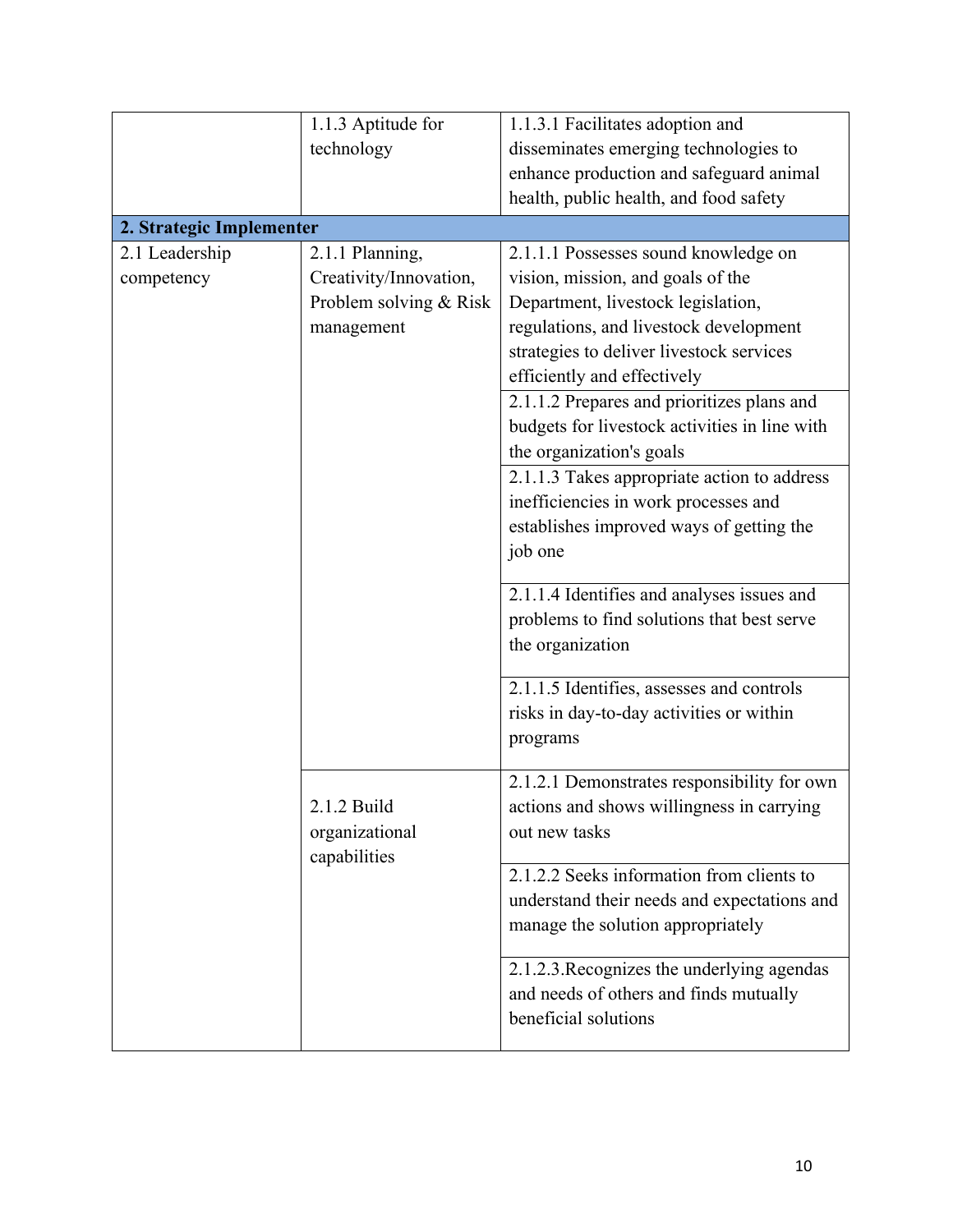|  |                                                                                                                    | 2.1.2.4 Provides assistance, information, or<br>support to others, to build or maintain<br>relationships with them                                                                     |
|--|--------------------------------------------------------------------------------------------------------------------|----------------------------------------------------------------------------------------------------------------------------------------------------------------------------------------|
|  |                                                                                                                    | 2.1.2.5 Take responsibility for the quality of<br>one's work and keep the manager informed<br>on how the work is progressing                                                           |
|  |                                                                                                                    | 2.1.2.6 Accepts conditions of uncertainty<br>and remains productive when there is a lack<br>of clarity about aspects of one's role                                                     |
|  |                                                                                                                    | 2.1.2.7 Completes work assignments<br>promptly and efficiently                                                                                                                         |
|  | 2.1.3 Citizen-centric,<br>Emotional intelligence<br>& Empathy,                                                     | 2.1.3.1 Liaises with citizens to solve their<br>problems, encourages their participation<br>and acknowledges their views                                                               |
|  | 2.1.3.2 Works with people of diverse<br>backgrounds with dignity and respect<br>regardless of personal differences |                                                                                                                                                                                        |
|  |                                                                                                                    | 2.1.3.3 Adapts to change by accepting<br>changes in work processes readily and with<br>an optimistic perspective of the resulting<br>benefits                                          |
|  |                                                                                                                    | 2.1.3.4 Displays enthusiasm around goals<br>and activities $-$ adopting a positive<br>approach with sensitivity and respect for<br>others                                              |
|  | 2.1.4 Professionalism,<br>Motivation &<br>Acountability                                                            | 2.1.4.1 Demonstrates professional<br>knowledge and skills regularly to stay<br>current and apply new trends or best<br>practices in consistence with the values of<br>the organization |
|  |                                                                                                                    | 2.1.4.2 Identifies own skills, knowledge,<br>and behavior gaps and improves own                                                                                                        |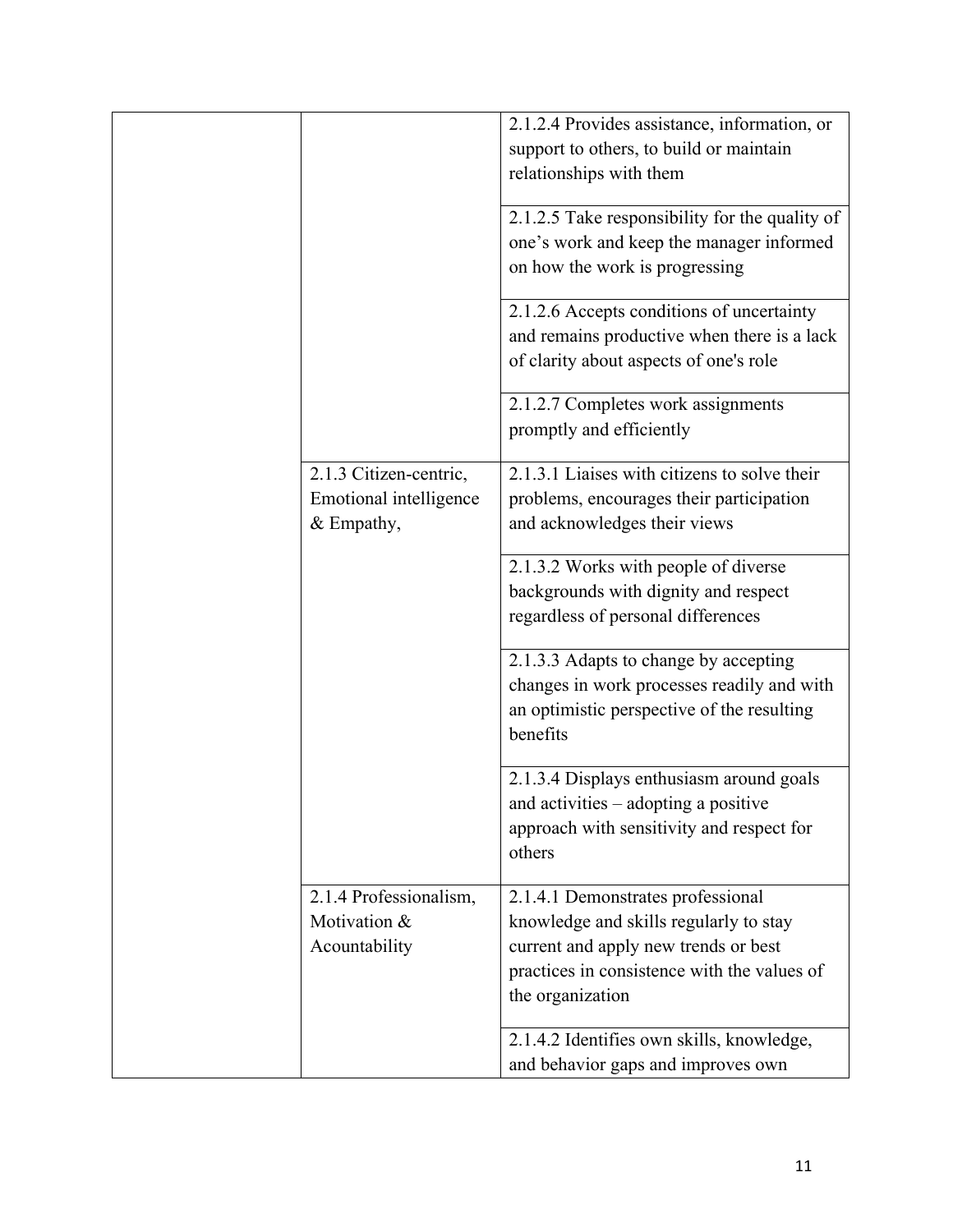|                 | performance by taking feedbacks              |
|-----------------|----------------------------------------------|
|                 | 2.1.4.3 Shows accountability and             |
|                 | transparency in decision-making processes    |
|                 | 2.1.4.4 Shows respect to everyone and        |
|                 | manifests humility                           |
| 2.1.5 Effective | 2.1.5.1 Expresses ideas and issues           |
| Communication   | effectively, both orally and in writing with |
|                 | easy-to-follow examples and                  |
|                 | demonstrations                               |
|                 | 2.1.5.2 Encourages and negotiates sharing    |
|                 | of information, skills and technical         |
|                 | capability across work teams                 |
|                 | 2.1.5.3 Recognizes and takes appropriate     |
|                 | action to effectively address problems and   |
|                 | opportunities                                |

### **2.6.5 Classification of Proficiency Levels**

The proficiency level is categorized based on the level of expertise. It describes the levels of competency required to perform a specific job successfully. There is a progression of proficiencies at each level. The proficiency level of the Livestock Supervisor is categorized into three levels as i) Entry (S2), ii) Experienced (S1), and iii) Advanced (SS4-SS1). As the officials in position levels of SS4 to SS1 play similar roles, their proficiency levels are merged.

| Entry       | $\cdot$ S2      |
|-------------|-----------------|
| Experienced | $\bullet$ S1    |
| Advanced    | $\cdot$ SS4-SS1 |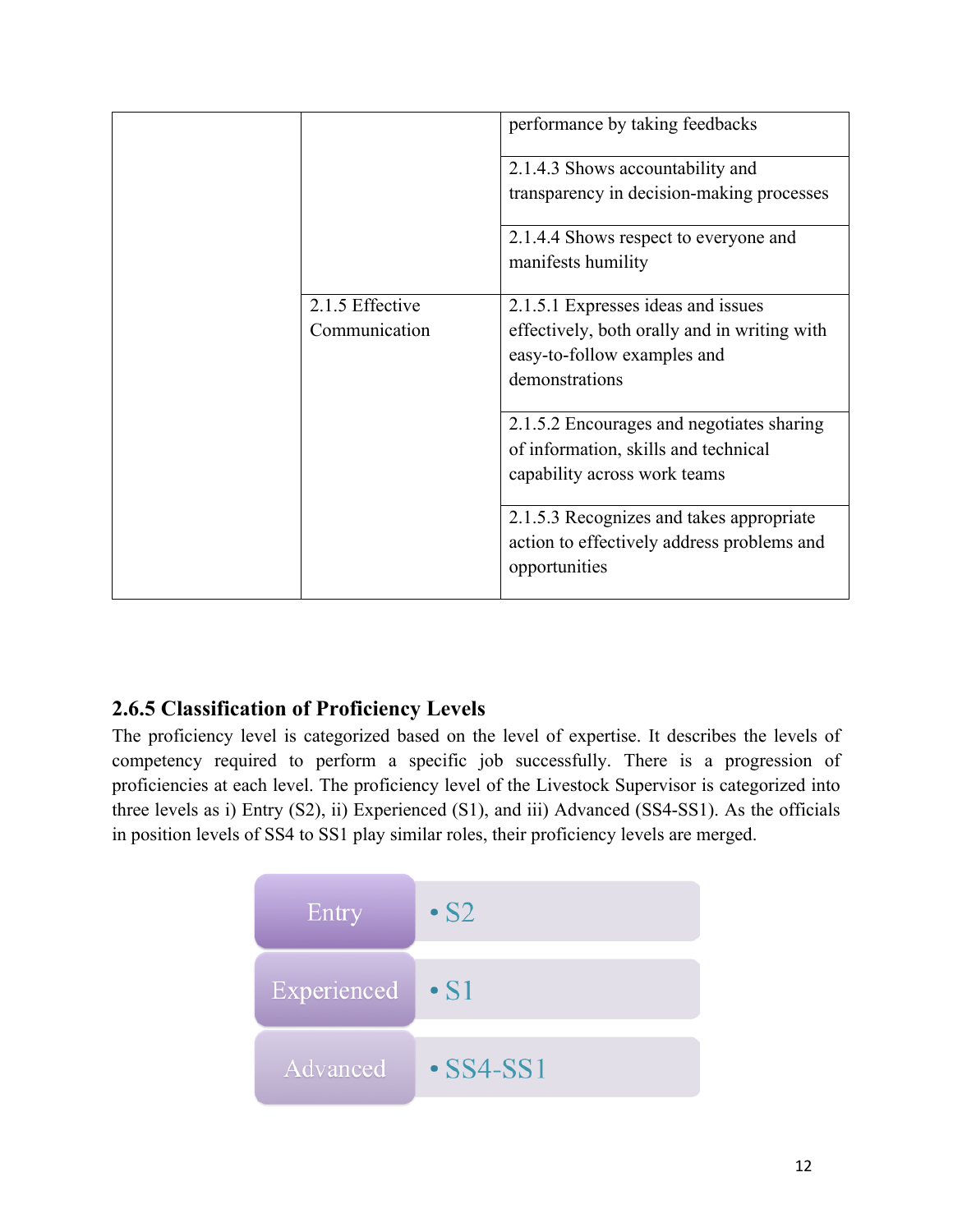The framework has identified 32 behavioral indicators across three levels of proficiency. The proficiency will enable individual officials to distinguish the type of competencies expected in their career path, which will allow them to enhance competency in achieving current as well future career goals. Further, the proficiency level will set a benchmark for recruitment and deployment. The proficiency levels of each key competency are detailed in Table 4 below:

| Table 4. Classification of Proficiency Levels                                                                                                                                 |                                                                                                                                                                  |                                                                                                                                                                                                                                                                                                |  |
|-------------------------------------------------------------------------------------------------------------------------------------------------------------------------------|------------------------------------------------------------------------------------------------------------------------------------------------------------------|------------------------------------------------------------------------------------------------------------------------------------------------------------------------------------------------------------------------------------------------------------------------------------------------|--|
| <b>Key Role 1: Technical Service Provider</b>                                                                                                                                 |                                                                                                                                                                  |                                                                                                                                                                                                                                                                                                |  |
| <b>Competency Area: Technical Competency</b>                                                                                                                                  |                                                                                                                                                                  |                                                                                                                                                                                                                                                                                                |  |
| Key Competency: Subject knowledge and skills                                                                                                                                  |                                                                                                                                                                  |                                                                                                                                                                                                                                                                                                |  |
| enhance animal health, production, and welfare.                                                                                                                               |                                                                                                                                                                  | Behavior Indicator: 1.1.1.1Demonstrates knowledge and skills in veterinary clinical practices to                                                                                                                                                                                               |  |
| <b>Entry</b>                                                                                                                                                                  | <b>Experienced</b>                                                                                                                                               | <b>Advanced</b>                                                                                                                                                                                                                                                                                |  |
| Possesses basic knowledge<br>and skills in veterinary<br>clinical practices and animal<br>welfare.                                                                            | Possesses sound knowledge<br>and skills with application of<br>some level of experiences in<br>veterinary clinical practices<br>and animal welfare.              | Possesses advanced knowledge<br>and skills in veterinary clinical<br>practices and animal welfare and<br>can lead and guide subordinates<br>in clinical practices and welfare<br>services.                                                                                                     |  |
| Behavior Indicator: 1.1.1.2Demonstrate knowledge and skills in disease prevention and control<br>measures to prevent disease outbreaks and safeguard animal and human health. |                                                                                                                                                                  |                                                                                                                                                                                                                                                                                                |  |
| <b>Entry</b>                                                                                                                                                                  | <b>Experienced</b>                                                                                                                                               | <b>Advanced</b>                                                                                                                                                                                                                                                                                |  |
| Applies basic knowledge and<br>skills in disease prevention<br>and control measures to<br>prevent disease outbreaks<br>and safeguard animal and<br>human health.              | Applies sound knowledge<br>and skills in disease<br>prevention and control<br>measures to prevent disease<br>outbreaks and safeguard<br>animal and human health. | Applies advanced knowledge<br>and skills in disease prevention<br>and control measures and is able<br>to lead prevention of disease<br>outbreaks and safeguarding<br>animal and human health.<br>Behavior Indicator: 1.1.1.3 Demonstrates knowledge and skills in animal breeding practices to |  |
| enhance animal production.                                                                                                                                                    |                                                                                                                                                                  |                                                                                                                                                                                                                                                                                                |  |
| <b>Advanced</b><br><b>Experienced</b><br><b>Entry</b>                                                                                                                         |                                                                                                                                                                  |                                                                                                                                                                                                                                                                                                |  |
| Applies basic knowledge and                                                                                                                                                   | Applies sound knowledge                                                                                                                                          | Applies advanced knowledge                                                                                                                                                                                                                                                                     |  |

and skills in animal breeding practices to enhance animal

skills in animal breeding practices to enhance animal and skills in animal breeding practices to enhance animal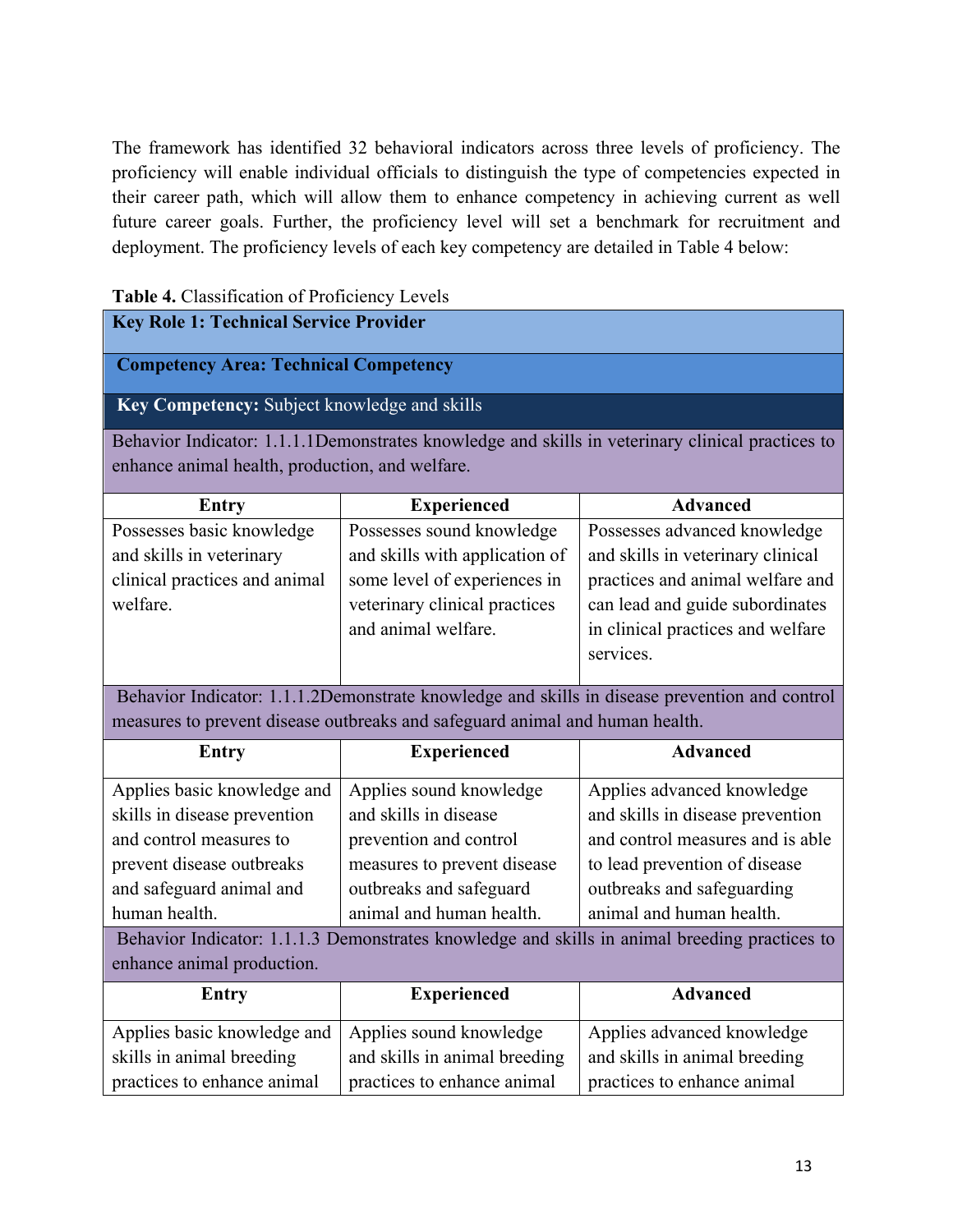| production.                   | production with the                                                                              | production, guide and share                                                                    |
|-------------------------------|--------------------------------------------------------------------------------------------------|------------------------------------------------------------------------------------------------|
|                               | application of some field                                                                        | experiences related to breeding                                                                |
|                               | experience.                                                                                      | practices.                                                                                     |
|                               |                                                                                                  | Behavior Indicator: 1.1.1.4Demonstrates knowledge and skills in livestock production including |
|                               | apiculture, poultry and fishery; nutrition and technology to enhance the production.             |                                                                                                |
| Entry                         | <b>Experienced</b>                                                                               | <b>Advanced</b>                                                                                |
| Exhibits basic knowledge      | Exhibits sound knowledge                                                                         | Exhibits advanced knowledge                                                                    |
| and skills in livestock       | and skills in livestock                                                                          | and skills in livestock                                                                        |
| production including          | production including                                                                             | production, including apiculture,                                                              |
| apiculture, poultry and       | apiculture, poultry and                                                                          | poultry and fishery; nutrition                                                                 |
| fishery; nutrition and        | fishery; nutrition and                                                                           | and technology to enhance the                                                                  |
| technology to enhance the     | technology to enhance the                                                                        | production.                                                                                    |
| production.                   | production.                                                                                      |                                                                                                |
|                               |                                                                                                  | Behavior Indicator: 1.1.1.5 Pursues professional knowledge, skills, and technologies to adopt  |
|                               | and deliver effective and efficient animal health, production, nutrition, and breeding services. |                                                                                                |
| Entry                         | <b>Experienced</b>                                                                               | <b>Advanced</b>                                                                                |
| Acquires basic knowledge      | Acquires and applies                                                                             | Possesses and applies advanced                                                                 |
| and abilities to adopt        | professional knowledge and                                                                       | knowledge and skills in the                                                                    |
| technologies in animal        | experiences in the use of                                                                        | application of technologies and                                                                |
| health, production, nutrition | technologies on animal                                                                           | submits the challenges in the                                                                  |
| and breeding services.        | health, production, nutrition                                                                    | implementation of new livestock                                                                |
|                               | and breeding services.                                                                           | technologies.                                                                                  |
|                               |                                                                                                  | Behavior Indicator: 1.1.1.6 Demonstrates knowledge and skills on developing and delivering of  |
|                               | educational programs on livestock services to farmers/clients.                                   |                                                                                                |
| Entry                         | <b>Experienced</b>                                                                               | <b>Advanced</b>                                                                                |
|                               |                                                                                                  |                                                                                                |
| Demonstrates basic            | Demonstrates sound                                                                               | Demonstrates advanced                                                                          |
| knowledge and skills on       | knowledge and skills on                                                                          | knowledge and skills on                                                                        |
| developing and delivering of  | developing and delivering of                                                                     | developing and delivering of                                                                   |
| educational programs on       | educational programs on                                                                          | educational programs on                                                                        |
| livestock services to         | livestock services to                                                                            | livestock services to                                                                          |
| farmers/clients.              | farmers/clients.                                                                                 | farmers/clients.                                                                               |
|                               |                                                                                                  | Behavior Indicator: 1.1.1.7 Possesses and implements effective means to monitor and evaluate   |
| the development programs.     |                                                                                                  |                                                                                                |
| Entry                         | <b>Experienced</b>                                                                               | <b>Advanced</b>                                                                                |
| Applies basic tools and       | Applies basic tools and                                                                          | Applies basic tools and methods                                                                |
| methods in monitoring the     |                                                                                                  |                                                                                                |
|                               | methods in monitoring and                                                                        | in monitoring and evaluating the                                                               |
| livestock development         | evaluating the livestock                                                                         | livestock development programs                                                                 |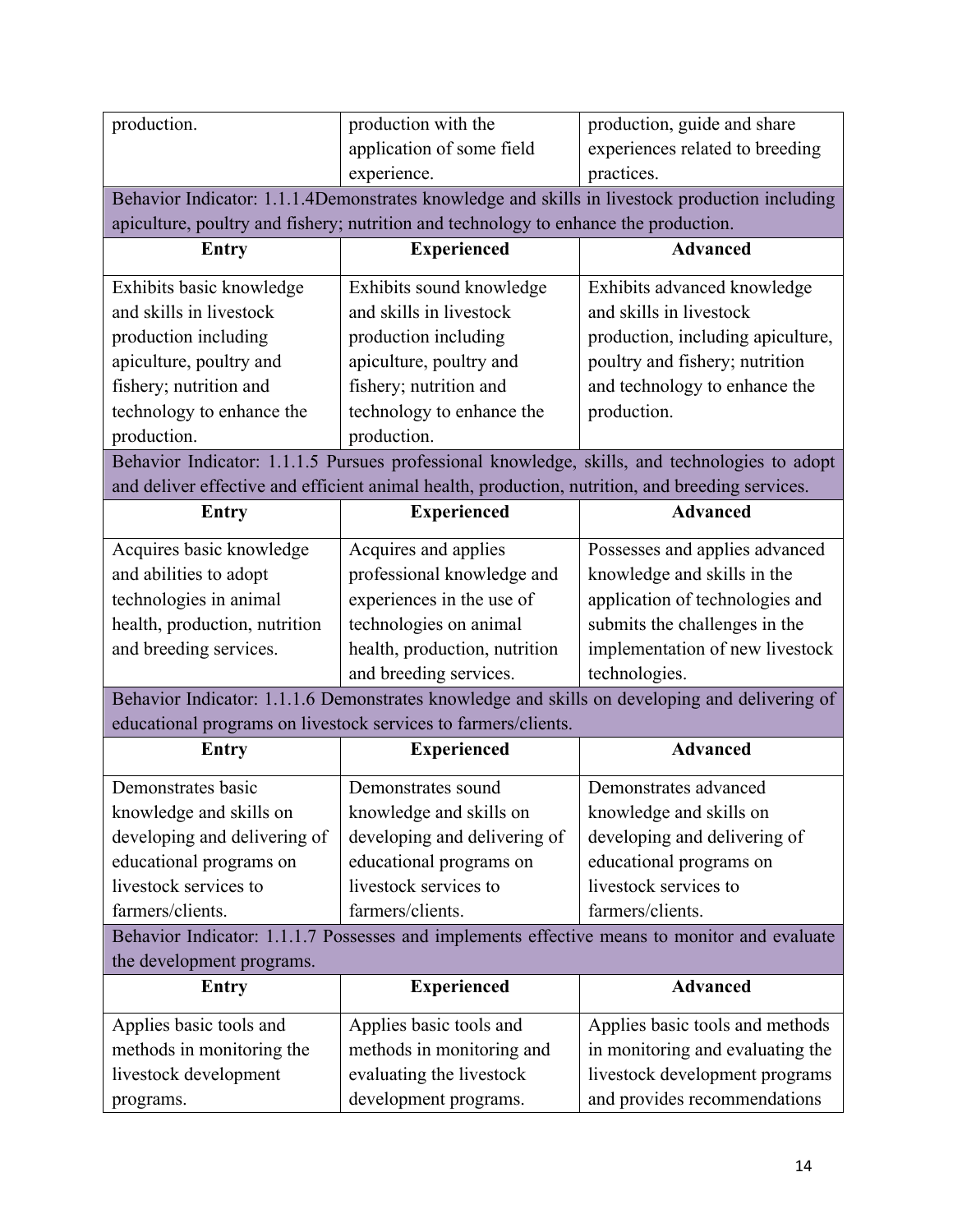|                                                                                                                                                                                                                                                  |                                                                                                                                                                       | for further improvement.                                                                                                   |
|--------------------------------------------------------------------------------------------------------------------------------------------------------------------------------------------------------------------------------------------------|-----------------------------------------------------------------------------------------------------------------------------------------------------------------------|----------------------------------------------------------------------------------------------------------------------------|
| <b>Key Role 1: Technical Service Provider</b>                                                                                                                                                                                                    |                                                                                                                                                                       |                                                                                                                            |
| <b>Competency Area: Technical Competency</b>                                                                                                                                                                                                     |                                                                                                                                                                       |                                                                                                                            |
| <b>Key Competency: ICT knowledge and skills</b>                                                                                                                                                                                                  |                                                                                                                                                                       |                                                                                                                            |
| services efficiently and effectively.                                                                                                                                                                                                            |                                                                                                                                                                       | Behavior Indicator: 1.1.2.1. Demonstrates sound ICT knowledge and skills to deliver livestock                              |
| <b>Entry</b>                                                                                                                                                                                                                                     | <b>Experienced</b>                                                                                                                                                    | <b>Advanced</b>                                                                                                            |
| Acquires basic ICT<br>knowledge and skills in<br>recording and sharing<br>information using online<br>database systems and tools.                                                                                                                | Applies sound ICT<br>knowledge and skills in<br>computer operations in<br>recording, sharing, and<br>preparing reports using<br>online database systems and<br>tools. | Applies advanced ICT<br>knowledge and skills in<br>computer operations, online<br>database systems, and different<br>apps. |
| <b>Key Role 1: Technical Service Provider</b>                                                                                                                                                                                                    |                                                                                                                                                                       |                                                                                                                            |
| <b>Competency Area: Technical Competency</b>                                                                                                                                                                                                     |                                                                                                                                                                       |                                                                                                                            |
| <b>Key Competency: Aptitude for Technology</b>                                                                                                                                                                                                   |                                                                                                                                                                       |                                                                                                                            |
|                                                                                                                                                                                                                                                  | enhance production and safeguard animal health, human health, and food safety.                                                                                        | Behavior Indicator: 1.1.3.1. Facilitates adoption and disseminates emerging technologies to                                |
| <b>Entry</b>                                                                                                                                                                                                                                     | <b>Experienced</b>                                                                                                                                                    | <b>Advanced</b>                                                                                                            |
| Acquires new technologies<br>to enhance production and<br>safeguard animal health,<br>public health, and food<br>safety.                                                                                                                         | Recognizes and disseminates<br>new technologies to enhance<br>production and safeguard<br>animal health, public health,<br>and food safety.                           | Adopts new technologies to<br>enhance production and<br>safeguard animal health, public<br>health, and food safety.        |
| <b>Key Role 2: Strategic Implementer</b>                                                                                                                                                                                                         |                                                                                                                                                                       |                                                                                                                            |
| <b>Competency Area: Leadership Competency</b>                                                                                                                                                                                                    |                                                                                                                                                                       |                                                                                                                            |
| <b>Key Competency: Strategic View</b>                                                                                                                                                                                                            |                                                                                                                                                                       |                                                                                                                            |
| Behavior Indicator: 2.1.1.1 Possesses sound knowledge on vision, mission, and goals of the<br>Department, livestock legislation, regulations, and livestock development strategies to deliver<br>livestock services efficiently and effectively. |                                                                                                                                                                       |                                                                                                                            |
|                                                                                                                                                                                                                                                  |                                                                                                                                                                       |                                                                                                                            |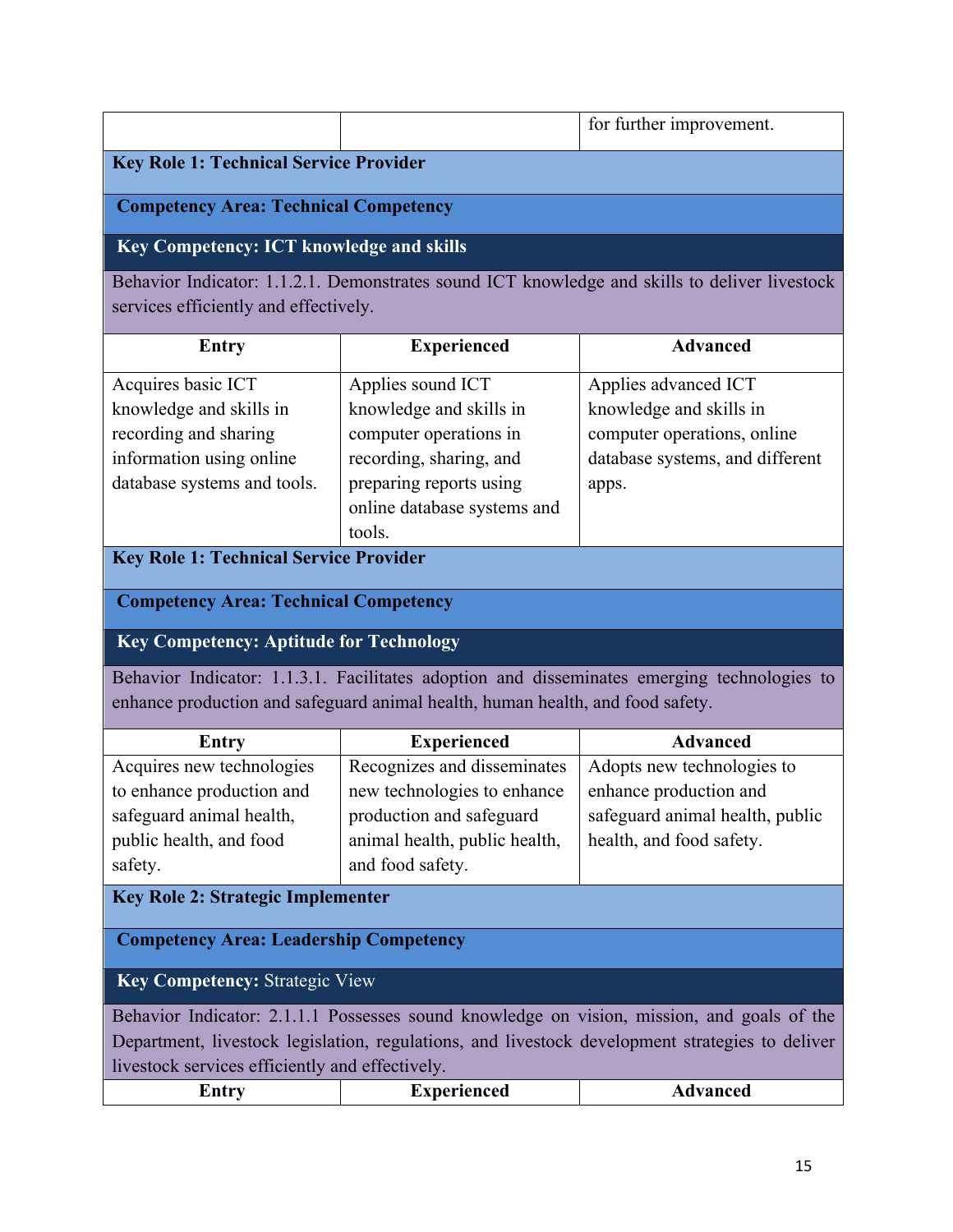| Understands the vision,      | Understands and implements | Demonstrates sound knowledge   |
|------------------------------|----------------------------|--------------------------------|
| mission, and goals of the    | livestock legislation,     | on livestock legislation,      |
| Department, livestock        | development programs and   | development programs and       |
| legislation, and development | strategies to achieve the  | strategies to achieve the      |
| strategies.                  | organization's goals.      | organization's goals and       |
|                              |                            | contributes to the development |
|                              |                            | of new programs/strategies.    |

Behavior Indicator: 2.1.1.2 Prepares and prioritizes plans and budgets for livestock activities in line with the organization's goals.

| <b>Entry</b>                 | <b>Experienced</b>           | <b>Advanced</b>                  |
|------------------------------|------------------------------|----------------------------------|
| Exhibits knowledge in        | Exhibits knowledge in        | Exhibits knowledge in preparing  |
| preparing plans and budgets. | preparing plans and budgets  | plans and budgets and            |
|                              | and demonstrates the ability | demonstrates the ability to      |
|                              | to prioritize activities.    | prioritize activities as well as |
|                              |                              | mobilize resources.              |

Behavior Indicator: 2.1.1.3 Takes appropriate action to address inefficiencies in work processes and establishes improved ways of getting the job done.

| <b>Entry</b>                 | <b>Experienced</b>           | <b>Advanced</b>                   |
|------------------------------|------------------------------|-----------------------------------|
| Involves others in planning  | Champions new ideas and      | Identifies and visualizes options |
| for and implementing         | supports others to plan and  | and formulates innovative         |
| change, working to gain buy- | implement change initiatives | approaches-Fosters an             |
| in for change from relevant  | and generates momentum       | environment that supports the     |
| stakeholders.                | and genuine enthusiasm for   | smooth implementation of new      |
|                              | change.                      | approaches/programs.              |

Behavior Indicator: 2.1.1.4 Identifies and analyses issues and problems to find solutions that best serve the Organization.

| <b>Entry</b>                                                                     | <b>Experienced</b>                                                                                                                                                 | <b>Advanced</b>                                                                                                                                |
|----------------------------------------------------------------------------------|--------------------------------------------------------------------------------------------------------------------------------------------------------------------|------------------------------------------------------------------------------------------------------------------------------------------------|
| Strives to collect and<br>validate data for evaluation<br>of current situations. | Analyses the strengths,<br>weakness, opportunities and<br>threats of situations and<br>develops long term<br>approaches and objectives<br>based on these findings. | Create clear long-term strategies<br>focused on adding value to the<br>citizen and making real, lasting<br>change beyond the Civil<br>Service. |
| within projects.                                                                 |                                                                                                                                                                    | Behavior Indicator: 2.1.1.5 Identifies, assesses and controls risks in day-to-day activities or                                                |

| …ntr™<br>-- | ienced<br>________<br><b>*III</b> | . <b>.</b><br>lceu |
|-------------|-----------------------------------|--------------------|
|             |                                   |                    |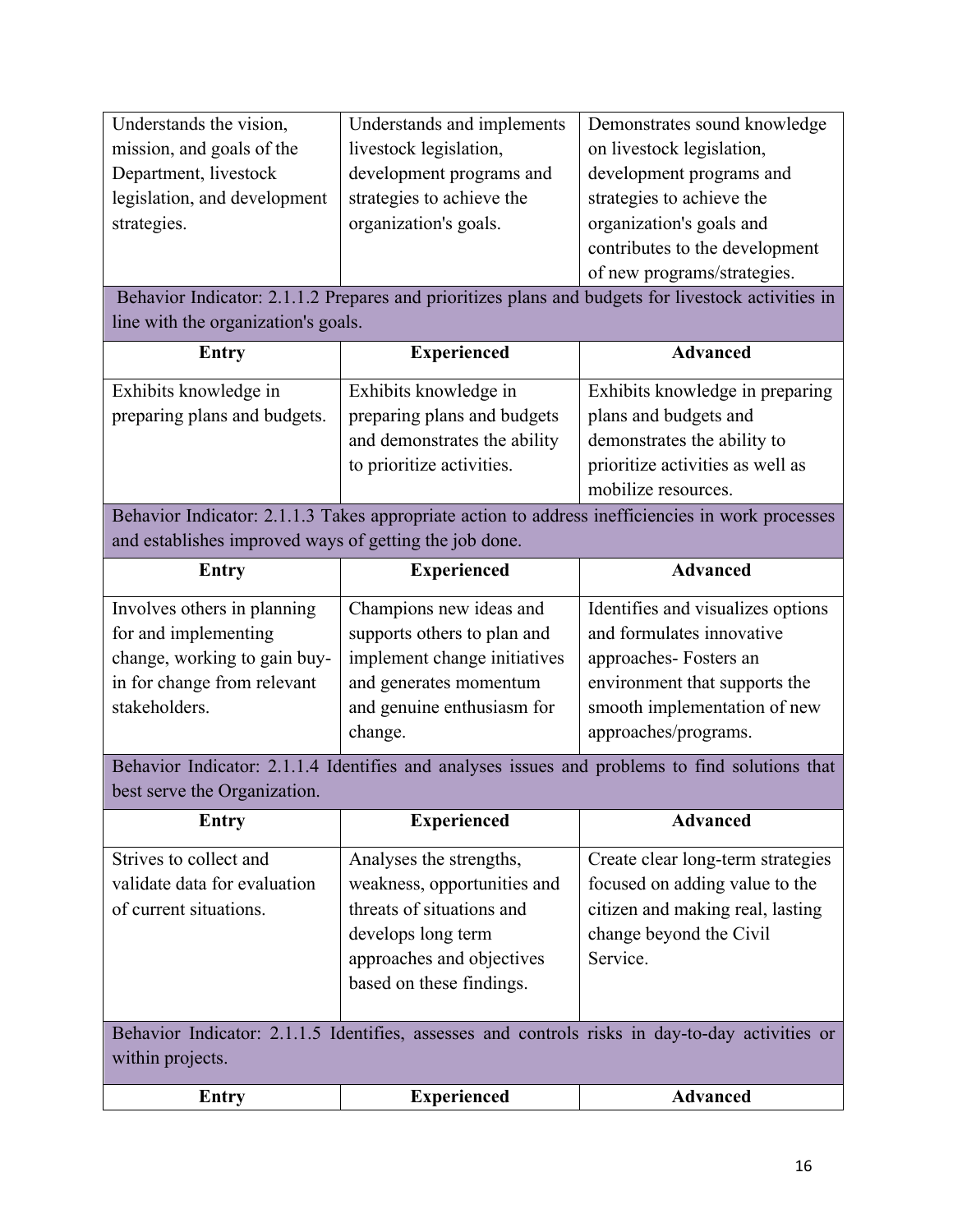| Understands his role in | Able to incorporate         | Able to incorporate contingency |
|-------------------------|-----------------------------|---------------------------------|
| contingency planning.   | contingency plans to ensure | plans as well as contribute in  |
|                         | there is no disruption to   | development of contingency      |
|                         | operations.                 | plans.                          |

#### **Key Role 2: Strategic Implementer**

#### **Competency Area: Leadership Competency**

### **Key Competency:** Build organizational capabilities

Behavior Indicator: 2.1.2.1 Demonstrates responsibility for own actions and shows willingness in carrying out new tasks.

| Entry                        | <b>Experienced</b>           | <b>Advanced</b>                  |
|------------------------------|------------------------------|----------------------------------|
| Demonstrates responsibility  | Role model work-place-       | Encourage work-place based       |
| for own actions and shows a  | based learning and encourage | learning, ensure colleagues take |
| willingness to carry out new | career development.          | responsibility for their own     |
| task.                        |                              | learning and share it to build   |
|                              |                              | organisational capability.       |
|                              |                              |                                  |

Behavior Indicator: 2.1.2.2 Seeks information from customers to understand their needs and expectations and manage the solution appropriately.

| <b>Entry</b>                | <b>Experienced</b>            | <b>Advanced</b>                   |
|-----------------------------|-------------------------------|-----------------------------------|
| Actively seek information   | Solves urgent, high impact    | Analyzes and prioritizes critical |
| from customers to           | problems first; stays focused | problems accurately and           |
| understand their needs and  | until they are successfully   | quickly; maintains a sense of     |
| expectations and manage the | resolved.                     | urgency in solving even           |
| solution.                   |                               | complex problems.                 |

**Behavior Indicator:** 2.1.2.3.Recognizes the underlying agendas and needs of others and finds solutions that are mutually beneficial.

| <b>Entry</b>                  | <b>Experienced</b>           | <b>Advanced</b>                |
|-------------------------------|------------------------------|--------------------------------|
| Anticipates his/her personal, | Stand by, promote or defend  | Lead by example, communicate   |
| team and department future    | one's own and team's actions | in a truthful, straightforward |
| needs and focuses on          | and decisions where needed.  | manner with integrity,         |
| solutions that will meet      |                              | impartiality and promote a     |
| his/her needs now and in the  |                              | working environment that       |
| future.                       |                              | supports the values and code.  |
|                               |                              |                                |

Behavior Indicator: 2.1.2.4 Provides assistance, information, or support to others, to build or maintain relationships with them.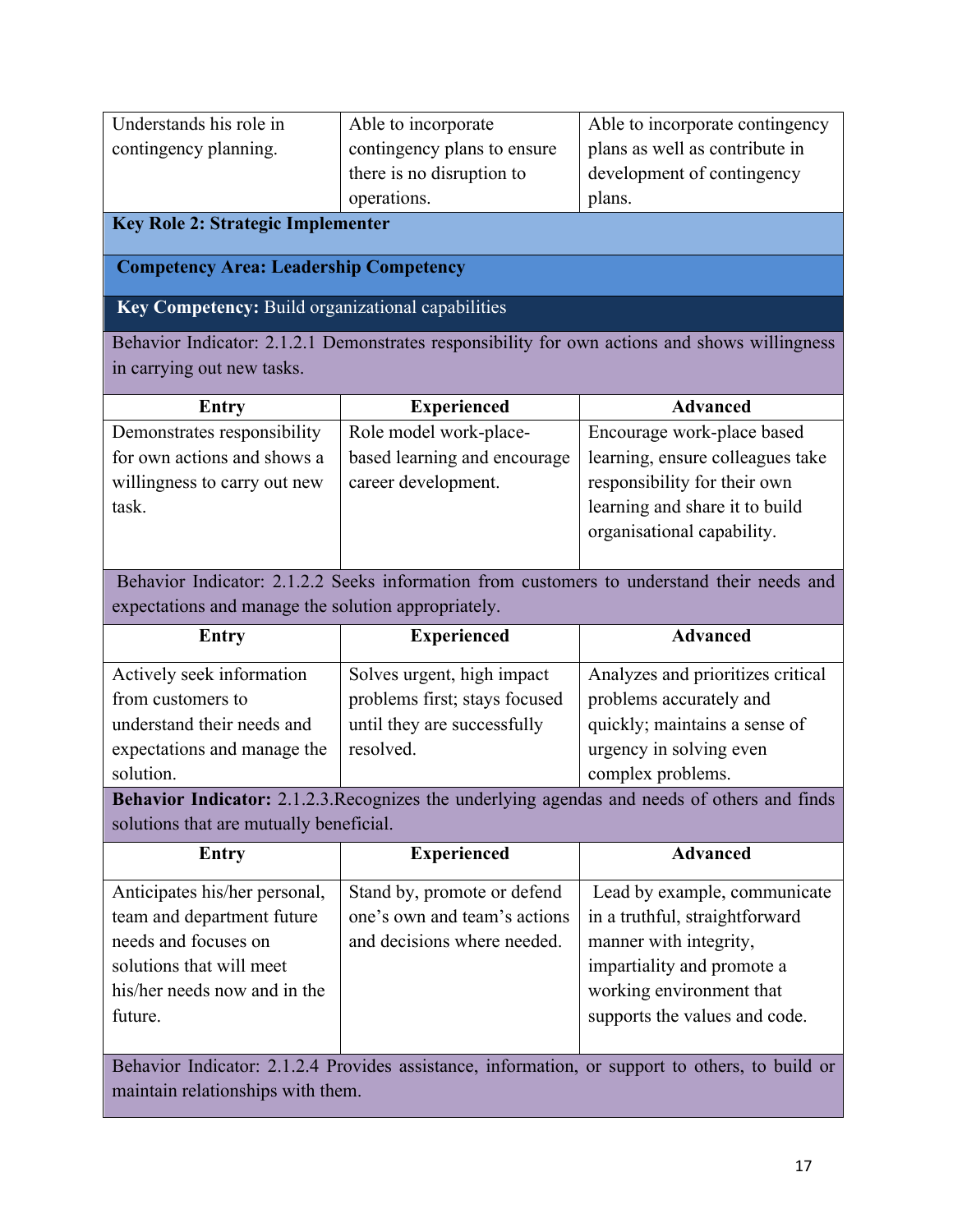| <b>Entry</b>                                            | <b>Experienced</b>                                                               | <b>Advanced</b>                                                                              |
|---------------------------------------------------------|----------------------------------------------------------------------------------|----------------------------------------------------------------------------------------------|
| Seeks opportunities to work                             | Assumes additional                                                               | Encourages the team to take                                                                  |
| positively with team                                    | responsibilities to facilitate                                                   | ownership and responsibility for                                                             |
| members.                                                | the achievement of team                                                          | work.                                                                                        |
|                                                         | goals.                                                                           |                                                                                              |
|                                                         |                                                                                  | Behavior Indicator: 2.1.2.5 Take responsibility for the quality of one's work and keep the   |
| manager informed of how the work is progressing.        |                                                                                  |                                                                                              |
| <b>Entry</b>                                            | <b>Experienced</b>                                                               | <b>Advanced</b>                                                                              |
| Work with energy and pace,                              | Review challenges and                                                            | Maintain a strong focus on                                                                   |
| and provide updates                                     | prioritize roles,                                                                | priorities, holding others to                                                                |
| regarding progress to keep                              | responsibilities and secure                                                      | account for priorities and swiftly                                                           |
| others informed of the status                           | individual and team                                                              | responding to changing                                                                       |
| and outstanding issues.                                 | ownership.                                                                       | requirements.                                                                                |
|                                                         |                                                                                  | Behavior Indicator: 2.1.2.6 Accepts conditions of uncertainty and remains productive when    |
| there is a lack of clarity about aspects of one's role. |                                                                                  |                                                                                              |
| <b>Entry</b>                                            | <b>Experienced</b>                                                               | <b>Advanced</b>                                                                              |
| Accepts changes in                                      | Adjusts own and/or team's                                                        | Takes a lead role for crisis                                                                 |
| circumstances and new ideas                             | approach to embracing                                                            | response, and facilitates                                                                    |
| presented to them.                                      | changing circumstances and                                                       | organizational response to crisis                                                            |
|                                                         | promotes effective team                                                          | situations.                                                                                  |
|                                                         | response to a crisis.                                                            |                                                                                              |
|                                                         | Behavior Indicator: 2.1.2.7 Completes work assignments promptly and efficiently. |                                                                                              |
| <b>Entry</b>                                            | <b>Experienced</b>                                                               | <b>Advanced</b>                                                                              |
| Implements work strategies                              | Navigates quickly and                                                            | Leads new initiatives aimed at                                                               |
| and plans to obtain desired                             | effectively to resolve                                                           | improving current performance                                                                |
| results.                                                | problems and obstacles, even                                                     | and productivity levels.                                                                     |
|                                                         | when complex and unique                                                          |                                                                                              |
|                                                         | circumstances occur.                                                             |                                                                                              |
| <b>Key Role 2: Strategic Implementer</b>                |                                                                                  |                                                                                              |
| <b>Competency Area: Leadership Competency</b>           |                                                                                  |                                                                                              |
| Key Competency: Productive working relationships        |                                                                                  |                                                                                              |
|                                                         |                                                                                  | Behavior Indicator: 2.1.3.1 Liaises with citizens to solve their problems, encouraging their |
| participation and acknowledging their views.            |                                                                                  |                                                                                              |
| Entry                                                   | <b>Experienced</b>                                                               | <b>Advanced</b>                                                                              |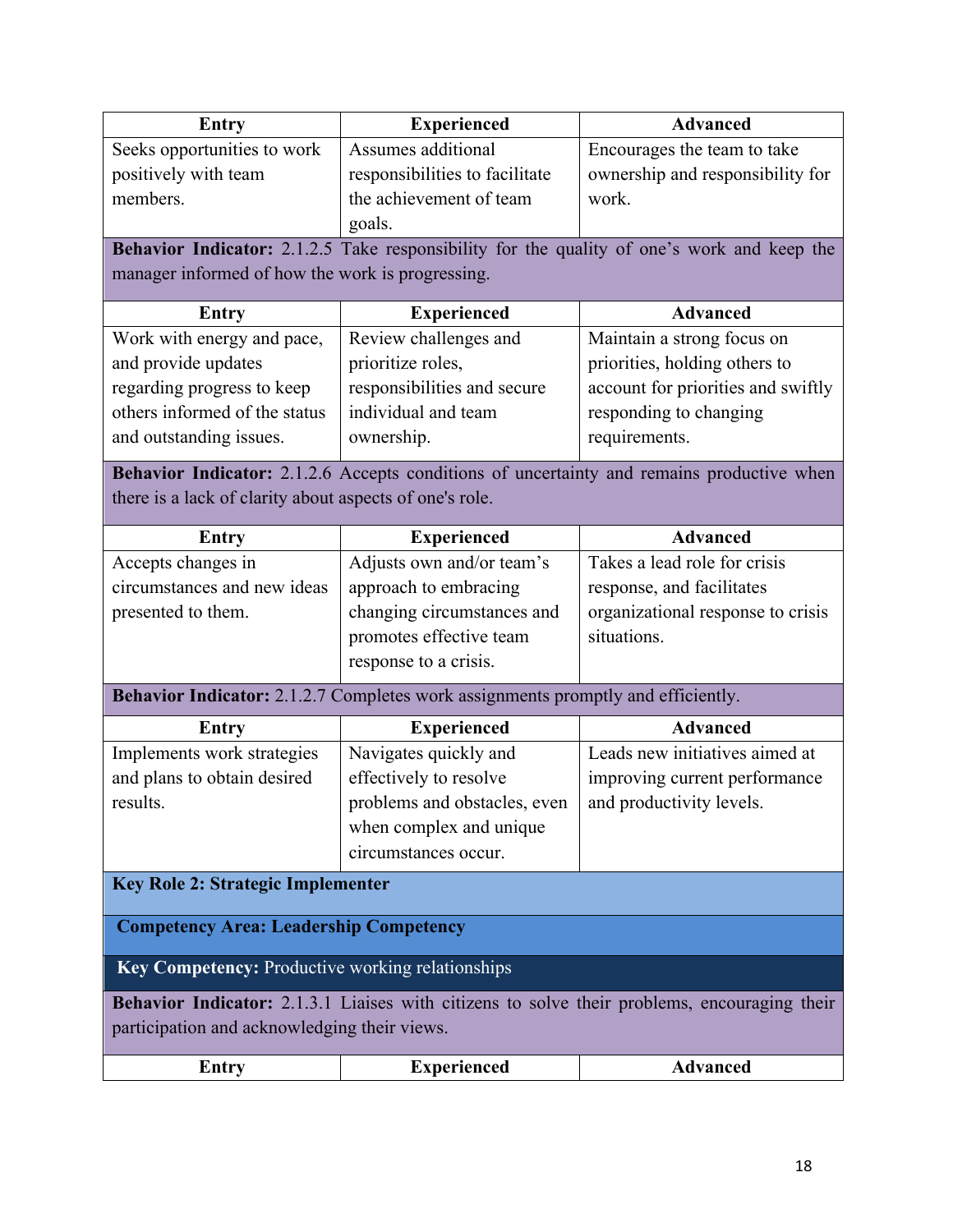| Establishes and maintains a | Considers the impact on         | Strategically and systematically |
|-----------------------------|---------------------------------|----------------------------------|
| system to collect citizens' | citizens as a key factor in any | evaluates new opportunities to   |
| feedback.                   | decision.                       | develop relationships with       |
|                             |                                 | citizens/clients.                |
|                             |                                 |                                  |

**Behavior Indicator:** 2.1.3.2 Works with people of diverse backgrounds with dignity and respect regardless of personal differences.

| <b>Entry</b>                  | <b>Experienced</b>                                        | <b>Advanced</b>                 |  |
|-------------------------------|-----------------------------------------------------------|---------------------------------|--|
| Recognizes cultural           | Thrives within the context of<br>Responds to and directly |                                 |  |
| differences among people      | addresses comments and                                    | diverse teams; capitalizes on   |  |
| and honors different          | actions of others that reflect                            | diversity to find creative      |  |
| opinions, styles, and ways of | stereotypical views of people                             | solutions and encourages other  |  |
| working.                      | that are different from one's                             | team members to leverage the    |  |
|                               | self.                                                     | diverse talents of agency/state |  |
|                               |                                                           | staff.                          |  |

**Behavior Indicator:** 2.1.3.3 Adapts to change by accepting changes in work processes readily and with an optimistic perspective of the resulting benefits.

| Entry                         | <b>Experienced</b>           | <b>Advanced</b>                   |
|-------------------------------|------------------------------|-----------------------------------|
| Adjusts schedules, tasks, and | Understands the              | Encourages others to commit to    |
| priorities when necessary.    | requirements of different    | change initiatives by sharing the |
|                               | situations and effectively   | expected benefits and how         |
|                               | adapts his/her behavior even | he/she can make modifications     |
|                               | when under stress and        | to work processes.                |
|                               | pressure.                    |                                   |

**Behavior Indicator:** 2.1.3.4 Displays enthusiasm around goals and activities – adopting a positive approach with sensitivity and respect for others.

| <b>Entry</b>                                        | <b>Experienced</b>         |                                |  |  |
|-----------------------------------------------------|----------------------------|--------------------------------|--|--|
| Put forward one's views                             | Gives balanced feedback to | Promotes a culture of teamwork |  |  |
| clearly and constructively,                         | others that highlight both | and collaboration.             |  |  |
| choosing an appropriate                             | strengths and areas of     |                                |  |  |
| communication method.                               | development.               |                                |  |  |
| <b>Key Role 2: Strategic Implementer</b>            |                            |                                |  |  |
| <b>Competency Area: Leadership Competency</b>       |                            |                                |  |  |
| <b>Key Competency: Personal drive and integrity</b> |                            |                                |  |  |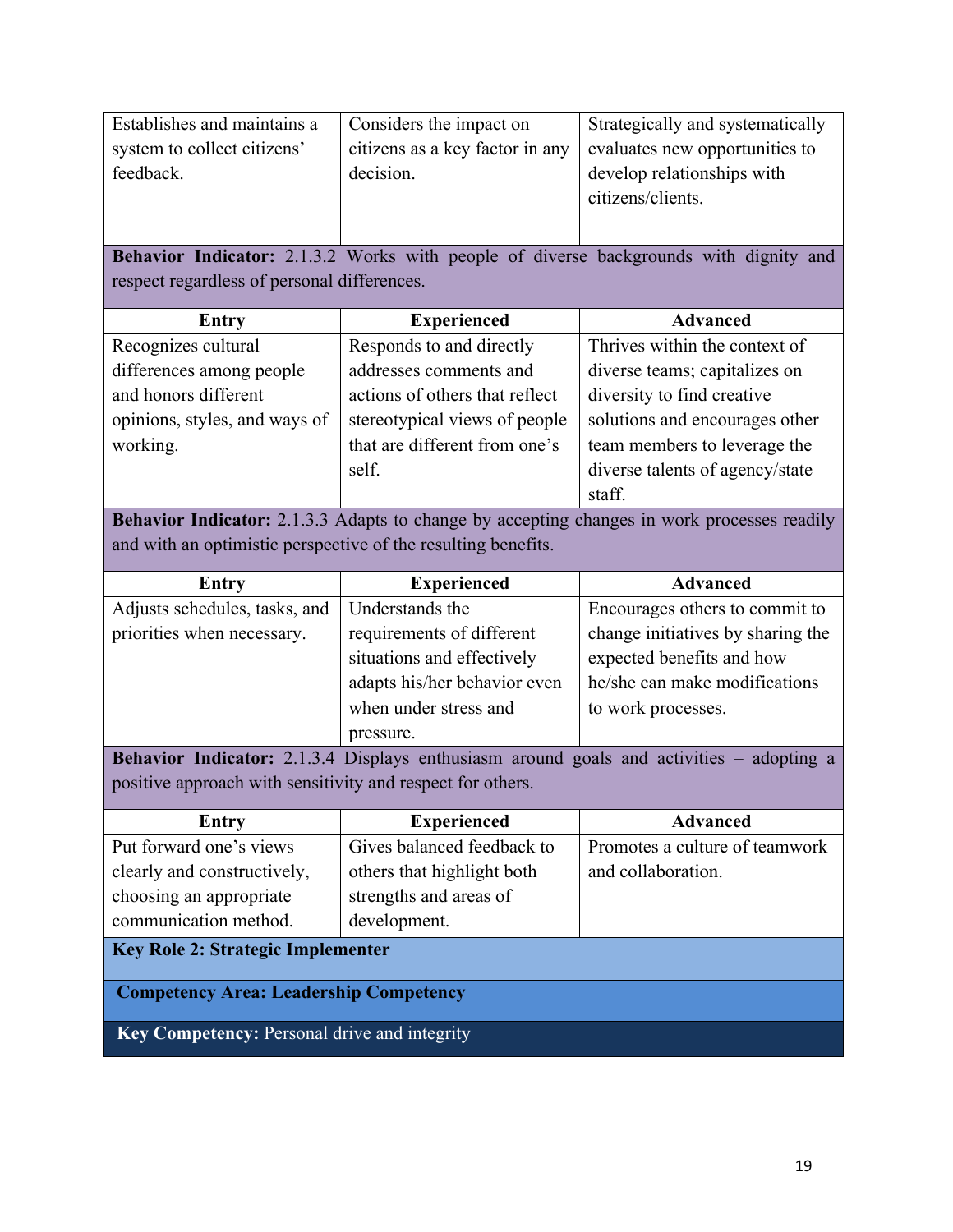**Behavior Indicator:** 2.1.4.1 Demonstrates professional knowledge and skills regularly to stay current and apply new trends or best practices, consistent with the values of the organization.

| Entry                         | <b>Experienced</b>           | <b>Advanced</b>                   |
|-------------------------------|------------------------------|-----------------------------------|
| Engages in continuous         | Works towards set goals and  | Demonstrates high achievement     |
| learning opportunities to     | behaves appropriately toward | orientation; sets and strives for |
| further develop skills and    | clients, employees, and all  | stretch targets.                  |
| capabilities, consistent with | stakeholders.                |                                   |
| the values of the             |                              |                                   |
| organization.                 |                              |                                   |

**Behavior Indicator:** 2.1.4.2 Identifies one's skills, knowledge and behaviour gaps and improves own performance by taking on board feedback from colleagues from different backgrounds.

| <b>Experienced</b><br><b>Entry</b> |                             | <b>Advanced</b>                                                 |  |
|------------------------------------|-----------------------------|-----------------------------------------------------------------|--|
| Improves one's performance         |                             | Effectively transfers acquired   Gives constructive and precise |  |
| by taking on board feedback        | knowledge and expertise and | feedback based on facts and                                     |  |
| and strives for personal           | demonstrates initiative in  | behavioural patterns observed                                   |  |
| development.                       | professional self-          | for professional development.                                   |  |
|                                    | development.                |                                                                 |  |

**Behavior Indicator:** 2.1.4.3 Shows accountability and transparency in decision-making processes.

| <b>Entry</b>                   | <b>Experienced</b>           | <b>Advanced</b>                |
|--------------------------------|------------------------------|--------------------------------|
| Carries his/her fair share of  | Develops and implements      | Works constantly to encourage  |
| the responsibility of assigned | programs that promote taking | $&$ support the environment of |
| work and demonstrates          | accountability and           | transformation and change.     |
| transparency and               | responsibility.              |                                |
| accountability for own         |                              |                                |
| actions.                       |                              |                                |

**Behavior Indicator:** 2.1.4.4 Shows respect to everyone and manifests humility.

| <b>Entry</b>                                  | <b>Experienced</b>          | <b>Advanced</b>               |  |  |
|-----------------------------------------------|-----------------------------|-------------------------------|--|--|
| Do the right thing and show                   | Establishes open and honest | Displays fortitude to support |  |  |
| respect to everyone.                          | communication with          | ethical actions that may      |  |  |
|                                               | everyone.                   | negatively impact self or     |  |  |
|                                               |                             | stakeholders.                 |  |  |
|                                               |                             |                               |  |  |
| <b>Key Role 2: Strategic Implementer</b>      |                             |                               |  |  |
| <b>Competency Area: Leadership Competency</b> |                             |                               |  |  |
|                                               |                             |                               |  |  |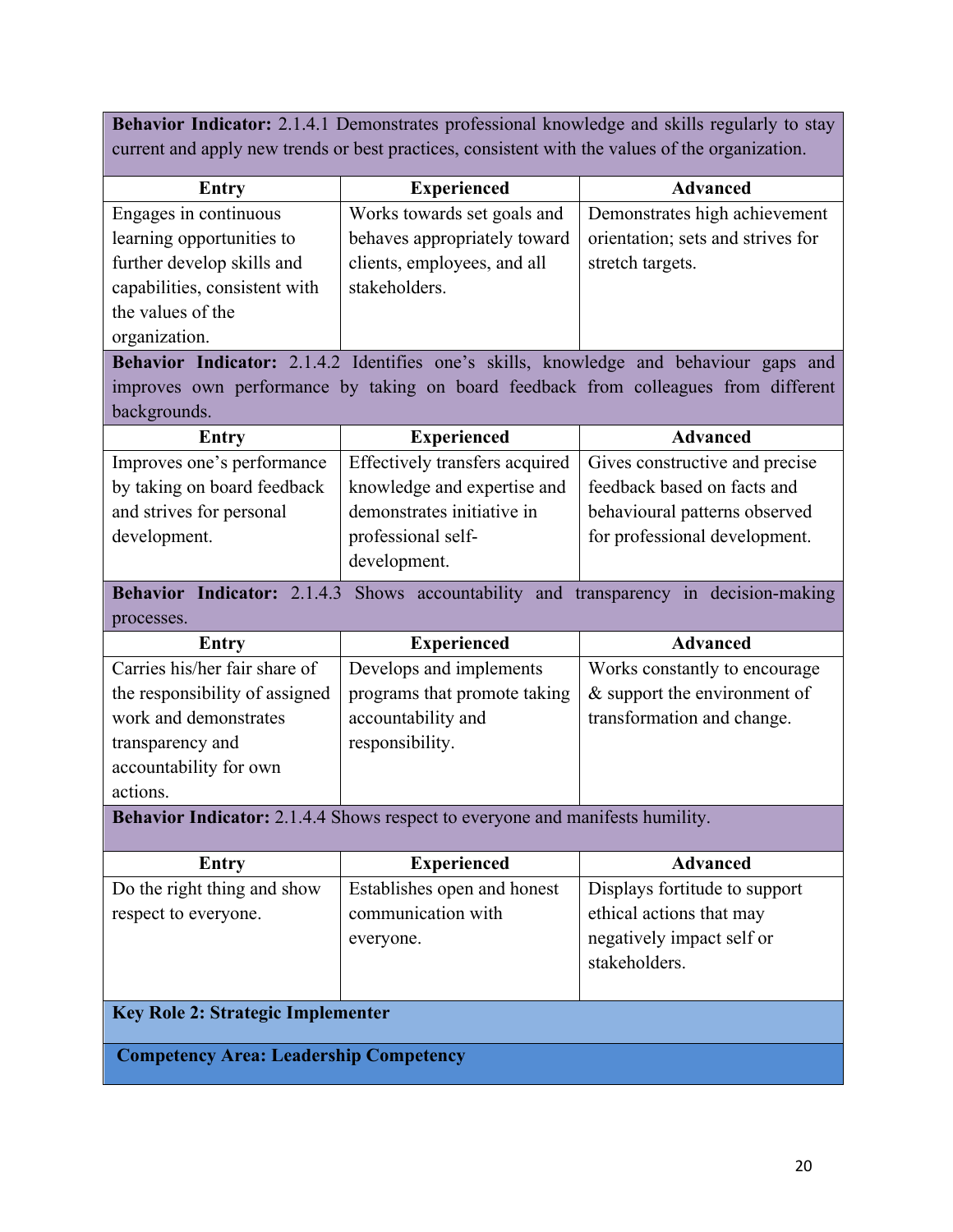### **Key Competency:** Effective Communication

**Behavior Indicator:** 2.1.5.1 Expresses ideas and issues effectively, both orally and in writing with easy-to-follow examples and demonstrations.

| <b>Entry</b>                            | <b>Experienced</b>             | <b>Advanced</b>                                                                            |
|-----------------------------------------|--------------------------------|--------------------------------------------------------------------------------------------|
| Speaks clearly in all settings          | Draws on a range of            | Shows high level of                                                                        |
| including one-to- one and in            | communication styles and       | communication and influencing                                                              |
| larger groups.                          | channels to achieve            | skills; wins commitment to new                                                             |
|                                         | maximum impact with an         | initiatives, strategies & goals;                                                           |
|                                         | audience, adapting their own   | builds support with wide range                                                             |
|                                         | style accordingly to different | stakeholders.                                                                              |
|                                         | interests.                     |                                                                                            |
|                                         |                                | Behavior Indicator: 2.1.5.2 Encourages and negotiates sharing of information, skills and   |
| technical capability across work teams. |                                |                                                                                            |
| <b>Entry</b>                            | <b>Experienced</b>             | <b>Advanced</b>                                                                            |
| Sensitive to the views of               | Fosters team collaboration     | Communicates and builds                                                                    |
| others and strives to remain            | and addresses conflicts or     | effective relationships within                                                             |
| impartial when dealing with             | issues within the team.        | their own organization and                                                                 |
| conflict.                               |                                | across all Government agencies.                                                            |
| problems and opportunities.             |                                | Behavior Indicator: 2.1.5.3 Recognizes and takes appropriate action to effectively address |
| <b>Entry</b>                            | <b>Experienced</b>             | <b>Advanced</b>                                                                            |
| Seek information and follow             | Demonstrates the ability to    | Provides advice and direction to                                                           |
| up with his/her supervisor              | complete even unfamiliar       | others on how to recognize and                                                             |
| for guidance or direction.              | tasks independently by         | take appropriate action on                                                                 |
|                                         | adapting his/her previously    | problems and opportunities.                                                                |
|                                         | gained knowledge.              |                                                                                            |
|                                         |                                |                                                                                            |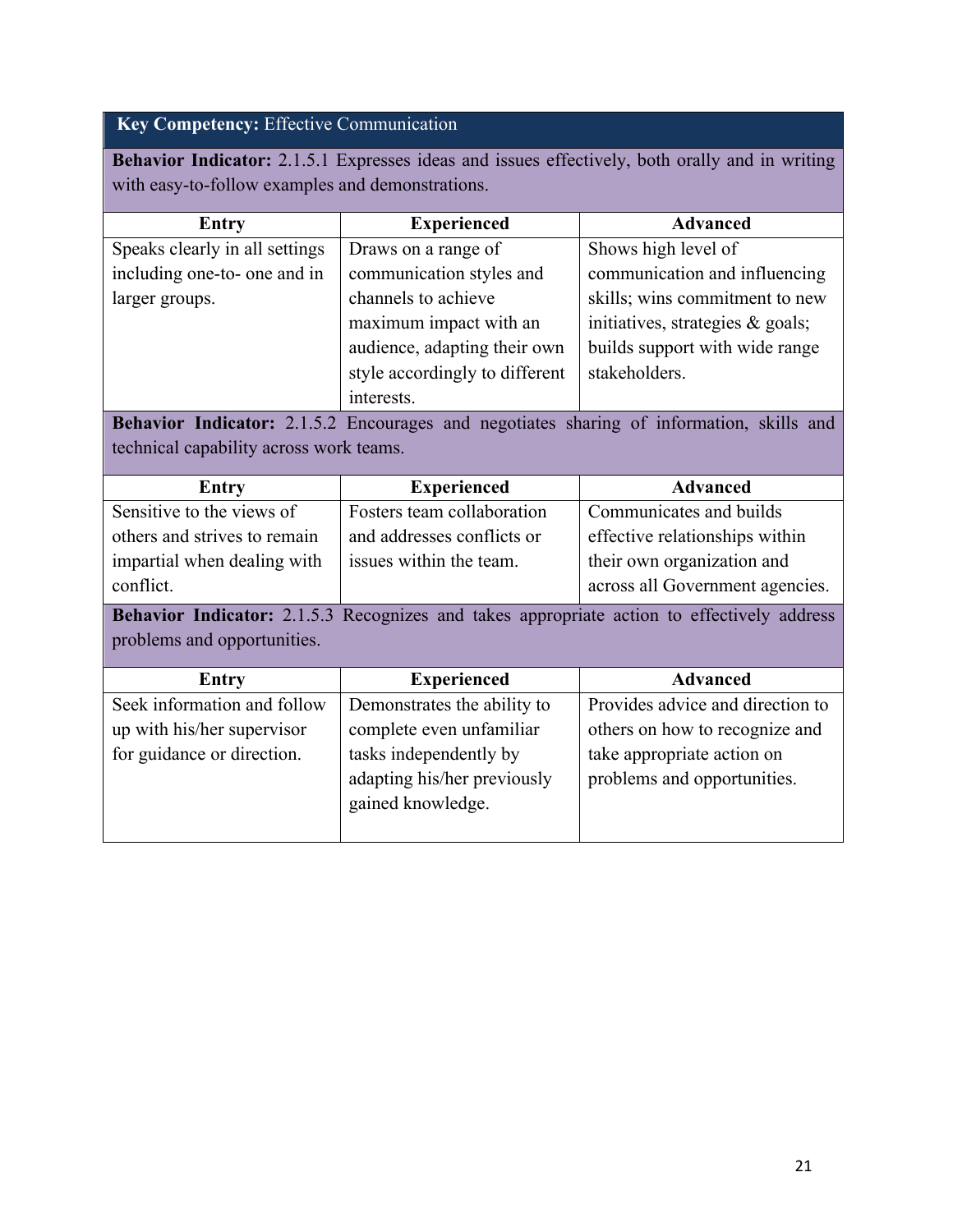### **2.7 Training Needs Analysis**

The Training Needs is the difference between desired capability and current capability. The Training Needs Analysis is the process of recognizing the skills gap and needs of training. It is the procedure to determine whether the training will bring out the solution to the problem. It ensures that training is targeting the correct competencies, the correct employees and the needs of the Department. The training can reduce, if not eliminate, the gap by equipping the Livestock Supervisor with knowledge and skills. It should be the shared responsibility of the employee and Department to build and enhance their capability and competency.

The training needs analysis is carried out in consultation with the stakeholders through interview, survey and focused group discussions. The questionnaire consists of both closed and open-ended questions. The questionnaire is based on 32 behavioral indicators of different proficiency levels on Likert Scale of "Competent" and "Not Competent" followed by open ended questions asking the likely reasons for 'Not Competent" and suggest interventions to address the gap. The behavioral indicators were assessed by proficiency level to identify the performance gaps.

|  | 2.7.1 Training Needs Assessment at Entry Proficiency Level |  |
|--|------------------------------------------------------------|--|
|  |                                                            |  |

| <b>Key Role: Technical Service provider</b> |                                       |        |                                            |  |
|---------------------------------------------|---------------------------------------|--------|--------------------------------------------|--|
| <b>Key</b>                                  | Description of                        |        | Performance   Likely reason for   Capacity |  |
|                                             | <b>Competencies</b> Proficiency Level | (C/NC) | the performance Development                |  |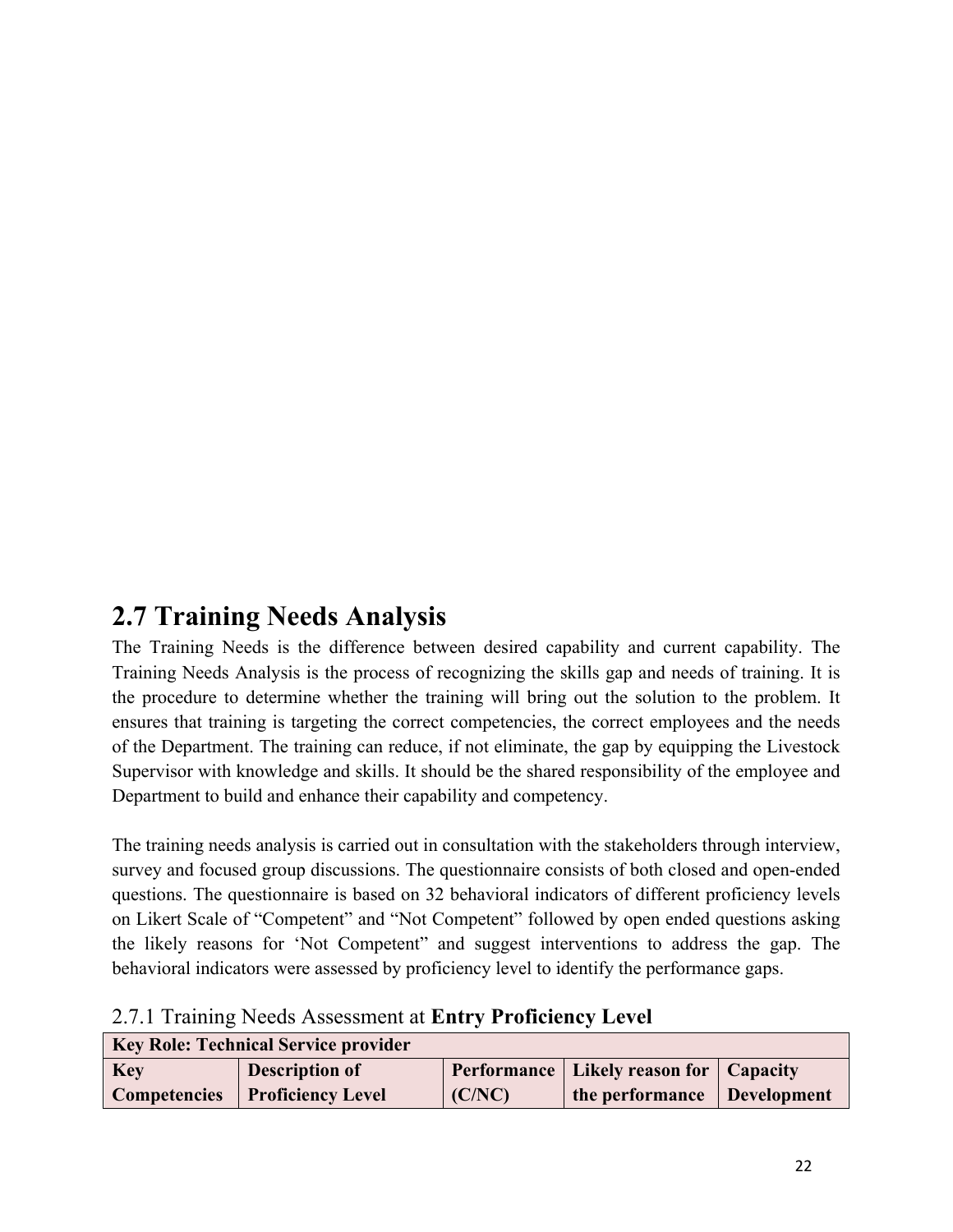|                              |                                                                                                                                                                                               |               | gap                                  | <b>Intervention</b>              |
|------------------------------|-----------------------------------------------------------------------------------------------------------------------------------------------------------------------------------------------|---------------|--------------------------------------|----------------------------------|
| 1.1 Subject<br>knowledge and | 1.1.1 Possesses basic<br>knowledge and skills in                                                                                                                                              | $\mathcal{C}$ |                                      |                                  |
| skills                       | veterinary clinical                                                                                                                                                                           |               |                                      |                                  |
|                              | practices and animal                                                                                                                                                                          |               |                                      |                                  |
|                              | welfare.                                                                                                                                                                                      |               |                                      |                                  |
|                              | 1.1.2 Understands basic                                                                                                                                                                       | <b>NC</b>     | Not well versed                      | OJT, Training                    |
|                              | knowledge and skills in                                                                                                                                                                       |               | with existing                        |                                  |
|                              | disease prevention and                                                                                                                                                                        |               | disease                              |                                  |
|                              | control measures to                                                                                                                                                                           |               | prevention and                       |                                  |
|                              | prevent disease                                                                                                                                                                               |               | control plan,                        |                                  |
|                              | outbreaks and safeguard                                                                                                                                                                       |               | inadequate hands-                    |                                  |
|                              | animal and human                                                                                                                                                                              |               | on practice                          |                                  |
|                              | health.                                                                                                                                                                                       | NC            |                                      |                                  |
|                              | 1.1.3 Applies basic<br>knowledge and skills in                                                                                                                                                |               | Not gained<br>sufficient             | Job Training<br>Instruction/refr |
|                              | animal breeding                                                                                                                                                                               |               | (practical) skills                   | esher courses                    |
|                              | practices to enhance                                                                                                                                                                          |               | to apply animal                      |                                  |
|                              | animal production.                                                                                                                                                                            |               | breeding practices                   |                                  |
|                              | 1.1.4 Exhibits basic                                                                                                                                                                          | <b>NC</b>     | No orientation                       | Orientation,                     |
|                              | knowledge and skills in                                                                                                                                                                       |               | program and                          | Attachments,                     |
|                              | livestock production                                                                                                                                                                          |               | attachments,                         | Training                         |
|                              | including apiculture,                                                                                                                                                                         |               | Modules on                           |                                  |
|                              | poultry and fishery;                                                                                                                                                                          |               | apiculture not in                    |                                  |
|                              | nutrition and technology                                                                                                                                                                      |               | the diploma                          |                                  |
|                              | to enhance the                                                                                                                                                                                |               | curriculum                           |                                  |
|                              | production.                                                                                                                                                                                   |               |                                      |                                  |
|                              | 1.1.5 Acquires                                                                                                                                                                                | NC            | Inadequate                           | On-Job                           |
|                              | professional knowledge                                                                                                                                                                        |               | practical                            | training,                        |
|                              | and skills to adopt                                                                                                                                                                           |               | experiences and                      | Induction,                       |
|                              | technologies in animal                                                                                                                                                                        |               | orientation and                      | orientation,                     |
|                              |                                                                                                                                                                                               |               |                                      |                                  |
|                              |                                                                                                                                                                                               |               |                                      |                                  |
|                              |                                                                                                                                                                                               |               |                                      |                                  |
|                              |                                                                                                                                                                                               |               |                                      |                                  |
|                              |                                                                                                                                                                                               |               |                                      |                                  |
|                              |                                                                                                                                                                                               |               |                                      |                                  |
|                              |                                                                                                                                                                                               |               |                                      |                                  |
|                              | health, production,<br>nutrition, and breeding.<br>1.1.6 Demonstrates<br>basic knowledge and<br>skills on developing and<br>delivering of educational<br>programs on livestock<br>services to | $\mathbf C$   | attachment in the<br>existing system | and Mentoring                    |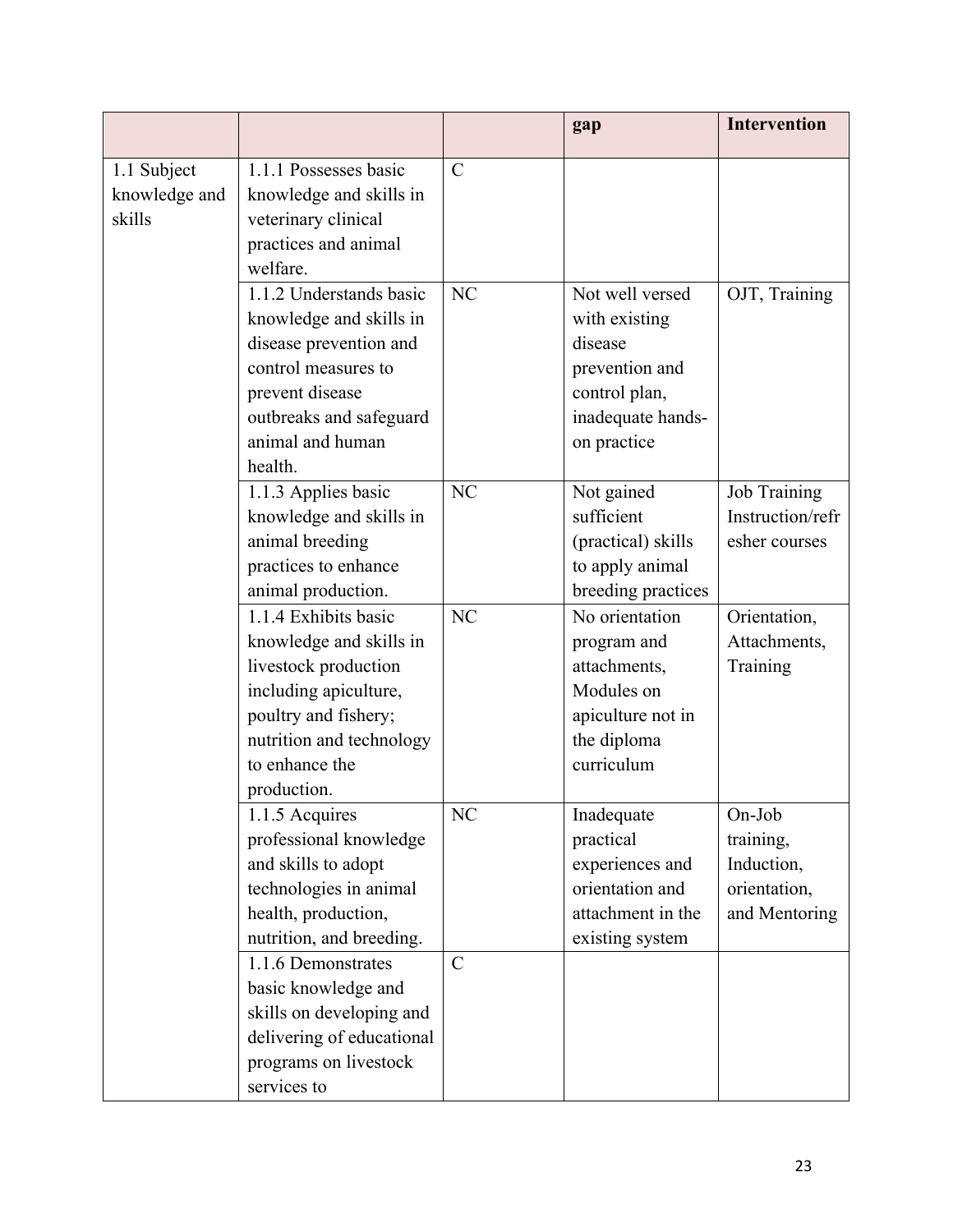|                     | farmers/clients.                                       |                |                                 |                     |
|---------------------|--------------------------------------------------------|----------------|---------------------------------|---------------------|
|                     |                                                        |                |                                 |                     |
|                     |                                                        |                |                                 |                     |
|                     |                                                        |                |                                 |                     |
|                     | 1.1.7 Applies basic tools<br>and methods in            | N <sub>C</sub> | Insufficient<br>knowledge to do | OJT,<br>Classroom   |
|                     | monitoring the                                         |                | monitoring of                   | training            |
|                     | development programs.                                  |                | development                     |                     |
|                     |                                                        |                | programs                        |                     |
| 1.2 ICT             | 1.3.1 Acquires basic                                   | NC             | Inadequate                      | Training            |
| knowledge and       | ICT knowledge and                                      |                | trainings                       |                     |
| skills              | skills in recording and                                |                |                                 |                     |
|                     | sharing information<br>using online database           |                |                                 |                     |
|                     | systems and tools.                                     |                |                                 |                     |
| 1.3 Aptitude        | 1.4.1 Acquires new                                     | <b>NC</b>      | No workshops                    | Workshop and        |
| for Technology      | technologies to enhance                                |                | and exposure                    | exposure visits     |
|                     | production and                                         |                | visits                          |                     |
|                     | safeguard animal health,                               |                |                                 |                     |
|                     | public health, and food                                |                |                                 |                     |
|                     | safety.<br><b>Key Role: Strategic Implementer</b>      |                |                                 |                     |
| <b>Key</b>          | <b>Description of</b>                                  | Performance    | <b>Likely reason for</b>        | Capacity            |
| <b>Competencies</b> | <b>Proficiency Level</b>                               | (competent/    | the performance                 | <b>Development</b>  |
|                     |                                                        | <b>Not</b>     | gap                             | <b>Intervention</b> |
|                     |                                                        | competent)     |                                 |                     |
| 2.1 Strategic       | 2.1.1 Understands the                                  | N <sub>C</sub> | No orientation                  | Orientation,        |
| View                | vision, mission, and                                   |                | programs and                    | mentoring and       |
|                     | goals of the Department,<br>livestock legislation, and |                | attachments                     | attachments         |
|                     | development strategies.                                |                |                                 |                     |
|                     | 2.1.2 Exhibits                                         | NC             | No meetings and                 | Mentoring           |
|                     | knowledge in preparing                                 |                | workshops                       |                     |
|                     | plans and budgets.                                     |                |                                 |                     |
|                     | 2.1.3 Involves others in                               | NC             | No experience                   | OJT                 |
|                     | planning for and                                       |                |                                 |                     |
|                     | implementing change,                                   |                |                                 |                     |
|                     | working to gain buy-in                                 |                |                                 |                     |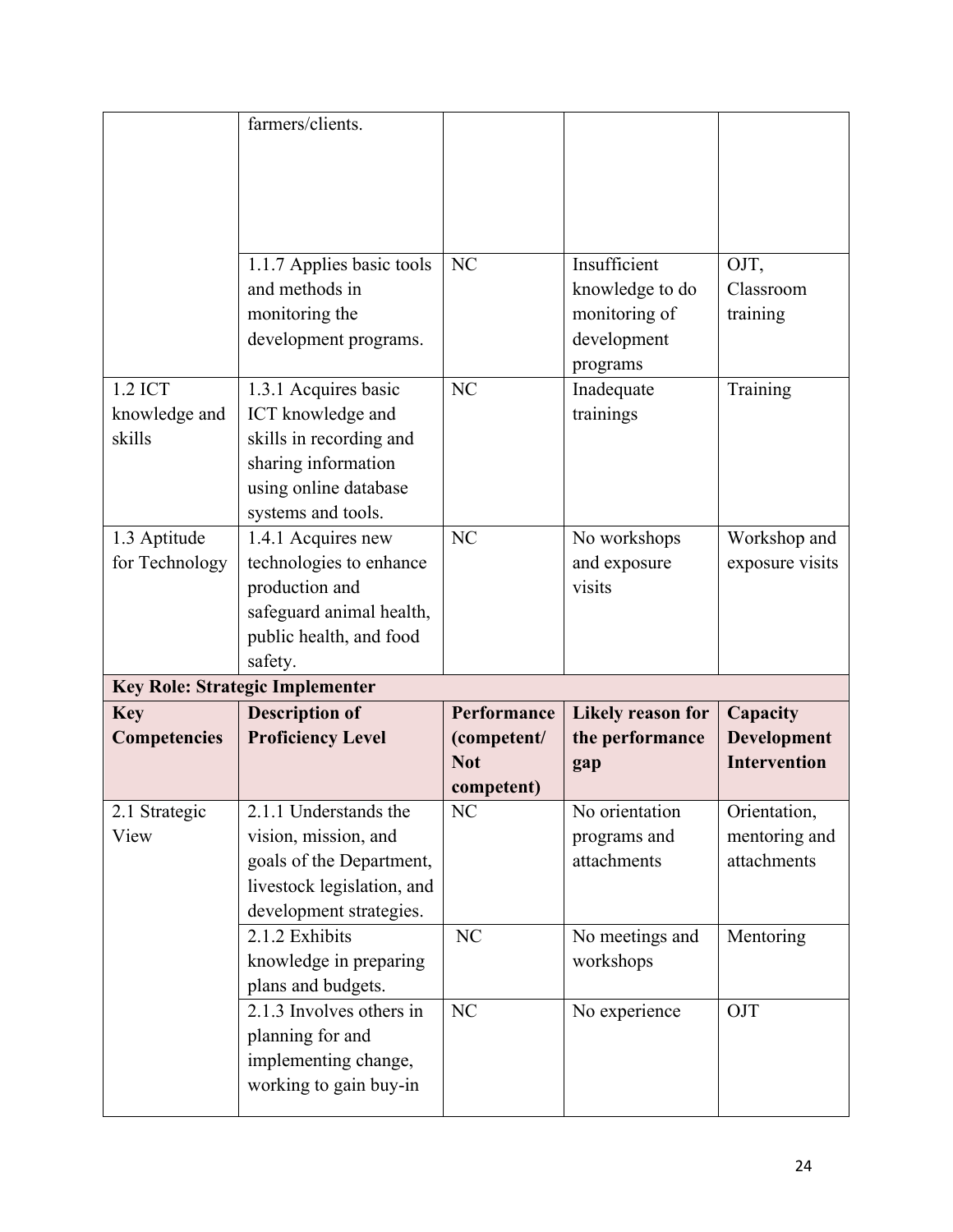|                                             | for change from relevant<br>stakeholders.<br>2.1.4 Strives to collect                                                                                               | $\mathsf{C}$  |                         |                       |
|---------------------------------------------|---------------------------------------------------------------------------------------------------------------------------------------------------------------------|---------------|-------------------------|-----------------------|
|                                             | and validate data for<br>evaluation of current<br>situations.                                                                                                       |               |                         |                       |
|                                             | 2.1.5 Understands his<br>role in contingency<br>planning.                                                                                                           | $\mathbf C$   |                         |                       |
| 2.2 Build<br>organizational<br>capabilities | 2.2.1 Demonstrates<br>responsibility for own<br>actions and shows<br>willingness to carry out<br>new task                                                           | $\mathcal{C}$ |                         |                       |
|                                             | 2.2.2 Actively seek<br>information from<br>customers to understand<br>their needs and<br>expectations and<br>manage the solution.                                   | $\mathcal{C}$ |                         |                       |
|                                             | 2.2.3 Anticipates his/her<br>personal, team and<br>department future needs<br>and focuses on solutions<br>that will meet his/her<br>needs now and in the<br>future. | $\mathbf C$   |                         |                       |
|                                             | 2.2.4 Seeks<br>opportunities to work<br>positively with team<br>members.                                                                                            | NC            | No<br>workshop/training | Workshop/trai<br>ning |
|                                             | 2.2.5 Work with energy<br>and pace and provide<br>updates regarding<br>progress to keep others<br>informed of the status<br>and outstanding issues.                 | $\mathcal{C}$ |                         |                       |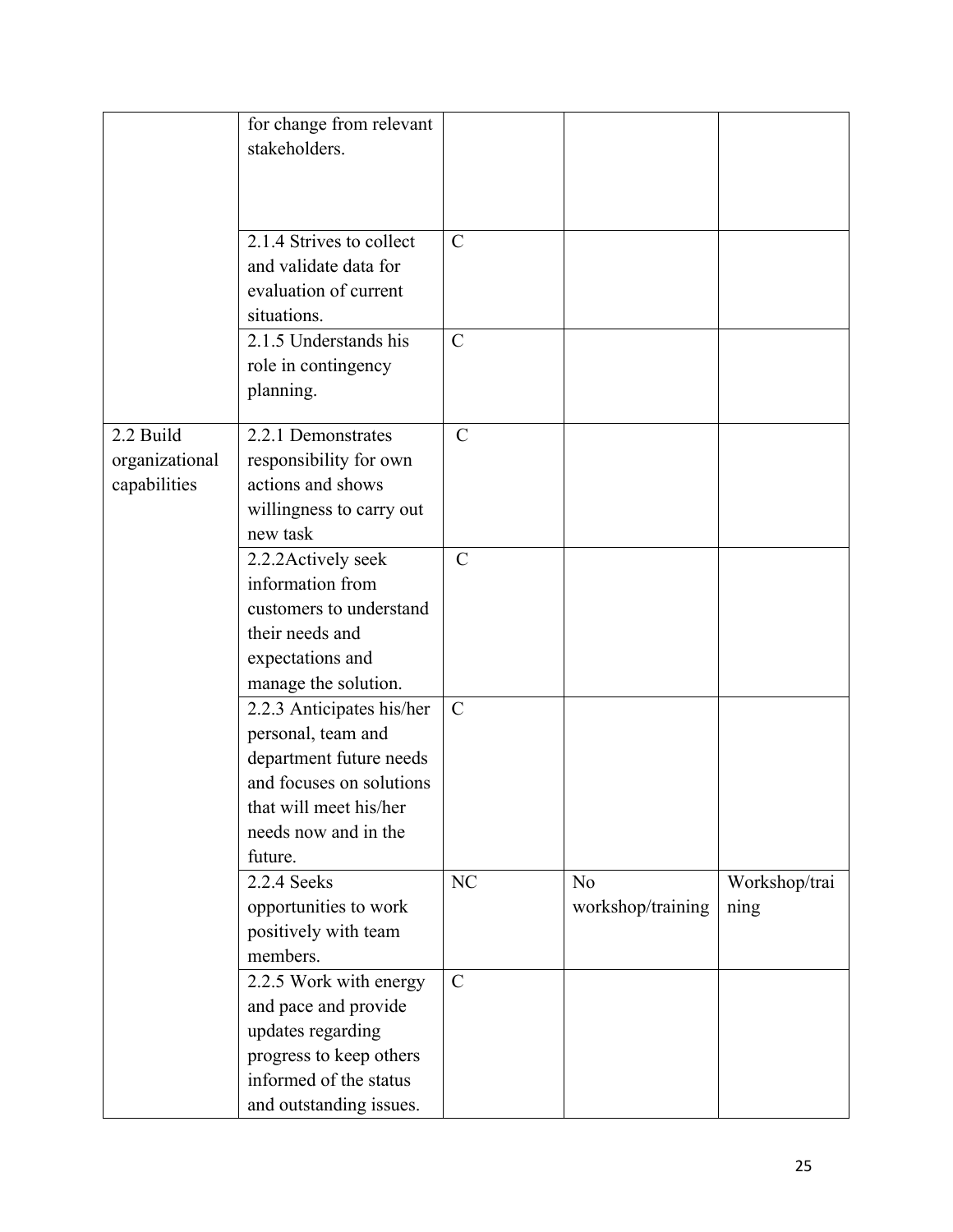|                | 2.2.6 Accepts changes in | $\mathcal{C}$ |                 |              |
|----------------|--------------------------|---------------|-----------------|--------------|
|                | circumstances and new    |               |                 |              |
|                | ideas presented to them. |               |                 |              |
|                | 2.2.7 Implements plans   | NC            | No orientation, | Orientation, |
|                | and strategies to obtain |               | OJT             | OJT,         |
|                | desired results.         |               |                 |              |
|                |                          |               |                 | Mentoring    |
| 2.3 Productive | 2.3.1 Establishes and    | <b>NC</b>     | No knowledge on | OJT,         |
| working        | maintains a system to    |               | how to collect  | Workshop     |
| relationships  | collect citizens'        |               | feedback        |              |
|                | feedback.                |               |                 |              |
|                | 2.3.2 Recognizes         | $\mathcal{C}$ |                 |              |
|                | cultural differences     |               |                 |              |
|                | among people and         |               |                 |              |
|                | honors different         |               |                 |              |
|                | opinions, styles, and    |               |                 |              |
|                | ways of working.         |               |                 |              |
|                | 2.3.3 Adjusts schedules, | $\mathcal{C}$ |                 |              |
|                | tasks, and priorities    |               |                 |              |
|                | when necessary.          |               |                 |              |
|                | 2.3.4 Put forward one's  | $\mathcal{C}$ |                 |              |
|                | views clearly and        |               |                 |              |
|                | constructively, choosing |               |                 |              |
|                | an appropriate           |               |                 |              |
|                | communication method.    |               |                 |              |
| 2.4 Personal   | 2.4.1 Engages in         | $\mathbf C$   |                 |              |
| drive and      | continuous learning      |               |                 |              |
| integrity      | opportunities to further |               |                 |              |
|                | develop skills and       |               |                 |              |
|                | capabilities, consistent |               |                 |              |
|                | with the values of the   |               |                 |              |
|                | organization.            |               |                 |              |
|                | 2.4.2 Improves one's     | NC            | No mentoring    | Mentoring    |
|                | performance by taking    |               |                 |              |
|                | on board feedback and    |               |                 |              |
|                | strives for personal     |               |                 |              |
|                |                          |               |                 |              |
|                | development.             |               |                 |              |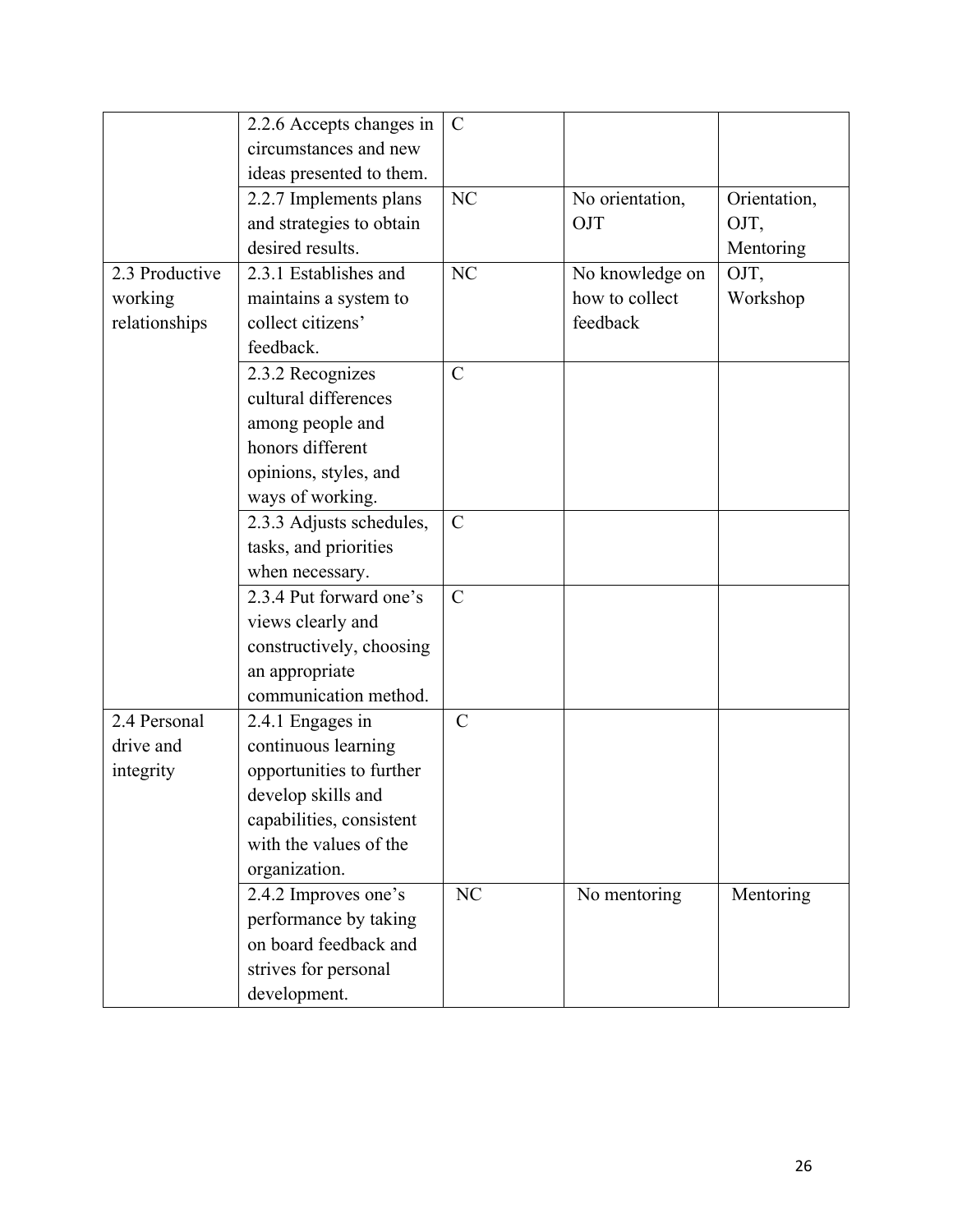|               | 2.4.3 Carries his/her fair | $\mathcal{C}$ |                   |           |
|---------------|----------------------------|---------------|-------------------|-----------|
|               | share of the               |               |                   |           |
|               | responsibility of          |               |                   |           |
|               | assigned work and          |               |                   |           |
|               | demonstrates               |               |                   |           |
|               | transparency and           |               |                   |           |
|               | accountability for own     |               |                   |           |
|               | actions.                   |               |                   |           |
|               | 2.4.4 Do the right thing   | $\mathbf C$   |                   |           |
|               | and show respect to        |               |                   |           |
|               | everyone.                  |               |                   |           |
| 2.5 Effective | 2.5.1 Speaks clearly in    | NC            | No                | OJT,      |
| Communicatio  | all settings including     |               | experience/expos  | mentoring |
| n             | one-to-one and larger      |               | ure, no training  |           |
|               | groups.                    |               |                   |           |
|               | 2.5.2 Sensitive to the     | NC            | N <sub>o</sub>    | Workshop  |
|               | views of others and        |               | workshop/training |           |
|               | strives to remain          |               |                   |           |
|               | impartial when dealing     |               |                   |           |
|               | with conflict.             |               |                   |           |
|               | 2.5.3 Seek information     | $\mathcal{C}$ |                   |           |
|               | and follow up with         |               |                   |           |
|               | his/her supervisor for     |               |                   |           |
|               | guidance or direction.     |               |                   |           |

### 2.7.2 Training Needs Assessment at **Experienced Proficiency Level**

| <b>Key Role 1: Technical Service provider</b> |                                                                                                                                                                   |                              |                                                    |                                                       |
|-----------------------------------------------|-------------------------------------------------------------------------------------------------------------------------------------------------------------------|------------------------------|----------------------------------------------------|-------------------------------------------------------|
| <b>Key</b><br><b>Competencies</b>             | <b>Description of</b><br><b>Proficiency Level</b>                                                                                                                 | <b>Performance</b><br>(C/NC) | <b>Likely reason for</b><br>the performance<br>gap | Capacity<br><b>Development</b><br><b>Intervention</b> |
| 1.1 Subject<br>knowledge<br>and skills        | 1.1.1 Possesses<br>sound knowledge and<br>skills with<br>application of some<br>level of experience in<br>veterinary clinical<br>practices and animal<br>welfare. | NC                           | No advanced<br>training or<br>upgradation          | Refresher<br>course, short<br>term training           |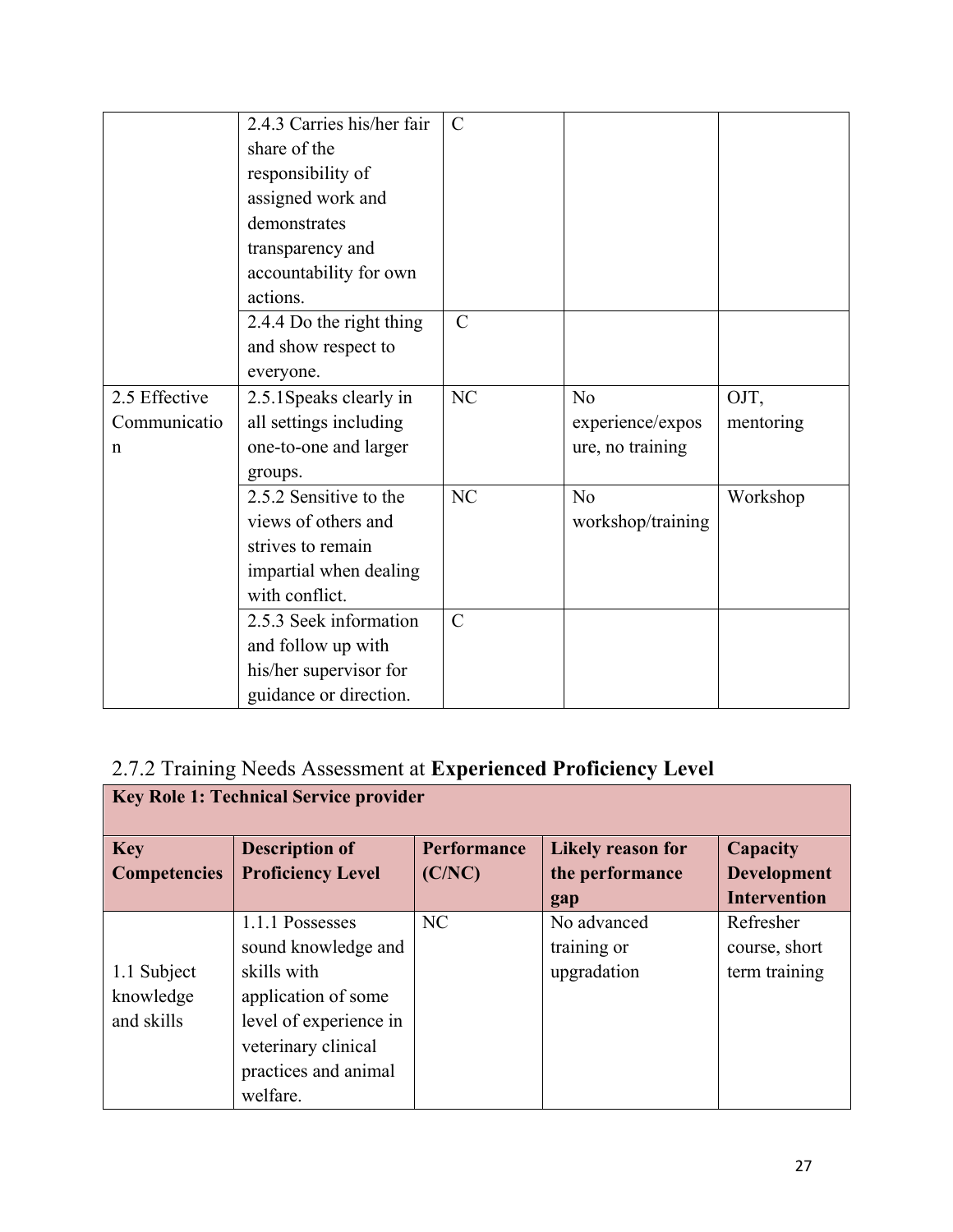| 1.1.2 Applies sound    | NC            | No advanced          | Refresher     |
|------------------------|---------------|----------------------|---------------|
| knowledge and skills   |               | training or          | course, short |
| in disease prevention  |               | upgradation          | term training |
| and control measures   |               |                      |               |
| to prevent disease     |               |                      |               |
| outbreaks and          |               |                      |               |
| safeguard animal and   |               |                      |               |
| human health.          |               |                      |               |
| 1.1.3 Applies sound    | $\mathcal{C}$ |                      |               |
| knowledge and skills   |               |                      |               |
| in animal breeding     |               |                      |               |
| practices to enhance   |               |                      |               |
| animal production      |               |                      |               |
| with the application   |               |                      |               |
| of some field          |               |                      |               |
| experience.            |               |                      |               |
| 1.1.4 Exhibits sound   | <b>NC</b>     | No advanced          | Training,     |
| knowledge and skills   |               | training and         | Study tours   |
| in livestock           |               | exposure             |               |
| production including   |               |                      |               |
| apiculture, poultry    |               |                      |               |
| and fishery; nutrition |               |                      |               |
| and technology to      |               |                      |               |
| enhance the            |               |                      |               |
| production.            |               |                      |               |
| 1.1.5 Acquires and     | NC            | Lack of updated      | On-Job        |
| applies professional   |               | knowledge and        | training or   |
| knowledge and          |               | practical experience | Mentoring and |
| experiences in the     |               | in animal breeding   | classroom     |
| use of technologies    |               | and reproduction and | training      |
| on animal health,      |               | technologies         |               |
| production, nutrition  |               |                      |               |
| and breeding           |               |                      |               |
| services.              |               |                      |               |
| 1.1.6 Demonstrates     | $\mathcal{C}$ |                      |               |
| sound knowledge and    |               |                      |               |
| skills on developing   |               |                      |               |
| and delivering of      |               |                      |               |
| educational programs   |               |                      |               |
| on livestock services  |               |                      |               |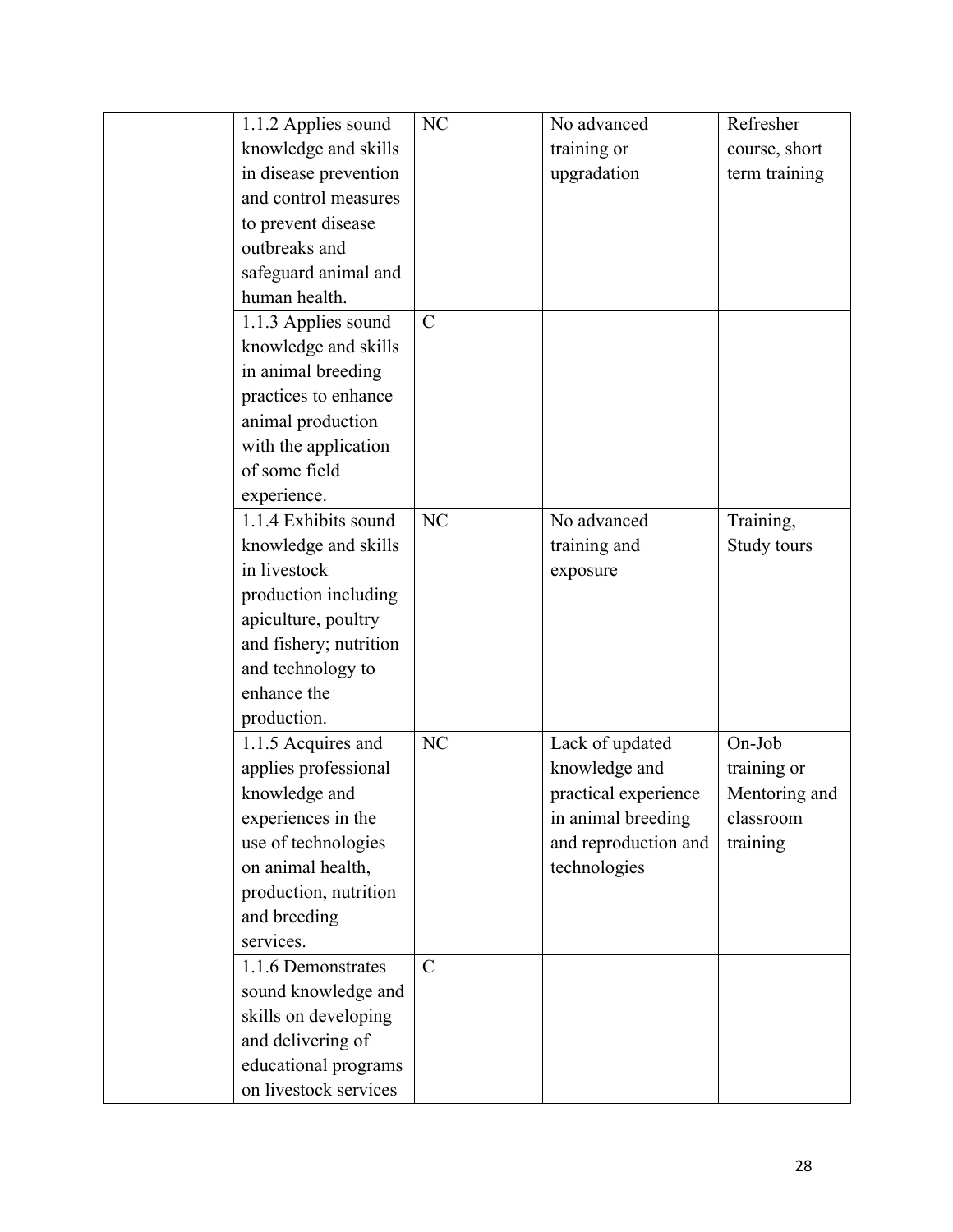|                       | to farmers/clients.                                                                                                                                 |                               |                          |                     |
|-----------------------|-----------------------------------------------------------------------------------------------------------------------------------------------------|-------------------------------|--------------------------|---------------------|
|                       | 1.1.7 Applies basic                                                                                                                                 | NC                            | Insufficient             | OJT,                |
|                       | tools and methods in                                                                                                                                |                               | knowledge and skills     | Classroom           |
|                       | monitoring and                                                                                                                                      |                               | on monitoring and        | training            |
|                       | evaluating the                                                                                                                                      |                               | evaluation of            |                     |
|                       | development                                                                                                                                         |                               | development              |                     |
|                       | programs.                                                                                                                                           |                               | program                  |                     |
| 1.2 ICT               | 1.3.1 Applies sound                                                                                                                                 | NC                            | No advanced              | Training            |
| knowledge             | ICT knowledge and                                                                                                                                   |                               | training and             |                     |
| and skills            | skills in computer                                                                                                                                  |                               | exposure                 |                     |
|                       | operations in                                                                                                                                       |                               |                          |                     |
|                       | recording, sharing,                                                                                                                                 |                               |                          |                     |
|                       | and preparing reports                                                                                                                               |                               |                          |                     |
|                       | using online database                                                                                                                               |                               |                          |                     |
|                       | systems and tools.                                                                                                                                  |                               |                          |                     |
| 1.3 Aptitude          | 1.4.1 Recognizes and                                                                                                                                | $\mathbf C$                   |                          |                     |
| for                   | disseminates new                                                                                                                                    |                               |                          |                     |
| Technology            | technologies to                                                                                                                                     |                               |                          |                     |
|                       | enhance production                                                                                                                                  |                               |                          |                     |
|                       | and safeguard animal                                                                                                                                |                               |                          |                     |
|                       | health, public health,                                                                                                                              |                               |                          |                     |
|                       | and food safety.                                                                                                                                    |                               |                          |                     |
|                       | <b>Key Role: Strategic Implementer</b>                                                                                                              |                               |                          |                     |
| <b>Key</b>            | <b>Description of</b>                                                                                                                               | Performance                   | <b>Likely reason for</b> | <b>Capacity</b>     |
| <b>Competencies</b>   | <b>Proficiency Level</b>                                                                                                                            |                               | the performance          |                     |
|                       |                                                                                                                                                     | ot competent)                 |                          | <b>Intervention</b> |
|                       |                                                                                                                                                     |                               |                          |                     |
|                       |                                                                                                                                                     |                               |                          |                     |
|                       |                                                                                                                                                     |                               |                          |                     |
|                       |                                                                                                                                                     |                               |                          |                     |
|                       |                                                                                                                                                     |                               |                          |                     |
|                       |                                                                                                                                                     |                               |                          |                     |
|                       |                                                                                                                                                     |                               |                          |                     |
|                       |                                                                                                                                                     |                               |                          |                     |
|                       |                                                                                                                                                     |                               |                          |                     |
|                       |                                                                                                                                                     |                               |                          |                     |
| 2.1 Strategic<br>View | 2.1.1 Understands<br>and implements<br>animal health and<br>livestock<br>development<br>programs and<br>strategies to achieve<br>the organization's | (competent/N<br>$\mathcal{C}$ | gap                      | <b>Development</b>  |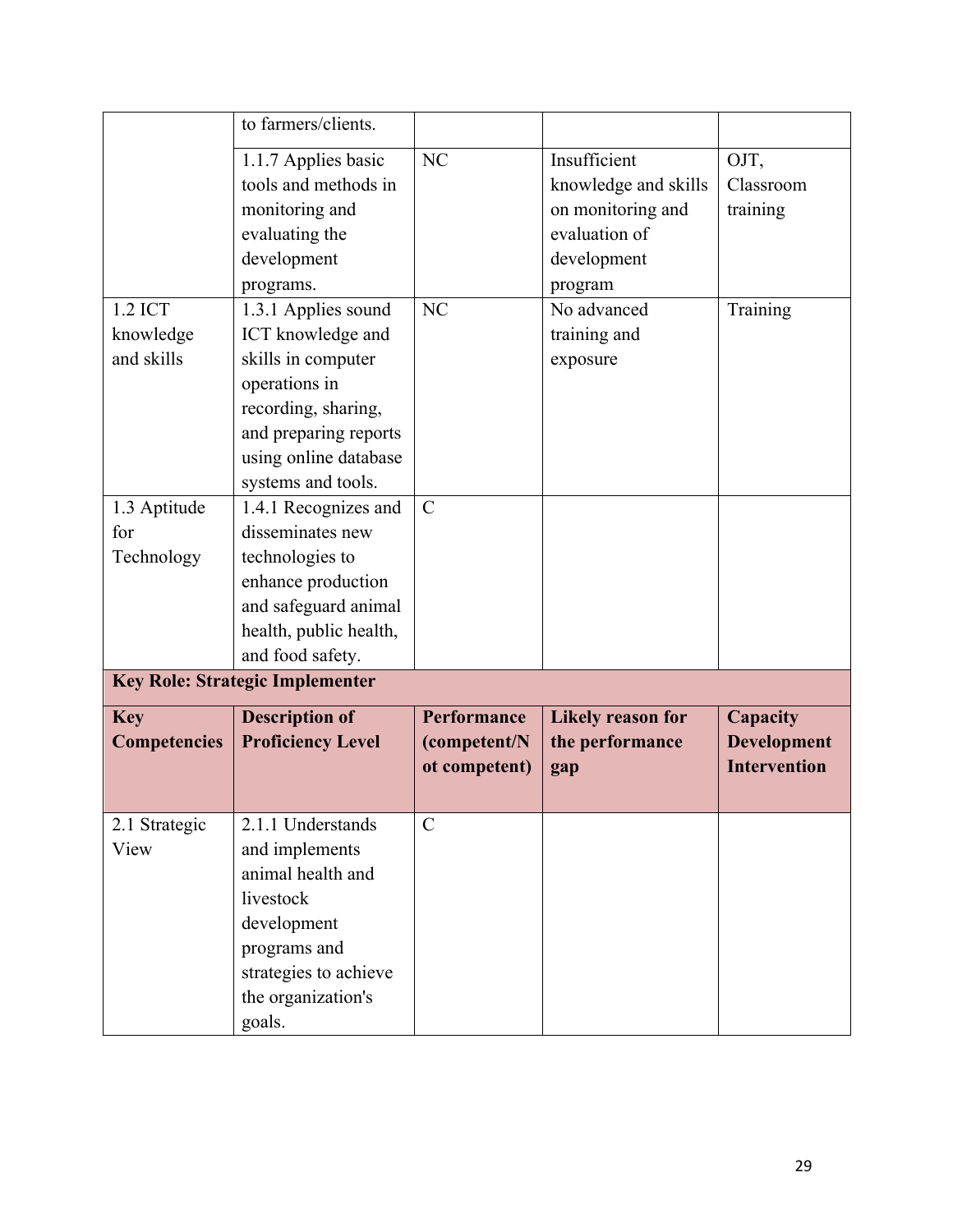|                | 2.1.2 Exhibits        | $\mathcal{C}$ |                   |               |
|----------------|-----------------------|---------------|-------------------|---------------|
|                | knowledge in          |               |                   |               |
|                | preparing plans and   |               |                   |               |
|                | budgets and           |               |                   |               |
|                | demonstrates the      |               |                   |               |
|                | ability to prioritize |               |                   |               |
|                | activities.           |               |                   |               |
|                | 2.1.3 Champions new   | NC            | N <sub>o</sub>    | workshop/OJT  |
|                | ideas and supports    |               | workshop/training |               |
|                | others to plan and    |               |                   |               |
|                | implement change      |               |                   |               |
|                | initiatives and       |               |                   |               |
|                | generates momentum    |               |                   |               |
|                | and genuine           |               |                   |               |
|                | enthusiasm for        |               |                   |               |
|                | change.               |               |                   |               |
|                | 2.1.4 Analyses the    | <b>NC</b>     | N <sub>o</sub>    | workshop/OJT  |
|                | strengths,            |               | workshop/training |               |
|                | weaknesses,           |               |                   |               |
|                | opportunities and     |               |                   |               |
|                | threats of situations |               |                   |               |
|                | and develops long-    |               |                   |               |
|                | term approaches and   |               |                   |               |
|                | objectives based on   |               |                   |               |
|                | these findings.       |               |                   |               |
|                | $2.1.5$ Able to       | NC            | N <sub>o</sub>    | workshop/OJT  |
|                | incorporate           |               | workshop/training |               |
|                | contingency plans to  |               |                   |               |
|                | ensure there is no    |               |                   |               |
|                | disruption to         |               |                   |               |
|                | operations.           |               |                   |               |
| 2.2 Build      | 2.2.1 Role model      | NC            | N <sub>o</sub>    | Workshop/trai |
| Organizational | work-place based      |               | workshop/training | ning          |
| Capabilities   | learning and          |               |                   |               |
|                | encourages career     |               |                   |               |
|                | development.          |               |                   |               |
|                |                       |               |                   |               |
|                |                       |               |                   |               |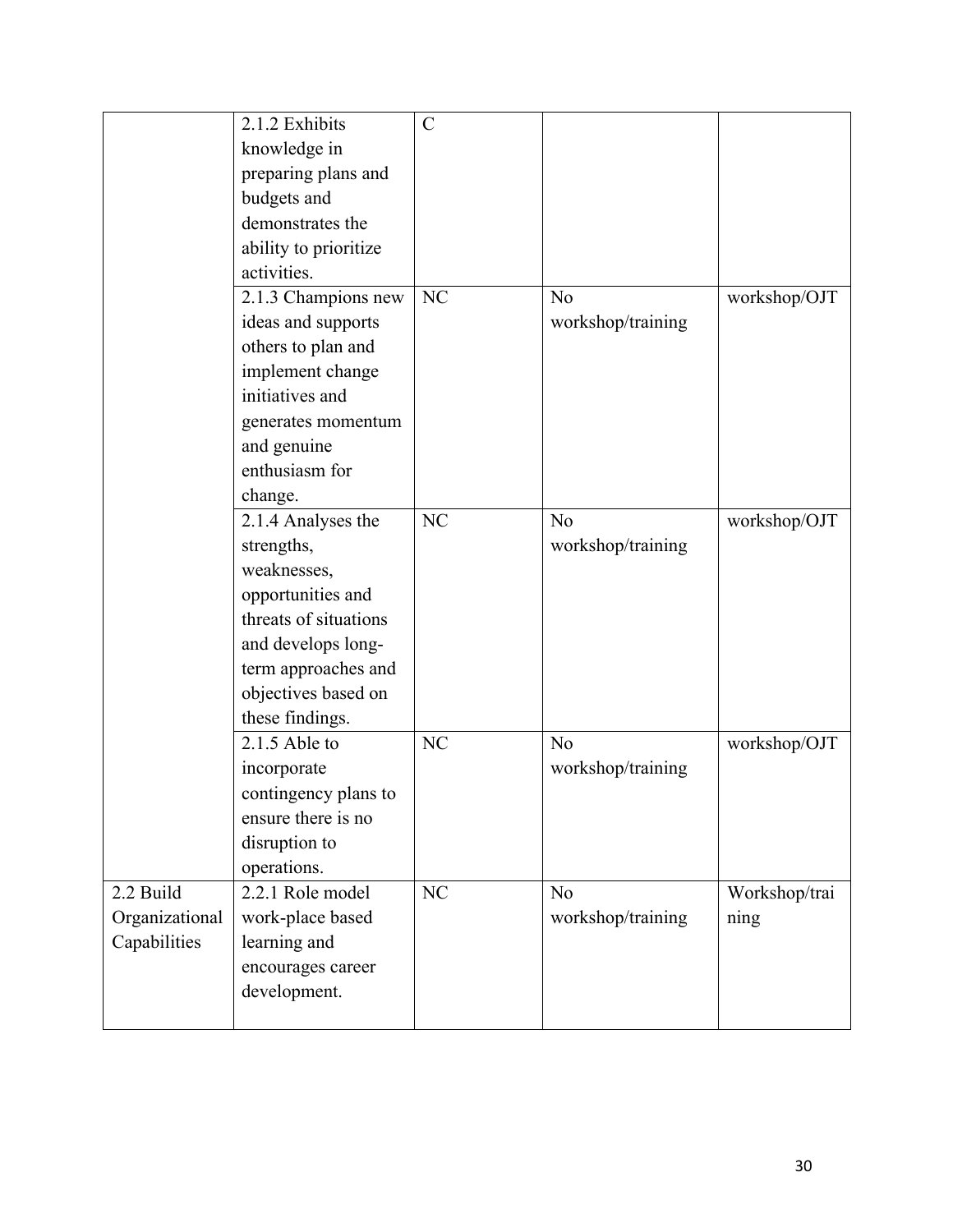| 2.2.2 Solves urgent,   | NC            | No                | Workshop/trai |
|------------------------|---------------|-------------------|---------------|
| high impact            |               | workshop/training | ning          |
| problems first; stays  |               |                   |               |
| focused until they are |               |                   |               |
| successfully           |               |                   |               |
| resolved.              |               |                   |               |
| 2.2.3 Stand by,        | $\mathcal{C}$ |                   |               |
| promote or defend      |               |                   |               |
| one's own and team's   |               |                   |               |
| actions and decisions  |               |                   |               |
| where needed.          |               |                   |               |
| 2.2.4 Assumes          | $\mathbf C$   |                   |               |
| additional             |               |                   |               |
| responsibilities to    |               |                   |               |
| facilitate the         |               |                   |               |
| achievement of team    |               |                   |               |
| goals.                 |               |                   |               |
| 2.2.5 Review           | <b>NC</b>     | N <sub>o</sub>    | Workshop/trai |
| challenges and         |               | workshop/training | ning          |
| prioritize roles,      |               |                   |               |
| responsibilities, and  |               |                   |               |
| secure individual and  |               |                   |               |
| team ownership.        |               |                   |               |
| 2.2.6 Adjusts own      | $\mathbf C$   |                   |               |
| and/or team's          |               |                   |               |
| approach to embrace    |               |                   |               |
| changing               |               |                   |               |
| circumstances and      |               |                   |               |
| promotes effective     |               |                   |               |
| team response to       |               |                   |               |
| crisis.                |               |                   |               |
| 2.2.7 Navigates        | NC            | Not gained enough | Training,     |
| quickly and            |               | experience        | mentoring     |
| effectively to resolve |               |                   |               |
| problems and           |               |                   |               |
| obstacles, even when   |               |                   |               |
| complex and unique     |               |                   |               |
| circumstances occur.   |               |                   |               |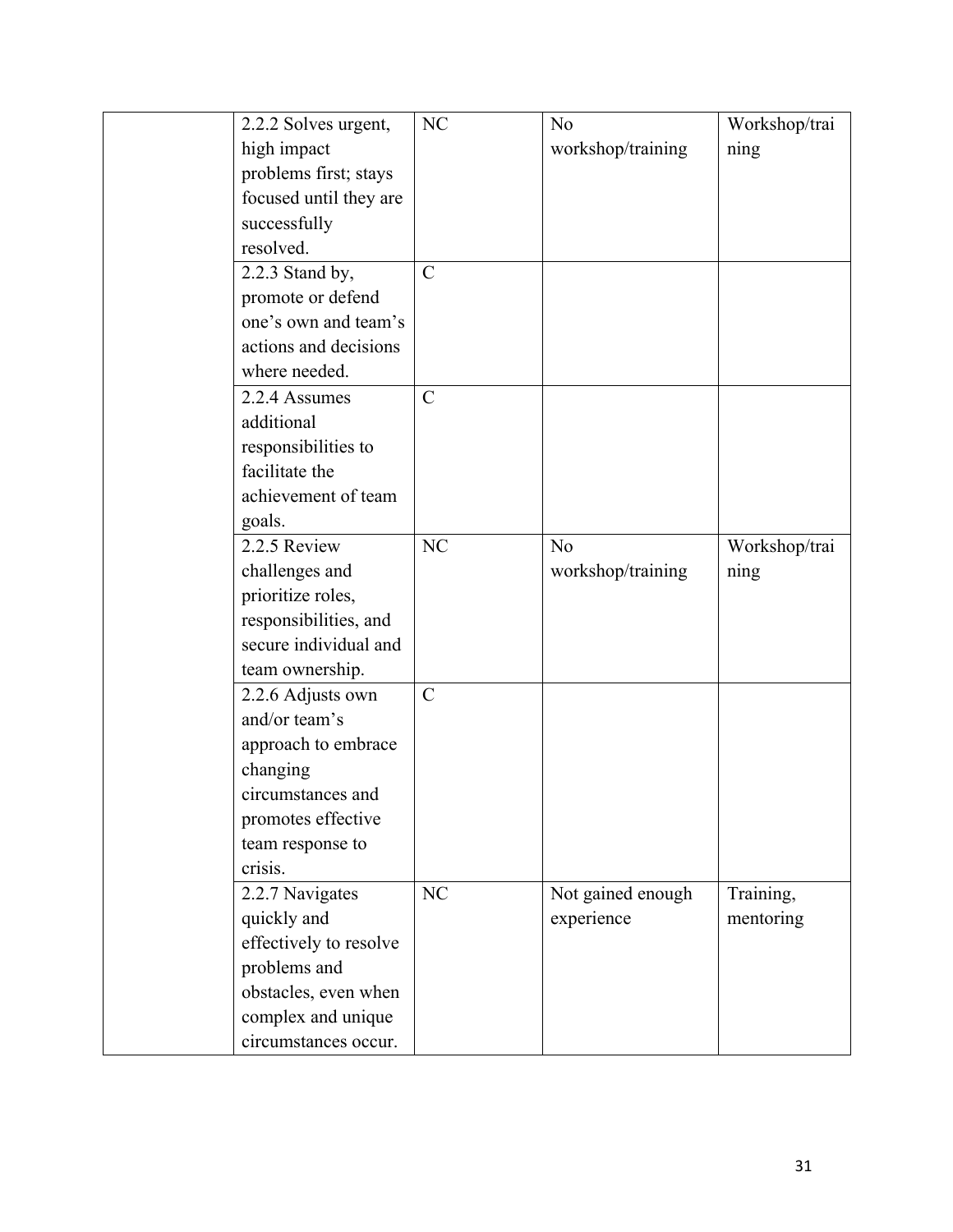| 2.3 Productive | 2.3.1 Considers the    | $\mathcal{C}$ |                     |            |
|----------------|------------------------|---------------|---------------------|------------|
| Working        | impact on the citizen  |               |                     |            |
| Relationship   | as a key factor in any |               |                     |            |
|                | decision.              |               |                     |            |
|                | 2.3.2 Responds to      | <b>NC</b>     | Lack of             | Mentoring, |
|                | and directly           |               | guidance/counseling | coaching   |
|                | addresses comments     |               |                     |            |
|                | and actions of others  |               |                     |            |
|                | that reflect           |               |                     |            |
|                | stereotypical views of |               |                     |            |
|                | people that are        |               |                     |            |
|                | different from         |               |                     |            |
|                | oneself.               |               |                     |            |
|                | 2.3.3 Understands the  | NC            | Lack of             | Mentoring, |
|                | requirements of        |               | guidance/counseling | training   |
|                | different situations   |               |                     |            |
|                | and effectively adapts |               |                     |            |
|                | his/her behavior even  |               |                     |            |
|                | when under stress      |               |                     |            |
|                | and pressure.          |               |                     |            |
|                | 2.3.4 Gives balanced   | $\mathcal{C}$ |                     |            |
|                | feedback to others     |               |                     |            |
|                | that highlight both    |               |                     |            |
|                | strengths and areas of |               |                     |            |
|                | development.           |               |                     |            |
| 2.4 Personal   | 2.4.1 Works towards    | $\mathbf C$   |                     |            |
| drive and      | set goals and behaves  |               |                     |            |
| integrity      | appropriately toward   |               |                     |            |
|                | clients, employees,    |               |                     |            |
|                | and all stakeholders.  |               |                     |            |
|                | 2.4.2 Effectively      | NC            | Lack of KSA         | Training   |
|                | transfers acquired     |               |                     |            |
|                | knowledge and          |               |                     |            |
|                | expertise and          |               |                     |            |
|                | demonstrates           |               |                     |            |
|                | initiative in          |               |                     |            |
|                | professional self-     |               |                     |            |
|                | development.           |               |                     |            |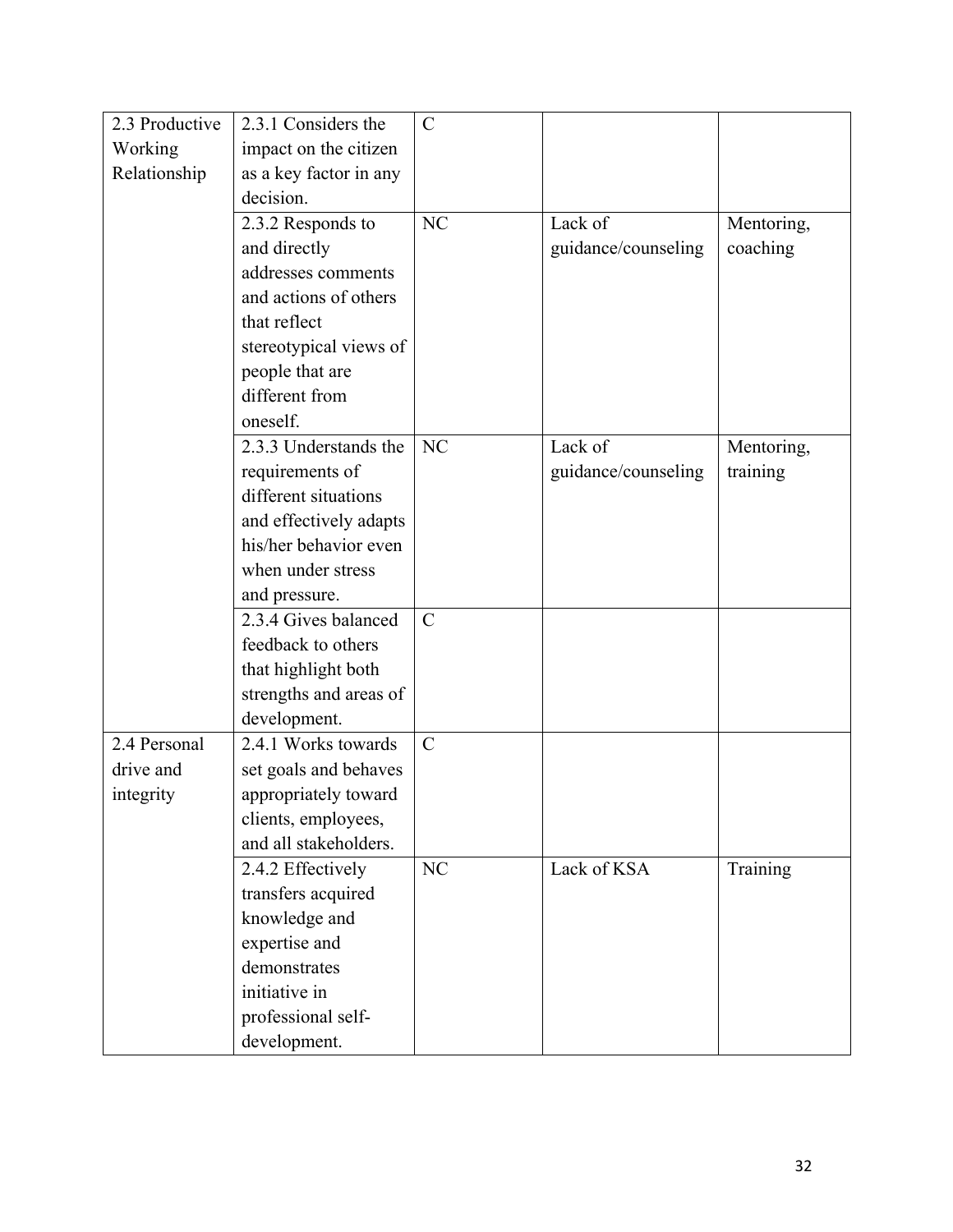|               | 2.4.3 Develops and     | NC            | Lack of             | Mentoring    |
|---------------|------------------------|---------------|---------------------|--------------|
|               | implements programs    |               | guidance/counseling |              |
|               | that promote taking    |               |                     |              |
|               | accountability and     |               |                     |              |
|               | responsibility.        |               |                     |              |
|               | 2.4.4 Establishes      | $\mathcal{C}$ |                     |              |
|               | open and honest        |               |                     |              |
|               | communication with     |               |                     |              |
|               | everyone.              |               |                     |              |
| 2.5 Effective | 2.5.1 Draws on a       | NC            | No adequate skills  | Workshop and |
| communicatio  | range of               |               | and exposure        | training     |
| n             | communication styles   |               |                     |              |
|               | and channels to        |               |                     |              |
|               | achieve maximum        |               |                     |              |
|               | impact with an         |               |                     |              |
|               | audience, adapting     |               |                     |              |
|               | one's style            |               |                     |              |
|               | accordingly to         |               |                     |              |
|               | different interests.   |               |                     |              |
|               | 2.5.2 Fosters team     | NC            | No adequate skills  | Workshop and |
|               | collaboration and      |               | and exposure        | training     |
|               | addresses conflicts or |               |                     |              |
|               | issues within the      |               |                     |              |
|               | team.                  |               |                     |              |
|               | 2.5.3 Demonstrates     | NC            | N <sub>o</sub>      | Workshop and |
|               | the ability to         |               | workshop/training   | training     |
|               | complete even          |               |                     |              |
|               | unfamiliar tasks       |               |                     |              |
|               | independently by       |               |                     |              |
|               | adapting his/her       |               |                     |              |
|               | previously gained      |               |                     |              |
|               | knowledge.             |               |                     |              |

### 2.7.3 Training Needs Assessment at **Advanced Proficiency Level**

**Key Role: Technical Service provider**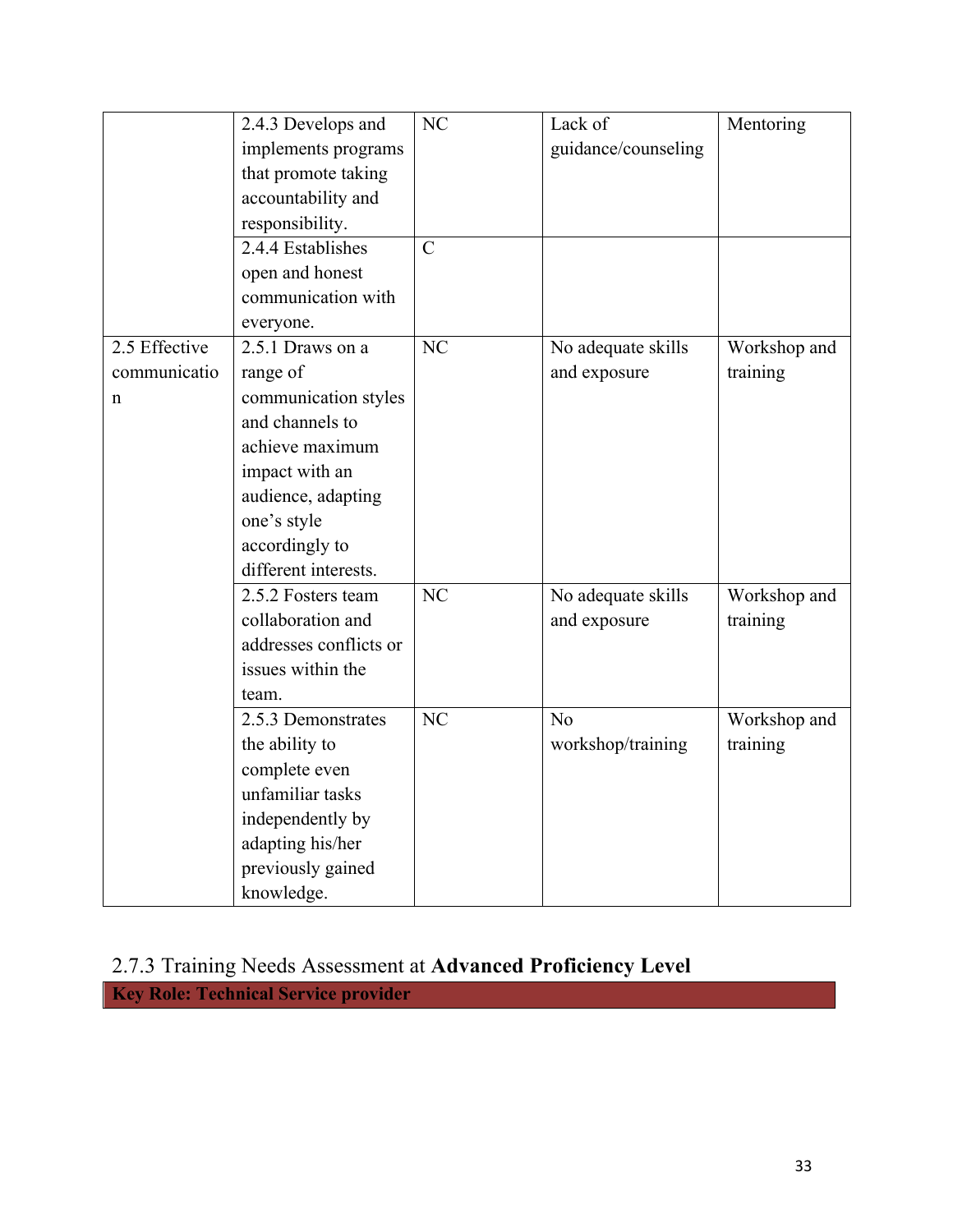| <b>Key</b><br><b>Competencies</b>      | <b>Description of</b><br><b>Proficiency Level</b>                                                                                                                                                            | <b>Performance</b><br>(C/NC) | <b>Likely</b><br>reason for<br>the<br>performance                                                                             | <b>Capacity</b><br><b>Development</b><br><b>Intervention</b>    |
|----------------------------------------|--------------------------------------------------------------------------------------------------------------------------------------------------------------------------------------------------------------|------------------------------|-------------------------------------------------------------------------------------------------------------------------------|-----------------------------------------------------------------|
| 1.1 Subject<br>knowledge and<br>skills | 1.1.1 Possesses<br>advanced knowledge<br>and skills in<br>veterinary clinical<br>practices and animal<br>welfare and can lead<br>and guide<br>subordinates in<br>clinical practices and<br>welfare services. | NC                           | gap<br>No advanced<br>training or<br>upgradation                                                                              | Refresher course,<br>short term training                        |
|                                        | 1.1.2 Applies<br>advanced knowledge<br>and skills in disease<br>prevention and<br>control measures and<br>able to lead to<br>prevent disease<br>outbreaks and<br>safeguard animal and<br>human health.       | NC                           | No advanced<br>training or<br>upgradation(<br>they have<br>theoretical<br>knowledge<br>but lack the<br>practical<br>exposure) | Refresher course,<br>short term<br>training, on-job<br>training |
|                                        | 1.1.3 Applies<br>advanced knowledge<br>and skills in animal<br>breeding practices<br>and is able to guide<br>and share experiences<br>related to breeding<br>practices.                                      | NC                           | Lack of<br>knowledge<br>and skill in<br>specific<br>technologies                                                              | Training,<br>Coaching                                           |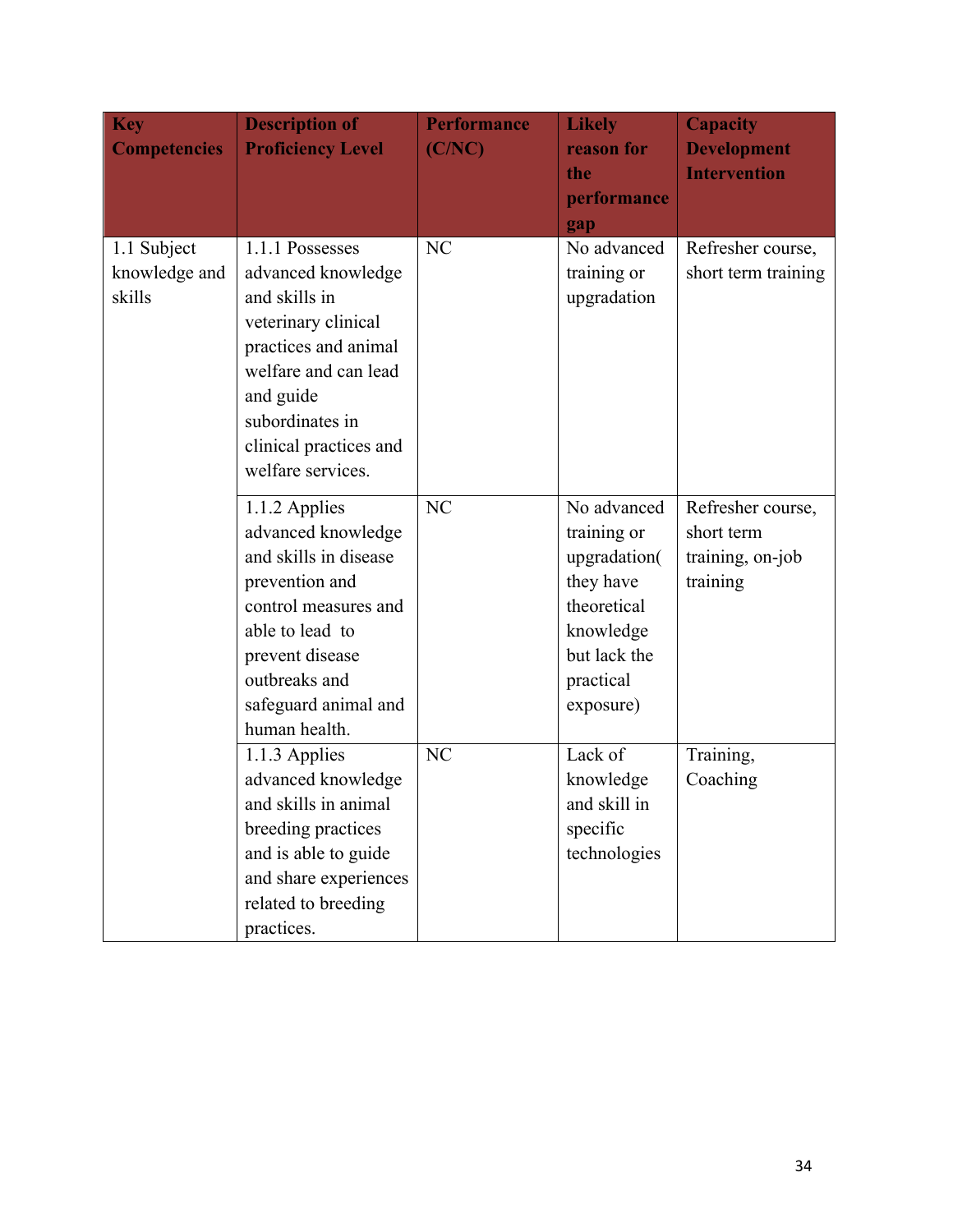| 1.1.4 Exhibits          | NC            | Lack of      | Training and study |
|-------------------------|---------------|--------------|--------------------|
| advanced knowledge      |               | knowledge in | tours              |
| and skills in livestock |               | specific     |                    |
| production, including   |               | subjects     |                    |
| apiculture, poultry     |               |              |                    |
| and fishery; nutrition  |               |              |                    |
| and technology to       |               |              |                    |
| enhance the             |               |              |                    |
| production.             |               |              |                    |
| 1.1.5 Possesses         | $\mathcal{C}$ |              |                    |
| advanced level of       |               |              |                    |
| knowledge and skills    |               |              |                    |
| in the application of   |               |              |                    |
| technologies and        |               |              |                    |
| submits the             |               |              |                    |
| challenges in the       |               |              |                    |
| implementation of       |               |              |                    |
| new technologies.       |               |              |                    |
|                         |               |              |                    |
| 1.1.6 Demonstrates      | $\mathbf C$   |              |                    |
| advanced knowledge      |               |              |                    |
| and skills on           |               |              |                    |
| developing and          |               |              |                    |
| delivering of           |               |              |                    |
| educational programs    |               |              |                    |
| on livestock services   |               |              |                    |
| to farmers/clients.     |               |              |                    |
| 1.1.7 Applies basic     | $\mathbf C$   |              |                    |
| tools and methods in    |               |              |                    |
| monitoring and          |               |              |                    |
| evaluating the          |               |              |                    |
| development             |               |              |                    |
| programs and            |               |              |                    |
| provides                |               |              |                    |
| recommendations for     |               |              |                    |
| further improvement.    |               |              |                    |
|                         |               |              |                    |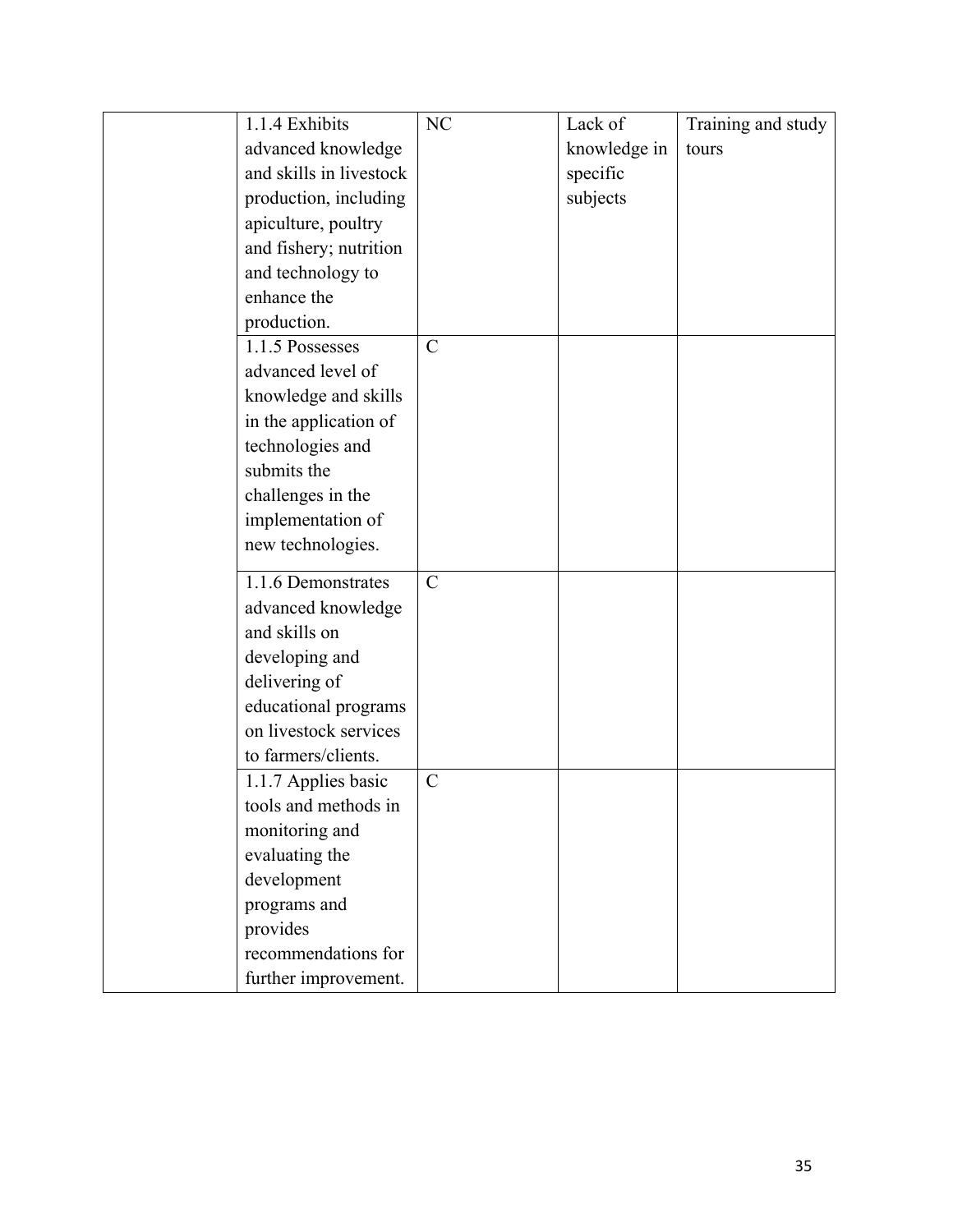| 1.2 ICT             | 1.2.1 Applies                          | NC                 | No advanced   | Training            |
|---------------------|----------------------------------------|--------------------|---------------|---------------------|
| knowledge and       | advanced ICT                           |                    | training and  |                     |
| skills              | knowledge and skills                   |                    | exposure      |                     |
|                     | in computer                            |                    |               |                     |
|                     | operations, online                     |                    |               |                     |
|                     | database systems, and                  |                    |               |                     |
|                     | different apps.                        |                    |               |                     |
| 1.3 Aptitude        | 1.3.1 Adopts new                       | $\mathbf C$        |               |                     |
| for Technology      | technologies to                        |                    |               |                     |
|                     | enhance production                     |                    |               |                     |
|                     | and safeguard animal                   |                    |               |                     |
|                     | health, public health,                 |                    |               |                     |
|                     | and food safety.                       |                    |               |                     |
|                     | <b>Key Role: Strategic Implementer</b> |                    |               |                     |
| <b>Key</b>          | <b>Description of</b>                  | <b>Performance</b> | <b>Likely</b> | <b>Capacity</b>     |
|                     | <b>Proficiency Level</b>               | (competent/Not     | reason for    | <b>Development</b>  |
| <b>Competencies</b> |                                        |                    | the           | <b>Intervention</b> |
|                     |                                        | competent)         |               |                     |
|                     |                                        |                    | performance   |                     |
|                     | 2.1.1 Demonstrates                     | $\mathcal{C}$      | gap           |                     |
| 2.1 Strategic       |                                        |                    |               |                     |
| view                | sound knowledge of                     |                    |               |                     |
|                     | animal health and                      |                    |               |                     |
|                     | livestock                              |                    |               |                     |
|                     | development                            |                    |               |                     |
|                     | programs and                           |                    |               |                     |
|                     | strategies to achieve                  |                    |               |                     |
|                     | the organization's                     |                    |               |                     |
|                     | goals and contributes                  |                    |               |                     |
|                     | to the development of                  |                    |               |                     |
|                     | new                                    |                    |               |                     |
|                     | programs/strategies.                   |                    |               |                     |
|                     | 2.1.2 Exhibits                         | $\mathcal{C}$      |               |                     |
|                     | knowledge in                           |                    |               |                     |
|                     | preparing plans and                    |                    |               |                     |
|                     | budgets and                            |                    |               |                     |
|                     | demonstrates an                        |                    |               |                     |
|                     | ability to prioritize                  |                    |               |                     |
|                     | activities as well as                  |                    |               |                     |
|                     | mobilize resources.                    |                    |               |                     |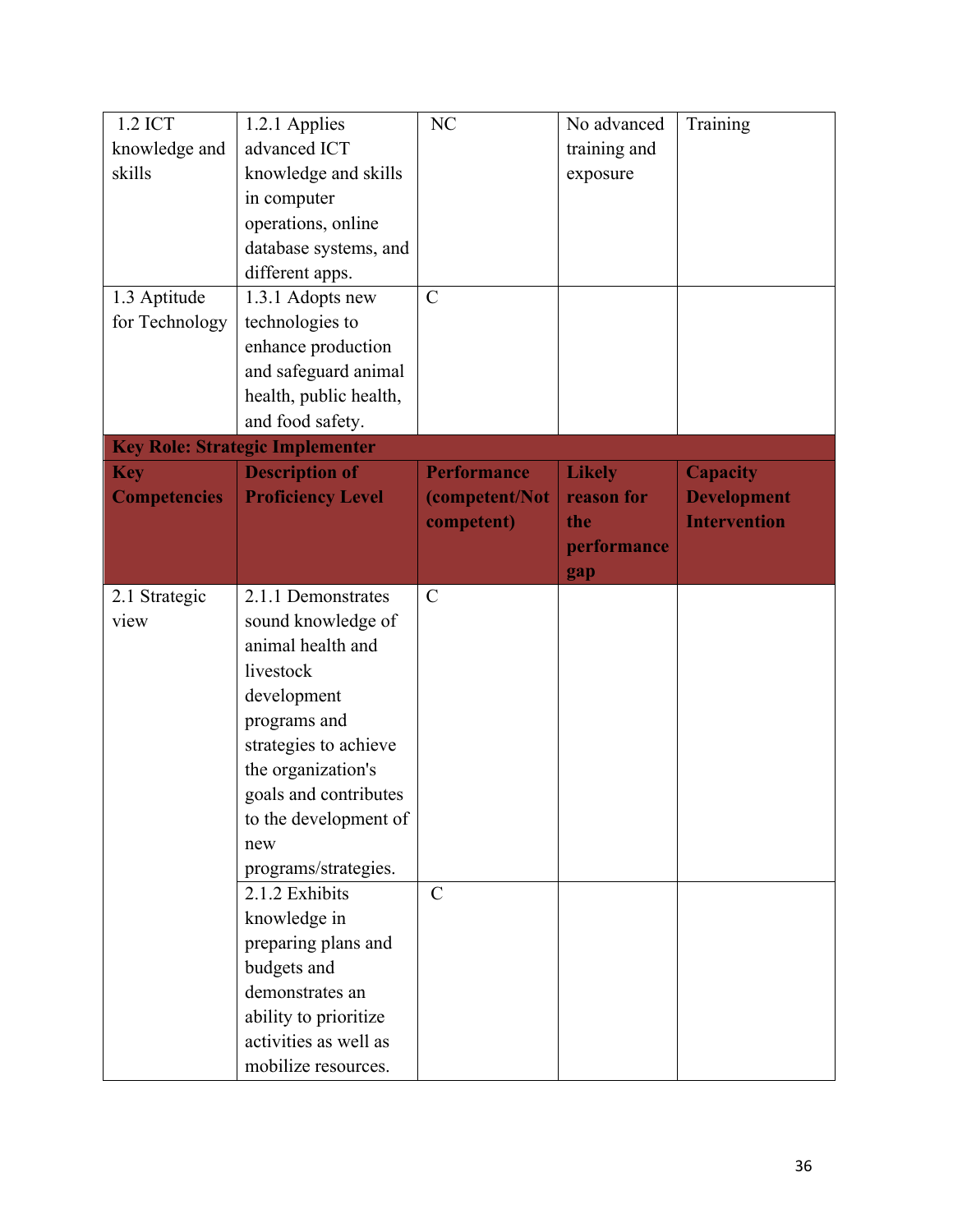|                | 2.1.3 Identifies and  | NC            | No training | Workshop/training |
|----------------|-----------------------|---------------|-------------|-------------------|
|                | visualizes options    |               |             |                   |
|                | and formulates        |               |             |                   |
|                | innovative            |               |             |                   |
|                | approaches-Fosters    |               |             |                   |
|                | an environment that   |               |             |                   |
|                | supports the smooth   |               |             |                   |
|                | implementation of     |               |             |                   |
|                | new                   |               |             |                   |
|                | approaches/programs.  |               |             |                   |
|                | 2.1.4 Create clear    | NC            | No adequate | Training          |
|                | long-term strategies  |               | skills and  | workshop          |
|                | focused on adding     |               | experience  |                   |
|                | value to the citizen  |               |             |                   |
|                | and making real,      |               |             |                   |
|                | lasting change        |               |             |                   |
|                | beyond the Civil      |               |             |                   |
|                | Service.              |               |             |                   |
|                | $2.1.5$ Able to       | $\mathcal{C}$ |             |                   |
|                | incorporate           |               |             |                   |
|                | contingency plans as  |               |             |                   |
|                | well as contribute in |               |             |                   |
|                | development of        |               |             |                   |
|                | contingency plans.    |               |             |                   |
| 2.2. Build     | 2.2.1 Encourage       | $\mathbf C$   |             |                   |
| organizational | work-place based      |               |             |                   |
| capabilities   | learning, ensure      |               |             |                   |
|                | colleagues take       |               |             |                   |
|                | responsibility for    |               |             |                   |
|                | their learning and    |               |             |                   |
|                | share it to build     |               |             |                   |
|                | organizational        |               |             |                   |
|                | capability.           |               |             |                   |
|                | 2.2.2 Analyzes and    | $\mathcal{C}$ |             |                   |
|                | prioritizes critical  |               |             |                   |
|                | problems accurately   |               |             |                   |
|                | and quickly;          |               |             |                   |
|                | maintains a sense of  |               |             |                   |
|                | urgency in solving    |               |             |                   |
|                | even complex          |               |             |                   |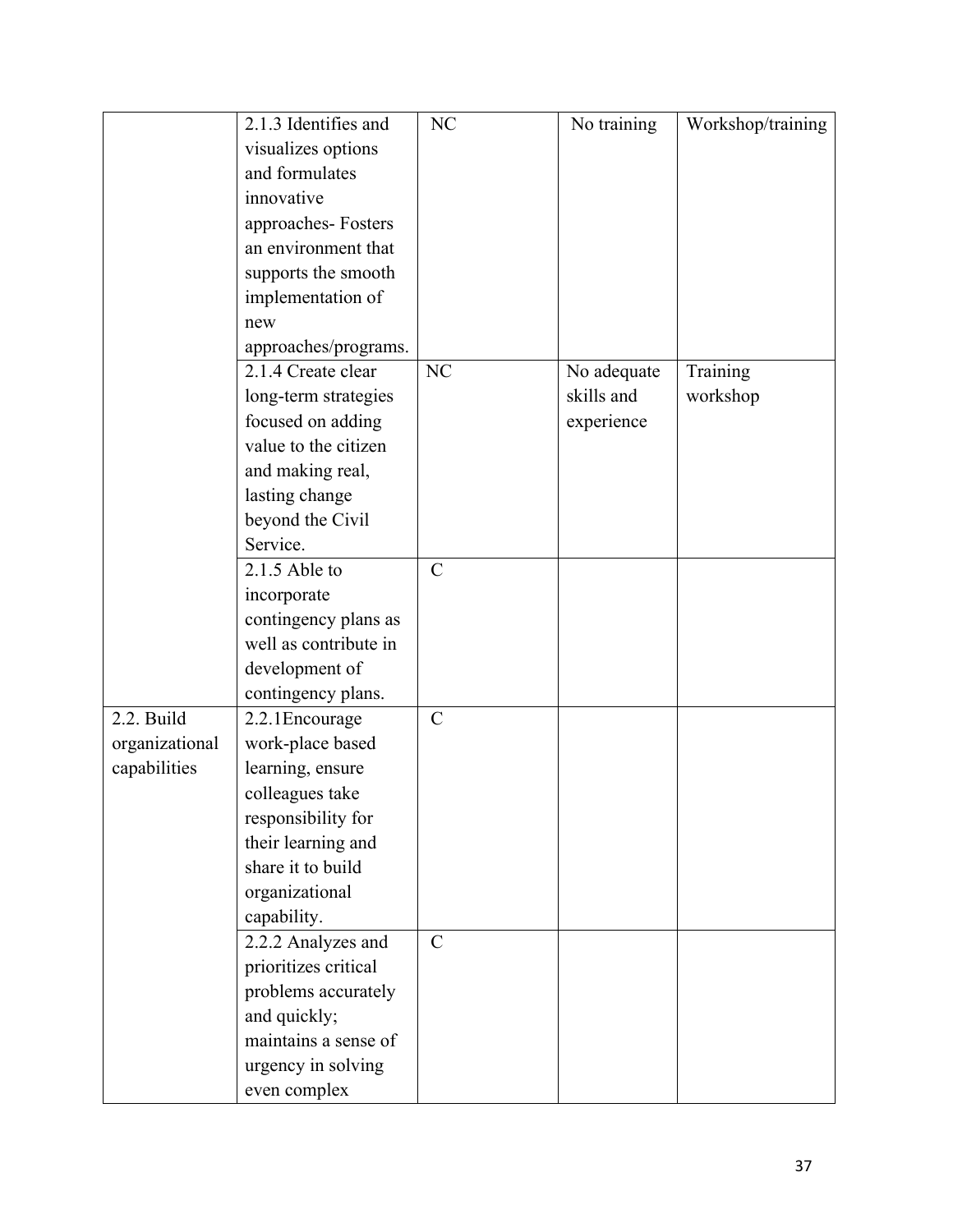| problems.               |                |  |
|-------------------------|----------------|--|
| 2.2.3 Lead by           | $\mathbf C$    |  |
| example,                |                |  |
| communicate in a        |                |  |
| truthful,               |                |  |
| straightforward         |                |  |
| manner with             |                |  |
| integrity, impartiality |                |  |
| and promote a           |                |  |
| working environment     |                |  |
| that supports the       |                |  |
| values and code.        |                |  |
| 2.2.4 Encourages the    | $\mathcal{C}$  |  |
| team to take            |                |  |
| ownership and           |                |  |
| responsibility for      |                |  |
| work.                   |                |  |
| 2.2.5 Maintain a        | $\overline{C}$ |  |
| strong focus on         |                |  |
| priorities, holding     |                |  |
| others to account for   |                |  |
| priorities and swiftly  |                |  |
| responding to           |                |  |
| changing                |                |  |
| requirements.           |                |  |
| 2.2.6 Takes a lead      | $\mathbf C$    |  |
| role for crisis         |                |  |
| response and            |                |  |
| facilitates             |                |  |
| organizational          |                |  |
| response to crises.     |                |  |
| 2.2.7 Leads new         | $\mathsf{C}$   |  |
| initiatives aimed at    |                |  |
| improving current       |                |  |
| performance and         |                |  |
| productivity levels.    |                |  |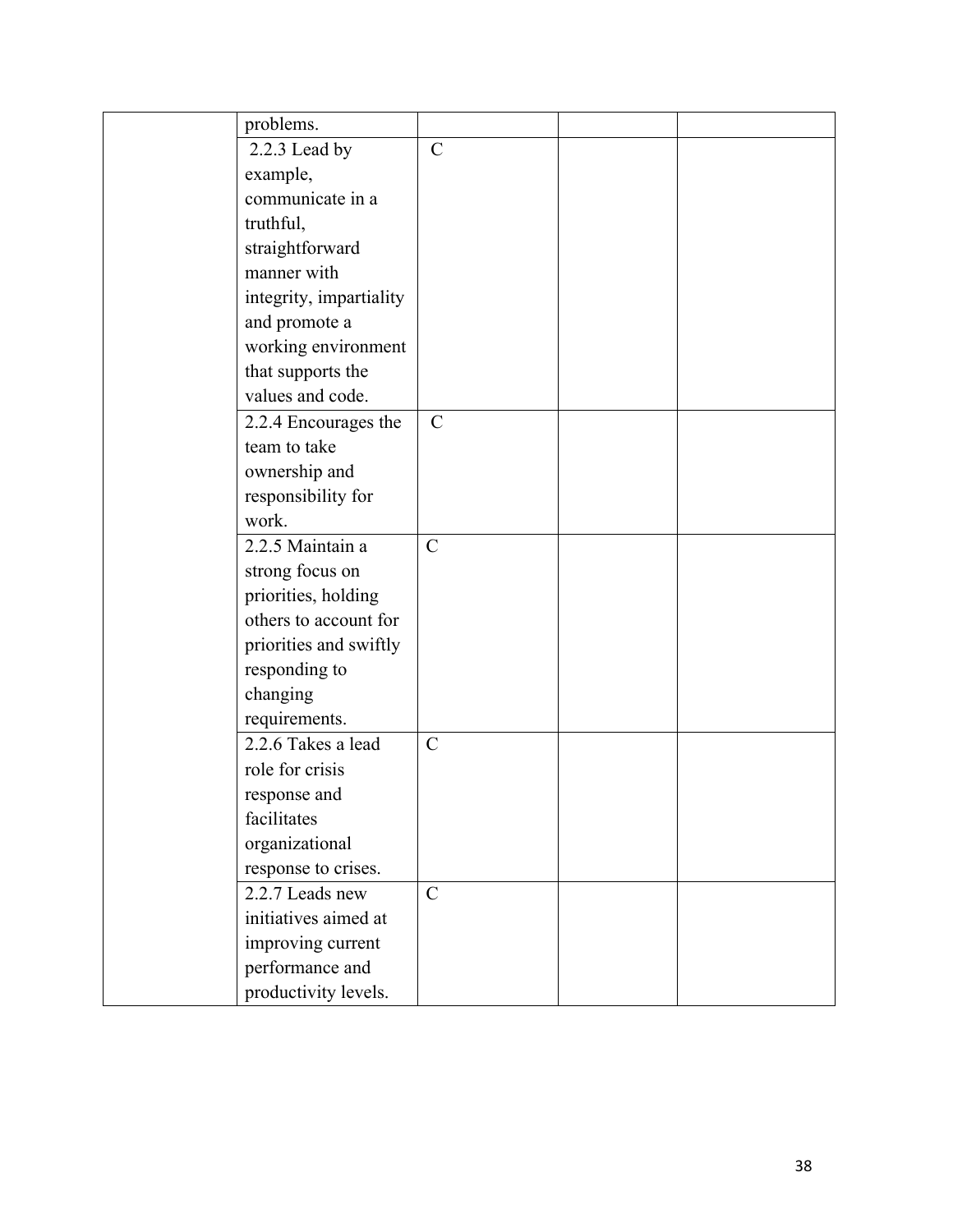| 2.3 Productive | 2.3.1 Strategically    | $\mathcal{C}$ |  |
|----------------|------------------------|---------------|--|
| working        | and systematically     |               |  |
| relationship   | evaluates new          |               |  |
|                | opportunities to       |               |  |
|                | develop relationships  |               |  |
|                | with citizens.         |               |  |
|                | 2.3.2 Thrives within   | $\mathbf C$   |  |
|                | the context of diverse |               |  |
|                | teams; capitalizes on  |               |  |
|                | diversity to find      |               |  |
|                | creative solutions and |               |  |
|                | encourages other       |               |  |
|                | team members to        |               |  |
|                | leverage the diverse   |               |  |
|                | talents of staff.      |               |  |
|                | 2.3.3 Encourages       | $\mathcal{C}$ |  |
|                | others to commit to    |               |  |
|                | change initiatives by  |               |  |
|                | sharing the expected   |               |  |
|                | benefits and how       |               |  |
|                | he/she can make        |               |  |
|                | modifications to       |               |  |
|                | work processes.        |               |  |
|                | 2.3.4 Promotes a       | $\mathbf C$   |  |
|                | culture of teamwork    |               |  |
|                | and collaboration.     |               |  |
| 2.4 Personal   | 2.4.1 Demonstrates     | $\mathbf C$   |  |
| drive and      | high achievement       |               |  |
| integrity      | orientation; sets and  |               |  |
|                | strives for stretched  |               |  |
|                | targets.               |               |  |
|                | 2.4.2 Gives            | $\mathsf{C}$  |  |
|                | constructive and       |               |  |
|                | precise feedback       |               |  |
|                | based on facts and     |               |  |
|                | behavioral patterns    |               |  |
|                | observed for           |               |  |
|                | professional           |               |  |
|                | development.           |               |  |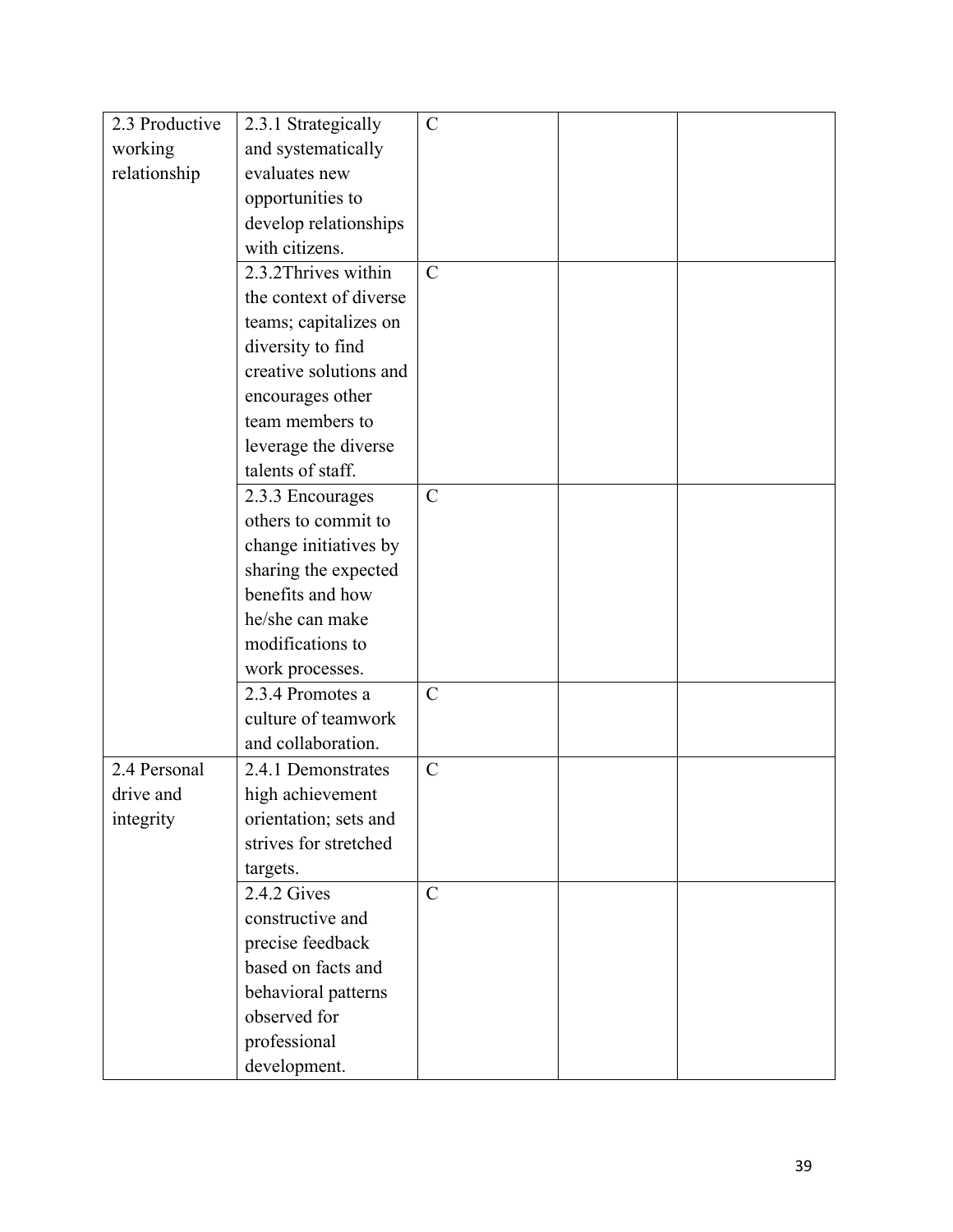|               | 2.4.3 Works            | $\mathsf{C}$   |             |          |
|---------------|------------------------|----------------|-------------|----------|
|               | constantly to          |                |             |          |
|               | encourage & support    |                |             |          |
|               | the environment of     |                |             |          |
|               | transformation and     |                |             |          |
|               | change.                |                |             |          |
|               | 2.4.4 Displays         | $\overline{C}$ |             |          |
|               | fortitude to support   |                |             |          |
|               | ethical actions that   |                |             |          |
|               | may negatively         |                |             |          |
|               | impact self or         |                |             |          |
|               | stakeholders.          |                |             |          |
| 2.5 Effective | 2.5.1 Shows high       | NC             | No advanced | Training |
| communication | level of               |                | training    |          |
|               | communication and      |                |             |          |
|               | influencing skills;    |                |             |          |
|               | wins commitment to     |                |             |          |
|               | new initiatives,       |                |             |          |
|               | strategies & goals;    |                |             |          |
|               | builds support with a  |                |             |          |
|               | wide range of          |                |             |          |
|               | stakeholders.          |                |             |          |
|               | 2.5.2 Communicates     | NC             | No advanced | Training |
|               | and builds effective   |                | training    |          |
|               | relationships within   |                |             |          |
|               | their organization and |                |             |          |
|               | across all             |                |             |          |
|               | Government             |                |             |          |
|               | agencies.              |                |             |          |
|               | 2.5.3 Provides advice  | NC             | No advanced | Training |
|               | and direction to       |                | training    |          |
|               | others on how to       |                |             |          |
|               | recognize and take     |                |             |          |
|               | appropriate action on  |                |             |          |
|               | problems and           |                |             |          |
|               | opportunities.         |                |             |          |
|               |                        |                |             |          |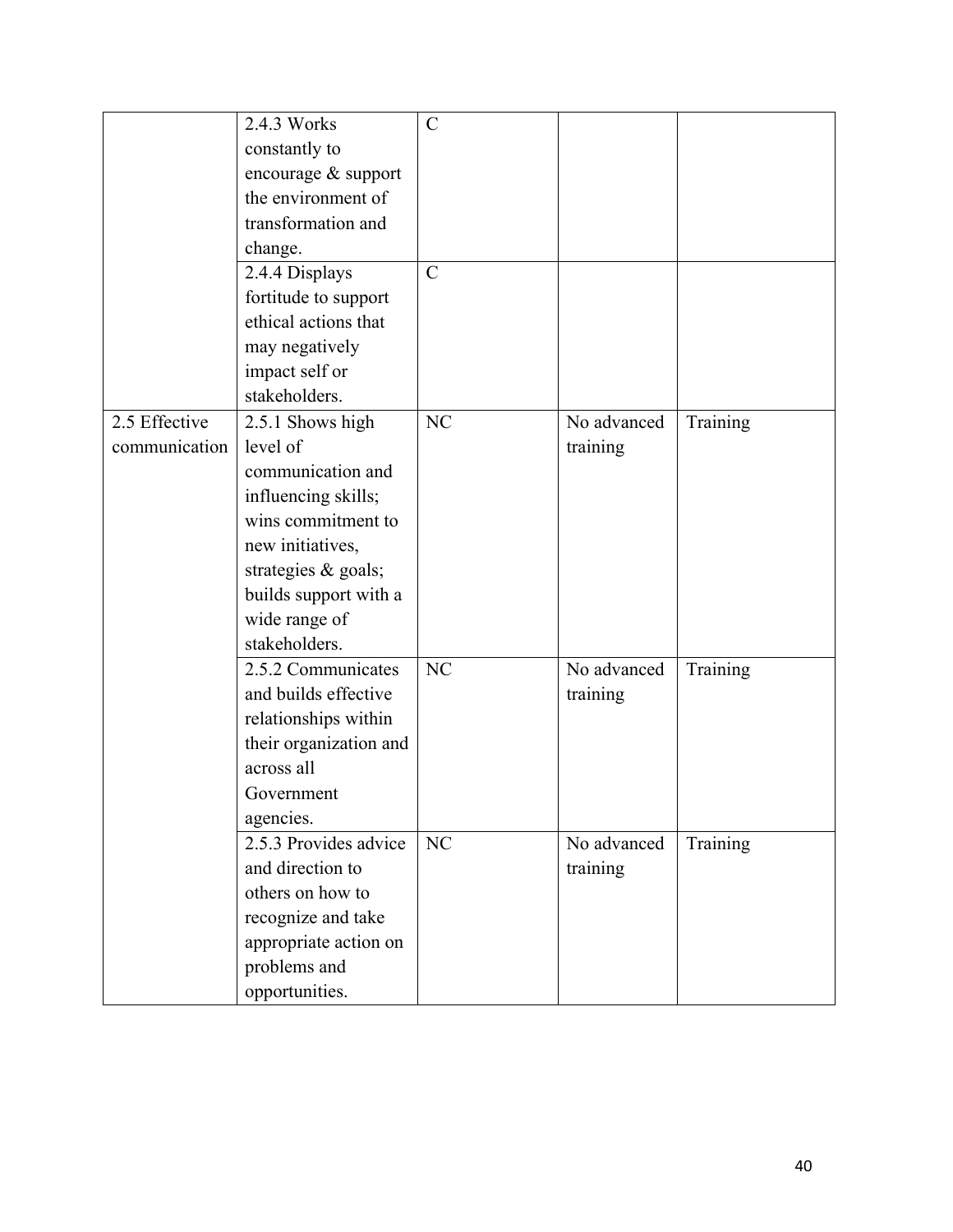## **2.8. Mandatory Short-term Program and Learning Objectives**

The framework has highlighted the likely reasons for the gaps and interventions proposed above. To provide a capacity-building program, the following are the expected learning objectives. The respective proficiency level officials will be able to achieve the objectives mentioned against each of the training.

|                | питу гтонские дется          |                   |                            |                |
|----------------|------------------------------|-------------------|----------------------------|----------------|
| SI.#           | <b>Training/Intervention</b> | <b>Methods of</b> | <b>Learning Objectives</b> | <b>Subject</b> |
|                |                              | Implementation    |                            | Category       |
| $\mathbf{1}$   | Induction program            | Orientation       | New graduates are          | General        |
|                |                              |                   | oriented to all            |                |
|                |                              |                   | functionaries within the   |                |
|                |                              |                   | Department of              |                |
|                |                              |                   | Livestock for              |                |
|                |                              |                   | familiarizing them with    |                |
|                |                              |                   | Livestock plans,           |                |
|                |                              |                   | policies, acts,            |                |
|                |                              |                   | guidelines, and            |                |
|                |                              |                   | livestock practices.       |                |
| $\overline{2}$ | Veterinary clinical and      | Training          | To familiarize with        | Animal         |
|                | preventive practices and     |                   | clinical and preventive    | health         |
|                | animal welfare (animal       |                   | veterinary practices of    |                |
|                | restraining, behavior,       |                   | the country and SOPs;      |                |
|                | training, and ethics)        |                   | to provide quality         |                |
|                |                              |                   | clinical and preventive    |                |
|                |                              |                   | veterinary services and    |                |
|                |                              |                   | promote animal             |                |
|                |                              |                   | welfare.                   |                |
| $\overline{3}$ | Refresher course on          | Training          | To enhance knowledge       | Animal         |
|                | clinical and preventive      |                   | and skills, keep abreast   | health         |
|                | veterinary practices         |                   | with new developments      |                |
|                | including EVDP               |                   | in clinical and            |                |
|                |                              |                   | preventive veterinary      |                |
|                |                              |                   | practices and EVDP, to     |                |
|                |                              |                   | foster a culture of        |                |
|                |                              |                   | continuous learning.       |                |

### **Table 5.** Short-term Program and Learning Objectives for Entry Proficiency Level **Entry Proficiency Level**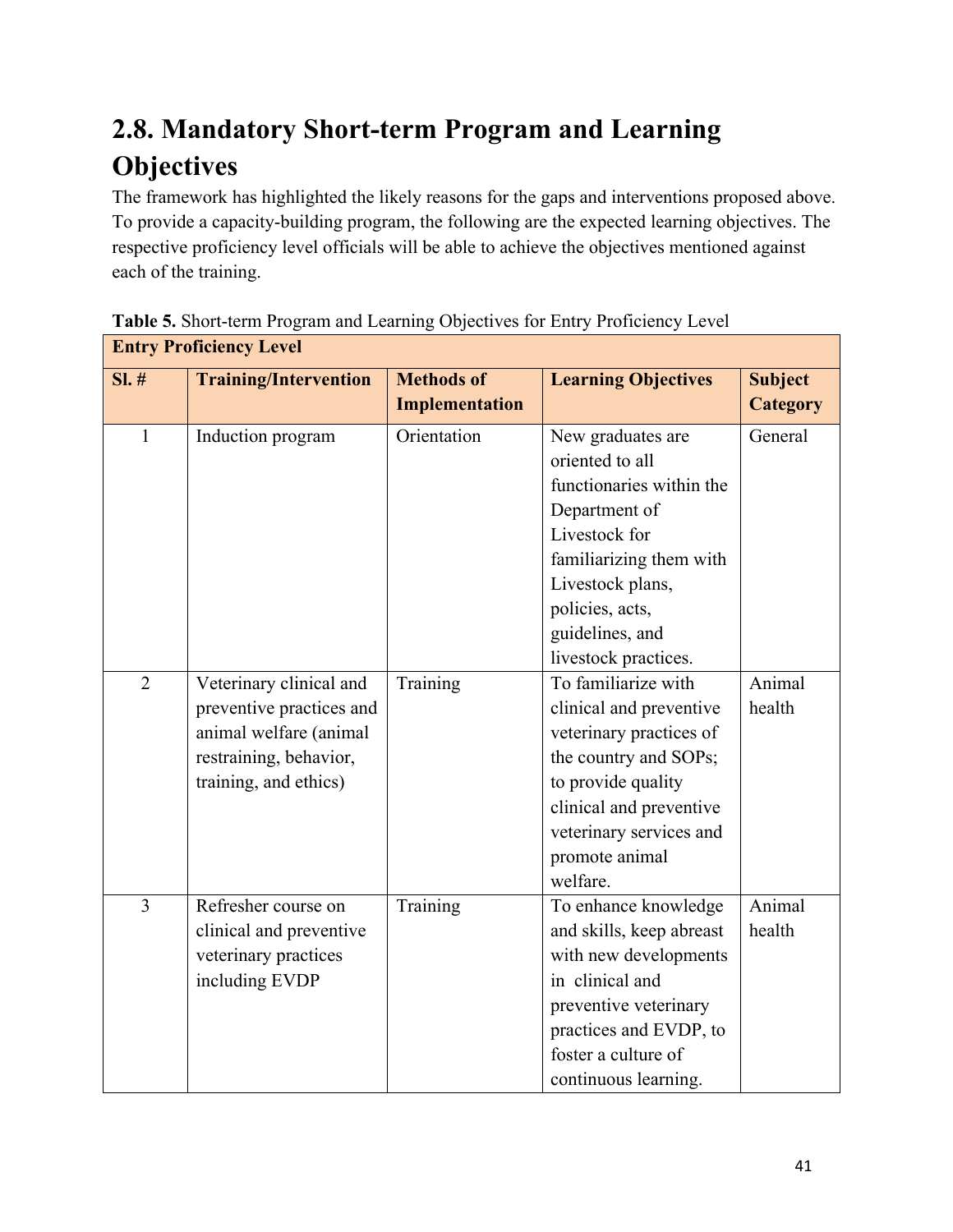| $\overline{4}$ | Wildlife rescue and      | Training | To gain knowledge and   | Animal     |
|----------------|--------------------------|----------|-------------------------|------------|
|                | rehabilitation training  |          | skills on wildlife      | health     |
|                | program                  |          | rescue, immobilization, |            |
|                |                          |          | restraining and         |            |
|                |                          |          | rehabilitation.         |            |
| 5              | Operation of anesthetic  | Training | To again knowledge      | Animal     |
|                | machine and patient      |          | and skills on operation | health     |
|                | monitoring               |          | of anesthetic machine   |            |
|                |                          |          | and patient monitoring. |            |
| 6              | Critical care/emergency  | Training | Trainees acquire        | Animal     |
|                | management               |          | knowledge and skills on | health     |
|                |                          |          | critical care/emergency |            |
|                |                          |          | management.             |            |
| $\overline{7}$ | Dairy management         | Training | To gain knowledge and   | Production |
|                | (including native breed) |          | skills on dairy         |            |
|                | Husbandry                |          | management.             |            |
|                | practices                |          |                         |            |
|                | Breeding and AI          |          |                         |            |
|                | Clean milk               |          |                         |            |
|                | production               |          |                         |            |
|                | Product                  |          |                         |            |
|                | development              |          |                         |            |
|                | and                      |          |                         |            |
|                | diversification          |          |                         |            |
|                | Enterprise               |          |                         |            |
|                | development              |          |                         |            |
|                | Animal health            |          |                         |            |
|                | management and           |          |                         |            |
|                | farm bio-                |          |                         |            |
|                | security                 |          |                         |            |
| 8              | Poultry management       | Training | To gain knowledge and   | Production |
|                | (including native breed) |          | skills on poultry       |            |
|                | <b>Brooding/Pullets</b>  |          | management.             |            |
|                | /Layers/Broilers         |          |                         |            |
|                | Production               |          |                         |            |
|                | planning                 |          |                         |            |
|                | Hatchery                 |          |                         |            |
|                | Enterprise               |          |                         |            |
|                | development              |          |                         |            |
|                | Poultry health           |          |                         |            |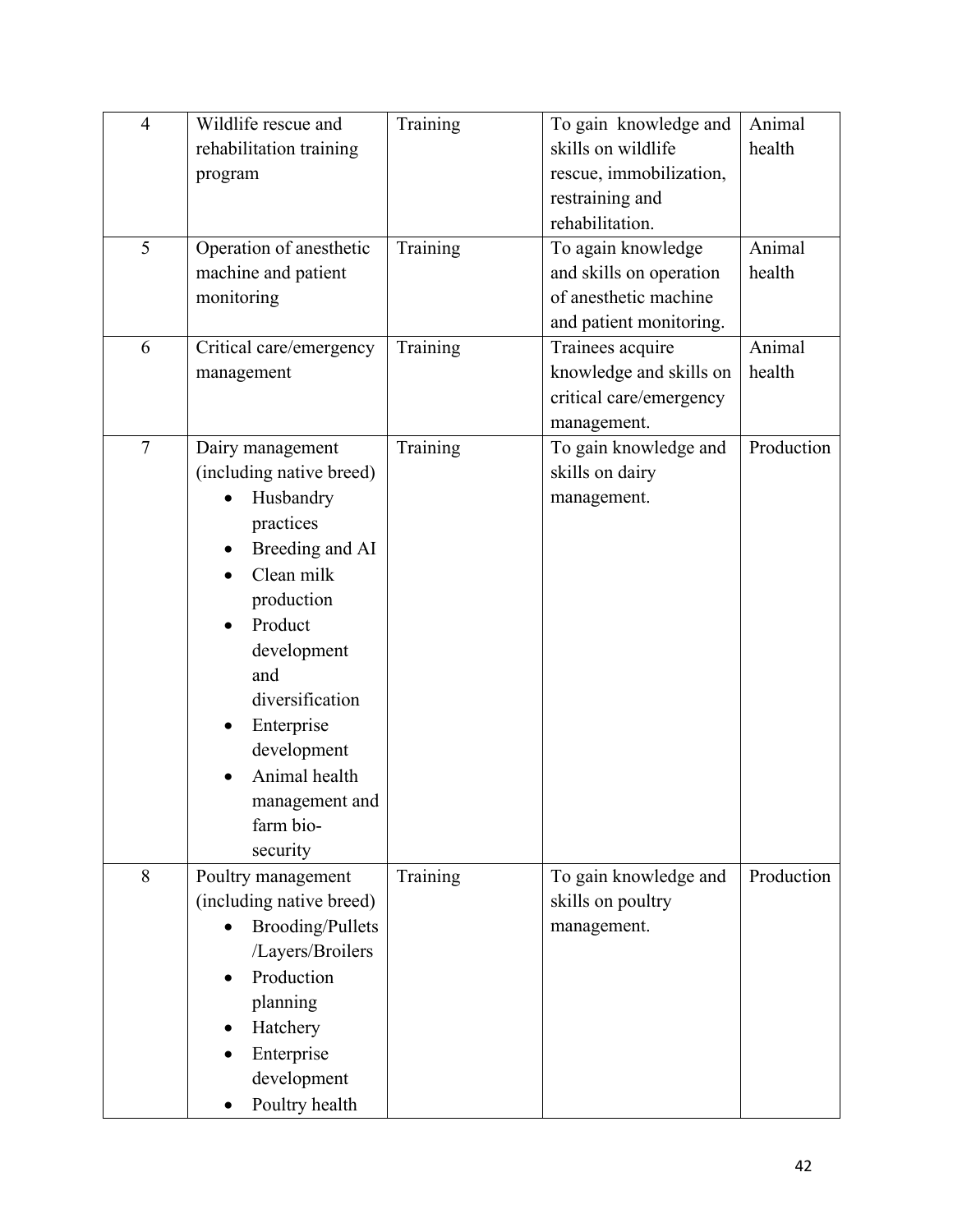|    | management and           |          |                       |            |
|----|--------------------------|----------|-----------------------|------------|
|    | bio-security             |          |                       |            |
|    |                          |          |                       |            |
|    |                          |          |                       |            |
| 9  | Piggery management       | Training | To gain knowledge and | Production |
|    | (including native breed) |          | skills on piggery     |            |
|    | Husbandry                |          | management.           |            |
|    | practices                |          |                       |            |
|    | Production               |          |                       |            |
|    | planning and             |          |                       |            |
|    | management               |          |                       |            |
|    | Breeding and AI          |          |                       |            |
|    | Enterprise               |          |                       |            |
|    | development              |          |                       |            |
|    | Piggery health           |          |                       |            |
|    | management and           |          |                       |            |
|    | bio-security             |          |                       |            |
| 10 | Aquaculture              | Training | To gain knowledge and | Production |
|    | management (including    |          | skills on aquaculture |            |
|    | native breed)            |          | management.           |            |
|    |                          |          |                       |            |
|    | Brood/Fry/Finge          |          |                       |            |
|    | rling                    |          |                       |            |
|    | Hatchery                 |          |                       |            |
|    | Production               |          |                       |            |
|    |                          |          |                       |            |
|    | planning and             |          |                       |            |
|    | management               |          |                       |            |
|    | Enterprise               |          |                       |            |
|    | development              |          |                       |            |
|    | Aquaculture<br>$\bullet$ |          |                       |            |
|    | health                   |          |                       |            |
|    | management and           |          |                       |            |
|    | bio-security             |          |                       |            |
| 11 | Small ruminants          | Training | To gain knowledge and | Production |
|    | management (sheep $\&$   |          | skills on small       |            |
|    | goat) (including native  |          | ruminants management. |            |
|    | breed)                   |          |                       |            |
|    | Husbandry                |          |                       |            |
|    | practices                |          |                       |            |
|    | Shearing                 |          |                       |            |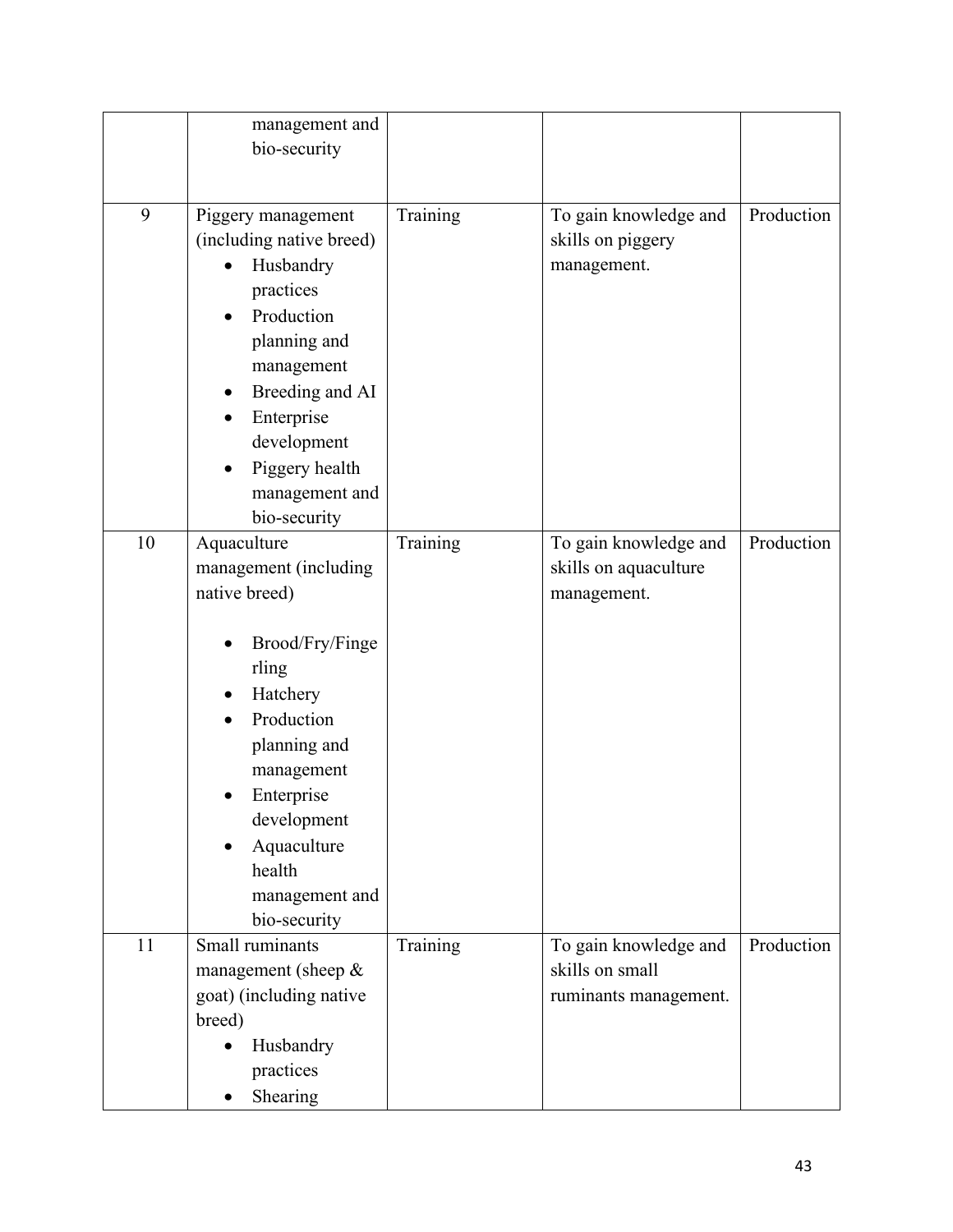|    | Breeding and AI<br>$\bullet$ |          |                       |            |
|----|------------------------------|----------|-----------------------|------------|
|    | Enterprise                   |          |                       |            |
|    | development                  |          |                       |            |
|    | Animal health<br>$\bullet$   |          |                       |            |
|    | management and               |          |                       |            |
|    | bio-security                 |          |                       |            |
|    | Product<br>$\bullet$         |          |                       |            |
|    | development                  |          |                       |            |
|    | and                          |          |                       |            |
|    | diversification              |          |                       |            |
| 12 | Animal nutrition             | Training | To gain knowledge and | Nutrition  |
|    | Feed and fodder<br>$\bullet$ |          | skills on animal      |            |
|    | production                   |          | nutrition.            |            |
|    | Feed                         |          |                       |            |
|    | formulation for              |          |                       |            |
|    | diary, poultry,              |          |                       |            |
|    | fishery, apiary,             |          |                       |            |
|    | piggery small                |          |                       |            |
|    | ruminants, Yak,              |          |                       |            |
|    | dog                          |          |                       |            |
|    | Rangeland                    |          |                       |            |
|    | management                   |          |                       |            |
| 13 | Apiary management            | Training | To gain knowledge and | Production |
|    | Hive and colony<br>$\bullet$ |          | skills on apiary      |            |
|    | management                   |          | management.           |            |
|    | Queen rearing                |          |                       |            |
|    | Production                   |          |                       |            |
|    | planning and                 |          |                       |            |
|    | management                   |          |                       |            |
|    | Enterprise<br>$\bullet$      |          |                       |            |
|    | development                  |          |                       |            |
|    | Product                      |          |                       |            |
|    | $\bullet$                    |          |                       |            |
|    | development<br>and           |          |                       |            |
|    | diversification              |          |                       |            |
|    |                              |          |                       |            |
|    | Apiary health                |          |                       |            |
|    | management                   |          |                       |            |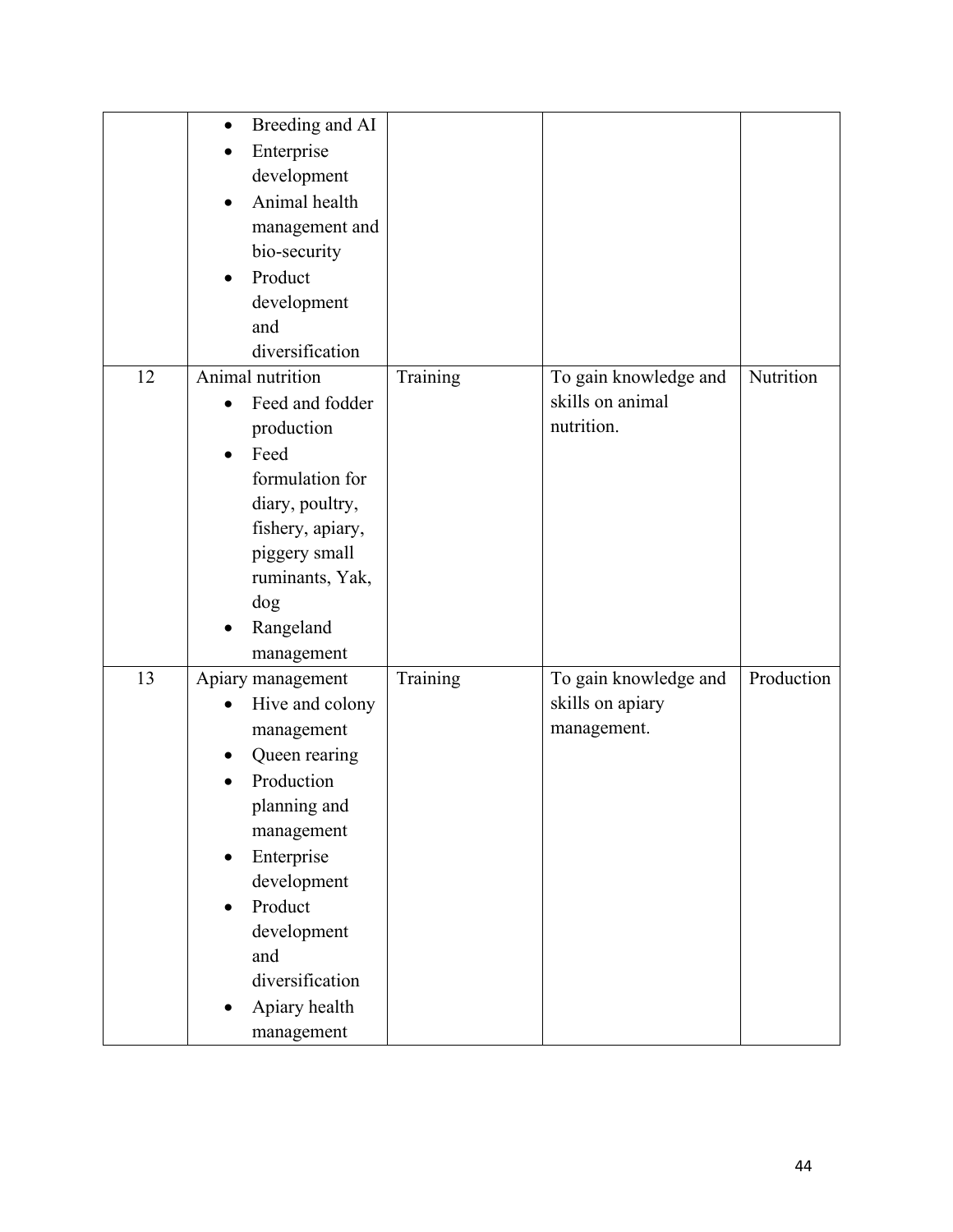| 14 | Highland animals                       | Training                         | To gain knowledge and                       | Production |
|----|----------------------------------------|----------------------------------|---------------------------------------------|------------|
|    | management (Yak and                    |                                  | skills on highland                          |            |
|    | Mastiff)                               |                                  | animals management.                         |            |
|    | Husbandry                              |                                  |                                             |            |
|    | practices                              |                                  |                                             |            |
|    | Breeding and AI                        |                                  |                                             |            |
|    | Enterprise                             |                                  |                                             |            |
|    | development                            |                                  |                                             |            |
|    | Animal health                          |                                  |                                             |            |
|    | management and                         |                                  |                                             |            |
|    | bio-security                           |                                  |                                             |            |
|    | Product                                |                                  |                                             |            |
|    | development                            |                                  |                                             |            |
|    | and                                    |                                  |                                             |            |
|    | diversification                        |                                  |                                             |            |
| 15 | Equine management                      | Training                         | To gain knowledge and                       | Production |
|    | Husbandry                              |                                  | skills on equine                            |            |
|    | practices                              |                                  | management.                                 |            |
|    | <b>Breeding</b>                        |                                  |                                             |            |
|    | Animal health                          |                                  |                                             |            |
|    | management and                         |                                  |                                             |            |
|    | bio-security                           |                                  |                                             |            |
|    | Ecotourism                             |                                  |                                             |            |
|    | development                            |                                  |                                             |            |
| 16 | Value chain                            | Classroom                        | To gain knowledge and                       | Production |
|    | management (Dairy,                     | training and                     | skills in value chain                       |            |
|    | Poultry, Piggery,                      | exposure visits.                 | management.                                 |            |
|    | Fishery and Chevon                     |                                  |                                             |            |
| 17 | Climate-resilient<br>livestock farming | Classroom                        | To gain knowledge and<br>skills in Climate- | Production |
|    | (Organic, Biogas, etc)                 | training and<br>exposure visits. | resilient livestock                         |            |
|    |                                        |                                  | farming for sustainable                     |            |
|    |                                        |                                  | livestock development.                      |            |
| 18 | Attachment/internship                  | OJT                              | Learn and familiarize                       | Animal     |
|    | program (livestock                     |                                  | on Bhutanese farming                        | health,    |
|    | farms, MPUs,                           |                                  | system, production,                         | production |
|    | Commodity Centres,                     |                                  | nutrition, and                              | , nutrtion |
|    | Veterinary hospitals,                  |                                  | technology required to                      | and        |
|    | etc)                                   |                                  | provide efficient                           | extension  |
|    |                                        |                                  | technical assistance to                     |            |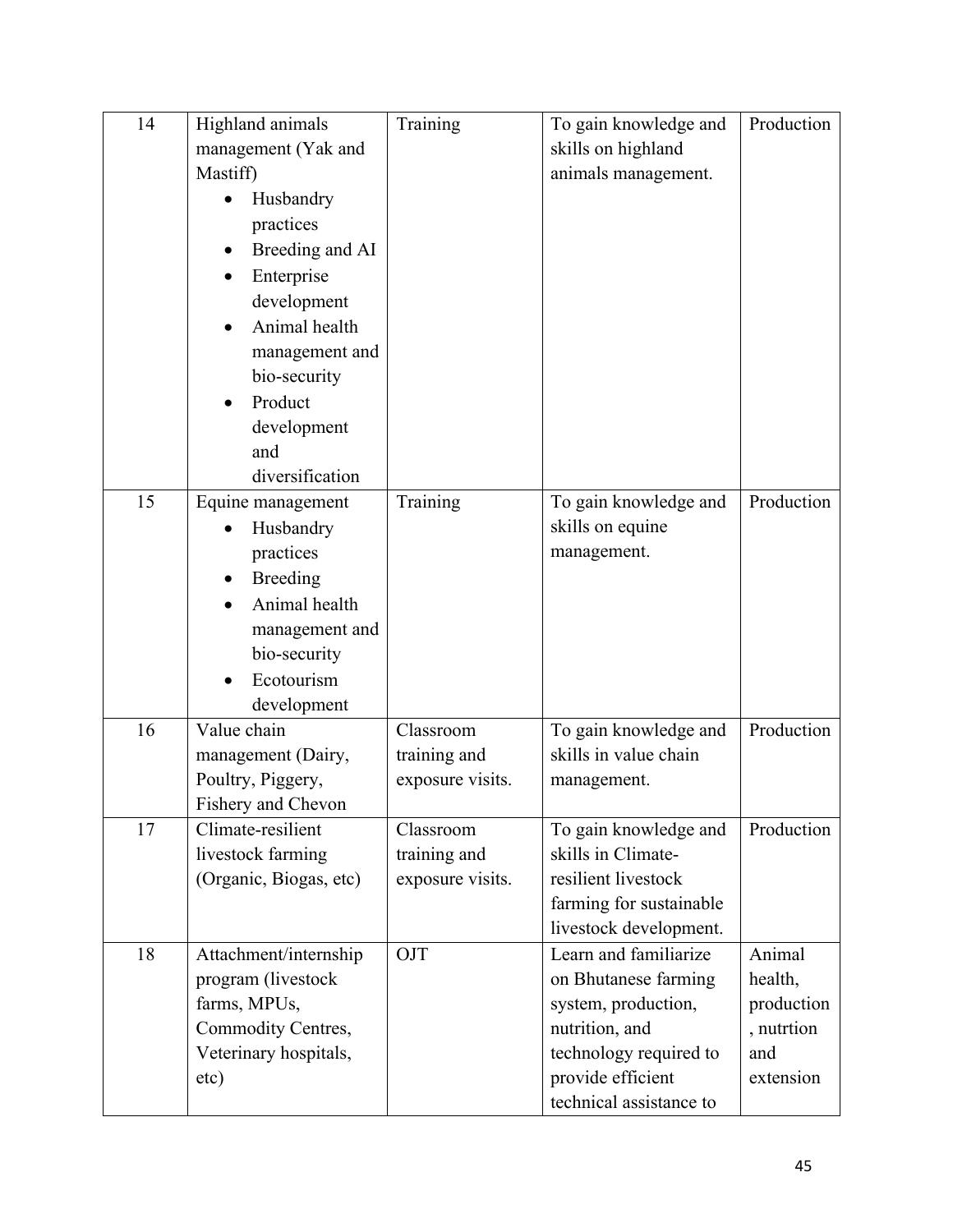|    |                                        |           | the beneficiaries.                            |                  |
|----|----------------------------------------|-----------|-----------------------------------------------|------------------|
|    |                                        |           |                                               |                  |
| 19 | Training on basic                      | Classroom | To gain knowledge and                         | Animal           |
|    | monitoring and<br>evaluation tools for | training  | skills to monitor                             | health,          |
|    |                                        |           | development programs.                         | production       |
|    | development programs.                  |           |                                               | , nutrtion       |
|    |                                        |           |                                               | and<br>extension |
| 20 | Basic training on data                 | Classroom | To gain knowledge and                         | Animal           |
|    | analytics (using                       | training  | skills on the operation                       | health,          |
|    | Microsoft Office, online               |           | of basic record keeping                       | production       |
|    | google applications,                   |           | and analytic tools for                        | , nutrtion       |
|    | database management,                   |           | proper data                                   | and              |
|    | etc for record-keeping,                |           | management and                                | extension        |
|    | data analysis,                         |           | information sharing.                          |                  |
|    | visualization, and                     |           |                                               |                  |
|    | information sharing)                   |           |                                               |                  |
| 21 | Basic application of                   | Classroom | To gain knowledge and                         | Animal           |
|    | GIS (QGIS, SW Maps,                    | training  | skills on GIS                                 | health,          |
|    | $etc.$ )                               |           | application for data                          | production       |
|    |                                        |           | collection, analysis, and                     | , nutrtion       |
|    |                                        |           | decision making.                              | and              |
|    |                                        |           |                                               | extension        |
| 22 | Problem-solving                        | Workshop  | To gain knowledge and                         | General          |
|    | techniques (creative                   |           | skills in effective                           |                  |
|    | thinking, system                       |           | problem-solving                               |                  |
|    | thinking, self-                        |           | techniques.                                   |                  |
|    | awareness, team                        |           |                                               |                  |
|    | building, etc)                         |           |                                               |                  |
| 23 | Communication and                      | Workshop  | To gain knowledge and                         | Extension        |
|    | facilitation                           |           | skills in effective                           |                  |
|    |                                        |           | communication for                             |                  |
|    |                                        |           | technology transfer and                       |                  |
| 24 | Citizen relationship                   | Workshop  | information sharing.<br>To gain knowledge and | General          |
|    |                                        |           | skills in public                              |                  |
|    | management                             |           | management to achieve                         |                  |
|    |                                        |           | desired outcomes.                             |                  |
|    |                                        |           |                                               |                  |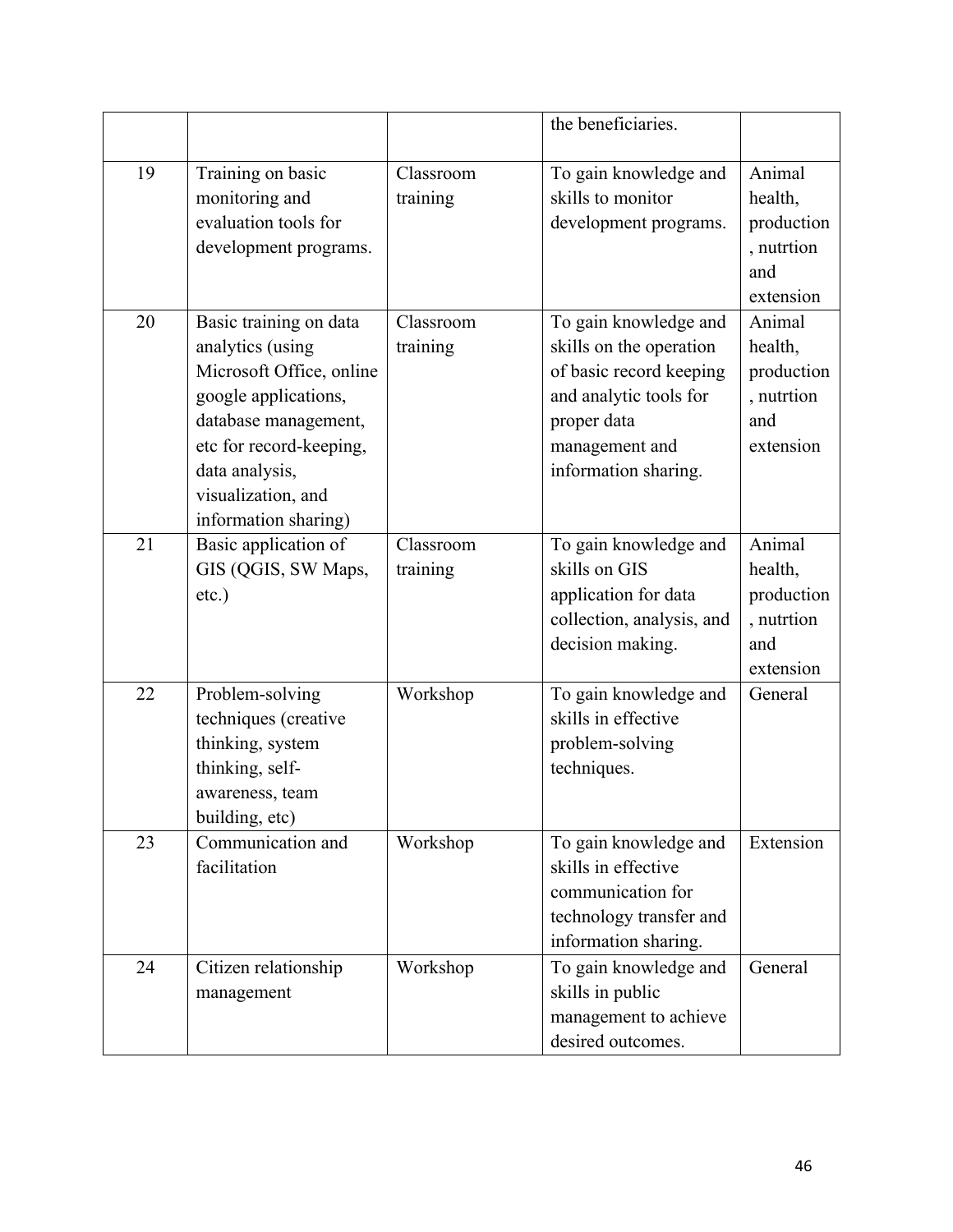| 25 | Office management     | Training | Be able to manage the  | General |
|----|-----------------------|----------|------------------------|---------|
|    | (financial, resource, | workshop | office properly and    |         |
|    | record keeping etc.)  |          | utilize available      |         |
|    |                       |          | resources effectively. |         |

**Table 6.** Short-term Program and Learning Objectives for Experienced Proficiency Level

|                | <b>Experienced Proficiency Level</b>                                                                                    |                                               |                                                                                                                        |                                   |  |  |
|----------------|-------------------------------------------------------------------------------------------------------------------------|-----------------------------------------------|------------------------------------------------------------------------------------------------------------------------|-----------------------------------|--|--|
| SI.#           | <b>Training/Intervention</b>                                                                                            | <b>Methods of</b><br><b>Implementation</b>    | <b>Learning Objectives</b>                                                                                             | <b>Subject</b><br><b>Category</b> |  |  |
| $\mathbf{1}$   | Refresher course on the<br>application of AI<br>technology, pregnancy<br>diagnosis, and other<br>emerging technologies. | Refresher training<br>and exposure visit      | Be able to apply AI<br>technology, conduct<br>pregnancy diagnoses,<br>and other emerging<br>technologies.              | Animal<br>breeding                |  |  |
| $\overline{2}$ | Advanced apiary<br>management                                                                                           | Classroom<br>training and<br>Exposure visit   | To gain advanced<br>knowledge and skills on<br>apiary management to<br>execute an apiculture<br>program efficiently.   | Production                        |  |  |
| 3              | Livestock farm<br>management and animal<br>production                                                                   | Classroom<br>training and<br>Exposure visit   | Be able to apply<br>livestock farm<br>management and<br>animal production.                                             | Production                        |  |  |
| $\overline{4}$ | Emerging technologies<br>on animal nutrition<br>(feed formulation, feed<br>analysis, etc.)                              | Training<br>workshop                          | Be able to apply<br>knowledge and skills to<br>emerging technologies<br>on animal nutrition.                           | Animal<br>nutrition               |  |  |
| 5              | Mainstreaming value<br>chain approach (product<br>diversification,<br>processing, value<br>addition, and<br>marketing)  | Classroom<br>training and<br>exposure visits. | To gain knowledge and<br>skills in value chain<br>management and be<br>able to mainstream the<br>value chain approach. | Production                        |  |  |
| 6              | Communication and<br>extension                                                                                          | Workshop and<br>exposure visit                | Be able to apply<br>knowledge and skills in<br>effective<br>communication,<br>information sharing,                     | Extension                         |  |  |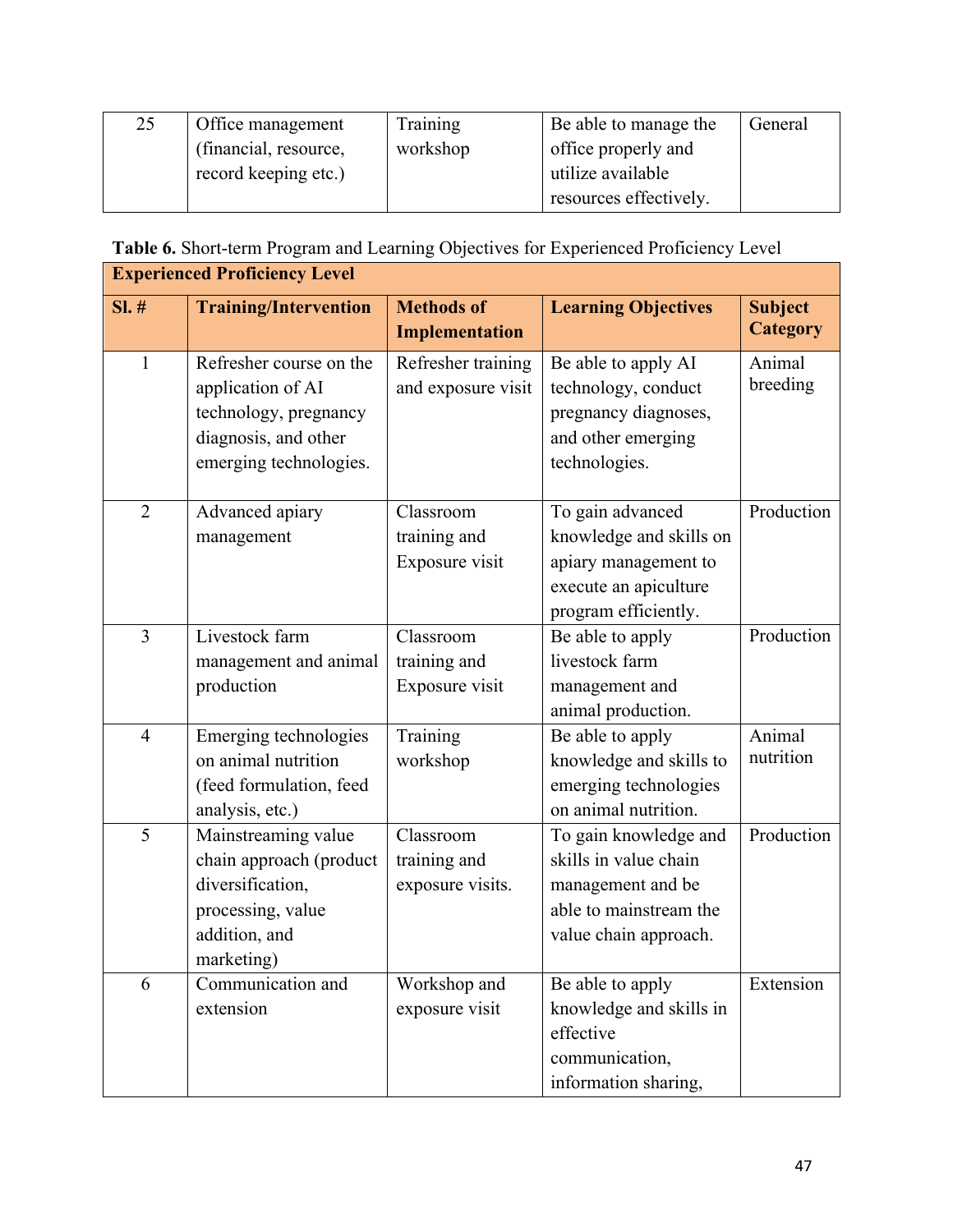|        |                      |                | and technology transfer. |            |
|--------|----------------------|----------------|--------------------------|------------|
|        |                      |                |                          |            |
| $\tau$ | Farmers institution  | Classroom      | Be able to facilitate    | Production |
|        | formation and        | training and   | farmers' group           |            |
|        | development (groups, | exposure visit | formation for            |            |
|        | cooperatives,        |                | community                |            |
|        | federation, etc.)    |                | participation in         |            |
|        |                      |                | livestock enterprise     |            |
|        |                      |                | development.             |            |
| 8      | Training on          | Training       | To gain knowledge and    | Animal     |
|        | Radioimaging (x-Ray, |                | skills on radioimaging.  | health     |
|        | Ultrasound)          |                |                          |            |
| 9      | Training on          | Training       | To gain knowledge and    | Animal     |
|        | Rehabilitation       |                | skills on operation of   | health     |
|        | (Physiotherapy)      |                | physiotherapy            |            |
|        |                      |                | equipments.              |            |

**Table 7.** Short-term Program and Learning Objectives for Advanced Proficiency Level

| <b>Advanced Proficiency Level</b> |                                                                                                                                                        |                                            |                                                                                                                                                   |                                   |  |
|-----------------------------------|--------------------------------------------------------------------------------------------------------------------------------------------------------|--------------------------------------------|---------------------------------------------------------------------------------------------------------------------------------------------------|-----------------------------------|--|
| $SI. \#$                          | <b>Training/Intervention</b>                                                                                                                           | <b>Methods of</b><br><b>Implementation</b> | <b>Learning Objectives</b>                                                                                                                        | <b>Subject</b><br><b>Category</b> |  |
|                                   | <b>Essential Veterinary</b><br>Drugs Program (EVDP)                                                                                                    | Workshop                                   | Keep abreast,<br>implement and<br>supervise EVDP.                                                                                                 | Animal<br>health                  |  |
| $\overline{2}$                    | Outbreak investigation,<br>animal disease<br>surveillance, prevention<br>and control of animal<br>diseases                                             | Training                                   | To gain knowledge and<br>skills on field<br>epidemiological skills<br>(surveillance, disease<br>outbreak investigation<br>and data analysis).     | Animal<br>health                  |  |
| 3                                 | Application of AI<br>technology, pregnancy<br>diagnosis, and other<br>emerging breeding<br>technologies (embryo<br>transfer and sexed<br>sorted semen) | Refresher training<br>and exposure visit   | Be able to apply and<br>supervise the<br>application of AI<br>technology, pregnancy<br>diagnosis, and other<br>emerging breeding<br>technologies. | Animal<br>breeding                |  |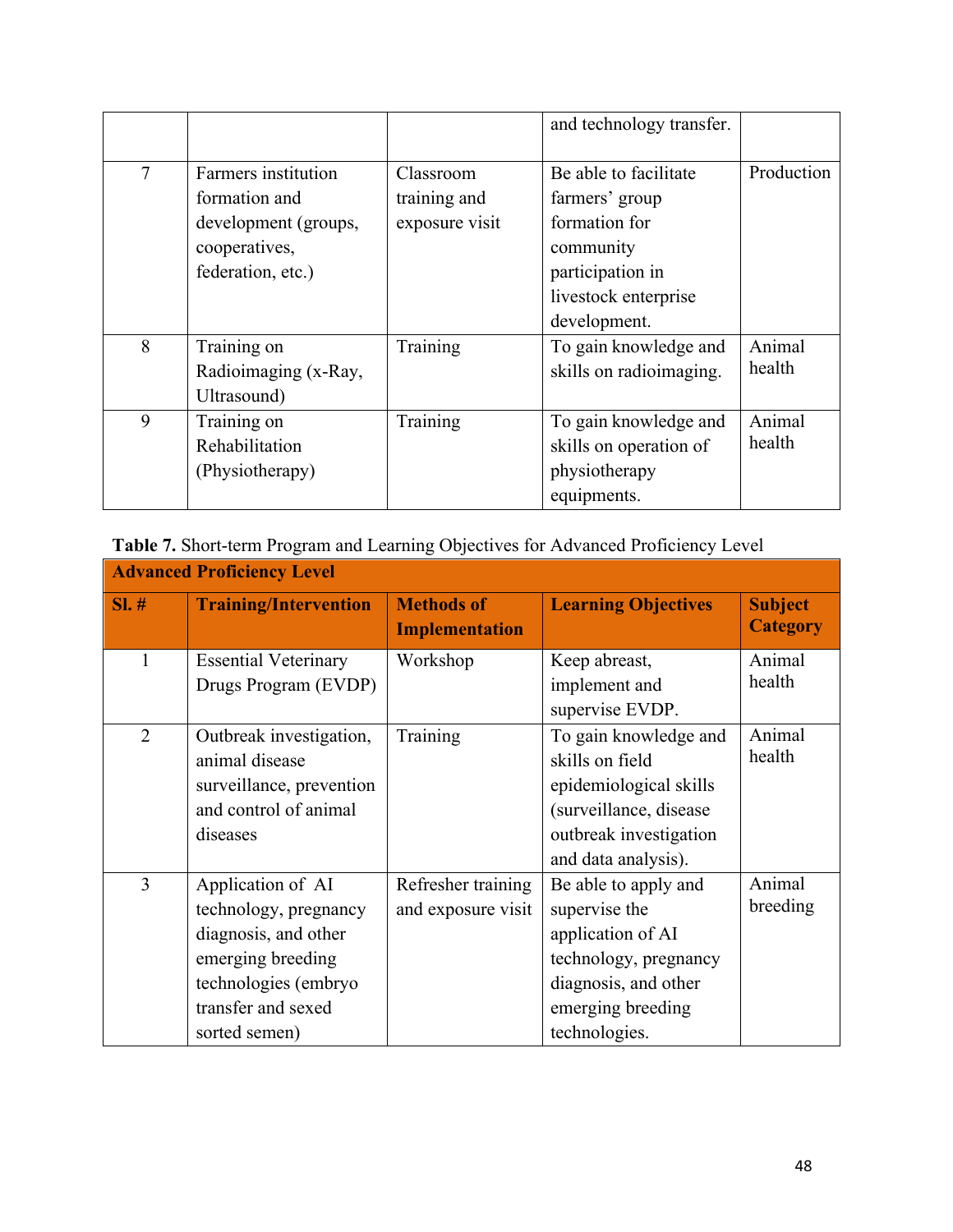| $\overline{4}$ | <b>Advanced livestock</b>                                                                                                                                                                                                                | Classroom            | Be able to apply and                                                                                                                                                                                                                                                                   | Production                             |
|----------------|------------------------------------------------------------------------------------------------------------------------------------------------------------------------------------------------------------------------------------------|----------------------|----------------------------------------------------------------------------------------------------------------------------------------------------------------------------------------------------------------------------------------------------------------------------------------|----------------------------------------|
|                | farm management and                                                                                                                                                                                                                      | training and         | supervise working peers                                                                                                                                                                                                                                                                |                                        |
|                | animal production                                                                                                                                                                                                                        | Exposure visit       | on advanced livestock                                                                                                                                                                                                                                                                  |                                        |
|                |                                                                                                                                                                                                                                          |                      | farm management and                                                                                                                                                                                                                                                                    |                                        |
|                |                                                                                                                                                                                                                                          |                      | animal production.                                                                                                                                                                                                                                                                     |                                        |
| 5              | Application of online                                                                                                                                                                                                                    | Training             | Be able to apply online                                                                                                                                                                                                                                                                | Animal                                 |
|                | data management tools                                                                                                                                                                                                                    | workshop             | data management tools                                                                                                                                                                                                                                                                  | health,                                |
|                | and software/data                                                                                                                                                                                                                        |                      | and software/data                                                                                                                                                                                                                                                                      | production                             |
|                | analytical tools                                                                                                                                                                                                                         |                      | analytical tools.                                                                                                                                                                                                                                                                      | , nutrition<br>and                     |
|                |                                                                                                                                                                                                                                          |                      |                                                                                                                                                                                                                                                                                        | extension                              |
| 6              | Climate-smart livestock                                                                                                                                                                                                                  | Classroom            | Be able to apply                                                                                                                                                                                                                                                                       | Production                             |
|                | farming (circular                                                                                                                                                                                                                        | training and         | climate-smart livestock                                                                                                                                                                                                                                                                |                                        |
|                | economy, smart                                                                                                                                                                                                                           | exposure visits.     | farming practices for                                                                                                                                                                                                                                                                  |                                        |
|                | farming, etc.)                                                                                                                                                                                                                           |                      | sustainable livestock                                                                                                                                                                                                                                                                  |                                        |
|                |                                                                                                                                                                                                                                          |                      | production.                                                                                                                                                                                                                                                                            |                                        |
| $\overline{7}$ | Problem-solving                                                                                                                                                                                                                          | Mentoring and        | Be able to apply and                                                                                                                                                                                                                                                                   | Animal                                 |
|                | techniques (creative                                                                                                                                                                                                                     | Counselling          | mentor working peers                                                                                                                                                                                                                                                                   | health,                                |
|                | thinking, system                                                                                                                                                                                                                         |                      | in effective problem-                                                                                                                                                                                                                                                                  | production                             |
|                | thinking, self-                                                                                                                                                                                                                          |                      | solving techniques.                                                                                                                                                                                                                                                                    | , nutrition<br>and                     |
|                | awareness, team                                                                                                                                                                                                                          |                      |                                                                                                                                                                                                                                                                                        | extension                              |
|                | building, etc)                                                                                                                                                                                                                           |                      |                                                                                                                                                                                                                                                                                        |                                        |
| 8              | Communication and                                                                                                                                                                                                                        | Workshop and         | Be able to apply and                                                                                                                                                                                                                                                                   | Extension                              |
|                | extension                                                                                                                                                                                                                                | exposure visit       | mentor working peers                                                                                                                                                                                                                                                                   |                                        |
|                |                                                                                                                                                                                                                                          |                      | using effective                                                                                                                                                                                                                                                                        |                                        |
|                |                                                                                                                                                                                                                                          |                      | communication,                                                                                                                                                                                                                                                                         |                                        |
|                |                                                                                                                                                                                                                                          |                      | information sharing,                                                                                                                                                                                                                                                                   |                                        |
|                |                                                                                                                                                                                                                                          |                      | and technology transfer.                                                                                                                                                                                                                                                               |                                        |
| 9              | Training on oral                                                                                                                                                                                                                         | Training             | To gain knowledge and                                                                                                                                                                                                                                                                  | Animal                                 |
|                |                                                                                                                                                                                                                                          |                      |                                                                                                                                                                                                                                                                                        |                                        |
|                |                                                                                                                                                                                                                                          |                      |                                                                                                                                                                                                                                                                                        |                                        |
|                |                                                                                                                                                                                                                                          |                      |                                                                                                                                                                                                                                                                                        |                                        |
|                |                                                                                                                                                                                                                                          |                      |                                                                                                                                                                                                                                                                                        |                                        |
|                |                                                                                                                                                                                                                                          |                      |                                                                                                                                                                                                                                                                                        |                                        |
|                |                                                                                                                                                                                                                                          |                      |                                                                                                                                                                                                                                                                                        |                                        |
|                |                                                                                                                                                                                                                                          |                      |                                                                                                                                                                                                                                                                                        |                                        |
|                |                                                                                                                                                                                                                                          |                      |                                                                                                                                                                                                                                                                                        |                                        |
|                |                                                                                                                                                                                                                                          |                      |                                                                                                                                                                                                                                                                                        |                                        |
|                |                                                                                                                                                                                                                                          |                      |                                                                                                                                                                                                                                                                                        |                                        |
|                |                                                                                                                                                                                                                                          |                      |                                                                                                                                                                                                                                                                                        | health                                 |
| 10<br>11       | hygiene and dentistry in<br>pet animals (dogs and<br>cats)<br>Training on Semen<br>Processing (Dairy,<br>piggery, sheep, yak,<br>dog), liquid nitrogen<br>plant operation and<br>management<br>Training on Exotic pet<br>animal medicine | Training<br>Training | skills on oral hygiene<br>and dentistry in pet<br>animals (dogs and cats)<br>To gain knowledge and<br>skills on Semen.<br>Processing (Dairy,<br>piggery, sheep, yak,<br>dog), liquid nitrogen<br>plant operation and<br>management.<br>To gain knowledge and<br>skills on handling and | health<br>Animal<br>breeding<br>Animal |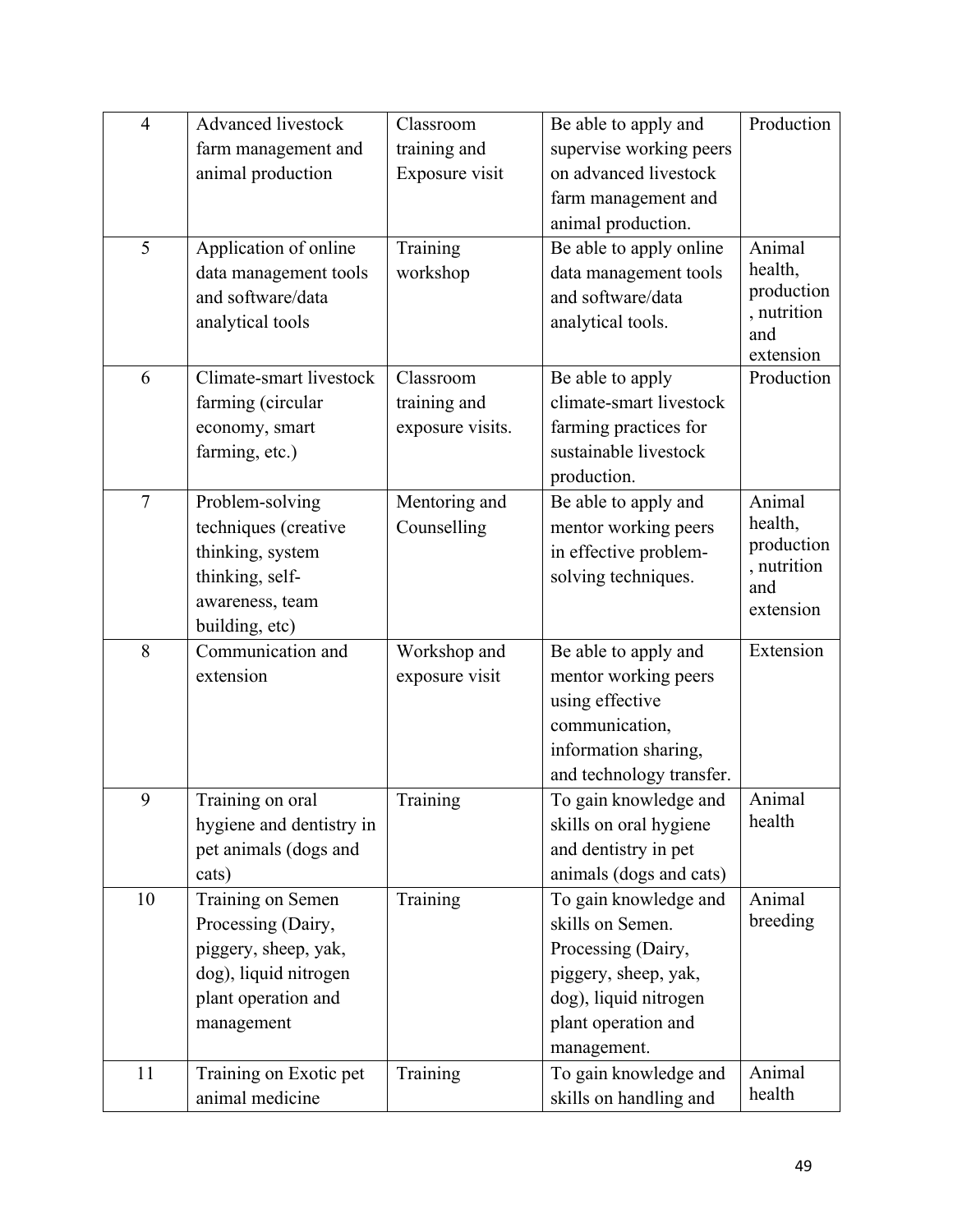|  | treatment of exotic pet |  |
|--|-------------------------|--|
|  | animals.                |  |

## **2.9 Implementation of Competency-based Framework**

The implementation of training and other intervention has to be based on the mandatory program/interventions listed under the section under the training needs analysis (Section 2.8) of this document. The mandatory list of training/intervention includes all the programs against the behavioral indicators that are found to be "Not Competent" under the Training Needs Analysis. However, for implementation, it has to be prioritized based on the following:

- 1. Annual prioritization
- 2. The most critical area of intervention (succession planning)
- 3. Rationalization of participants selected based on the category of proficiency level
- 4. Rationalization of participants selected based on the workplace (the right person for the right job)
- 5. Availability of the resource allocation

Implementation has to be initiated and spearheaded by the concerned department or parent agency in close coordination and collaboration with the respective HR Division.

# **3.Conclusion**

The Competency-based Framework was developed to enhance and strengthen the capacity and capabilities of the Livestock Supervisors with a focus on human resource development. It contains 2 Key roles, 2 Competency Areas, 8 Key Competencies, and 32 Behavior Indicators under three Proficiency Levels (Entry, Experienced, and Advanced). In developing the document, several performance gaps for different proficiency levels of the Livestock Supervisors along with learning objectives and training needs were identified. In total 60 (Entry= 25; Experienced=17 and Advanced=18) short term training was identified for Livestock Supervisors under different proficiency levels. Given Livestock Supervisors play a pivotal role in enhancing livestock production and rural development, this framework will contribute towards enhancing efficiency at an individual and organizational level and in realizing the vision of achieving self-reliance in livestock products and enhancement of well-being through enhanced domestic production.